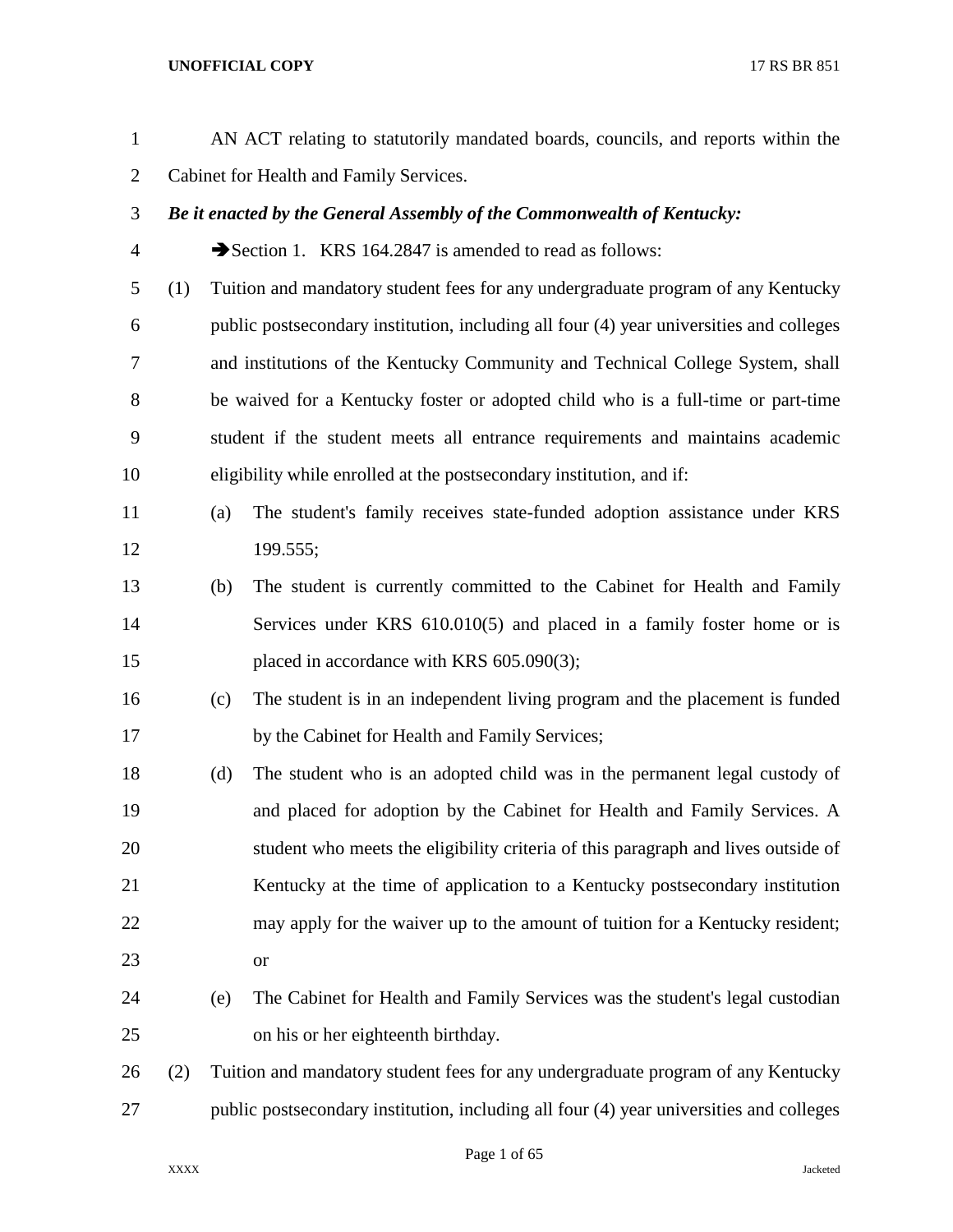| $\mathbf{1}$   |     | and institutions of the Kentucky Community and Technical College System, shall          |
|----------------|-----|-----------------------------------------------------------------------------------------|
| $\overline{2}$ |     | be waived for a Department of Juvenile Justice foster child who is a full-time or       |
| 3              |     | part-time student if the student meets all entrance requirements and maintains          |
| $\overline{4}$ |     | academic eligibility while enrolled at the postsecondary institution and obtains a      |
| 5              |     | recommendation for participation from an official from the Department of Juvenile       |
| 6              |     | Justice, and if:                                                                        |
| 7              |     | The student has not been sentenced to the Department of Juvenile Justice<br>(a)         |
| 8              |     | under KRS Chapter 640;                                                                  |
| 9              |     | The student has been committed to the Department of Juvenile Justice for a<br>(b)       |
| 10             |     | period of at least twelve (12) months;                                                  |
| 11             |     | The student is in an independent living program and placement is funded by<br>(c)       |
| 12             |     | the Department of Juvenile Justice;                                                     |
| 13             |     | (d)<br>The parental rights of the student's biological parents have been terminated; or |
| 14             |     | The student was committed to the Cabinet for Health and Family Services<br>(e)          |
| 15             |     | prior to a commitment to the Department of Juvenile Justice.                            |
| 16             | (3) | Upon request of the postsecondary institution, the Cabinet for Health and Family        |
| 17             |     | Services shall confirm the eligibility status under subsection (1) of this section and  |
| 18             |     | the Department of Juvenile Justice shall confirm the eligibility status and             |
| 19             |     | recommendations under subsection (2) of this section of the student seeking to          |
| 20             |     | participate in the waiver program. Release of this information shall not constitute a   |
| 21             |     | breach of confidentiality required by KRS 199.570, 610.320, or 620.050.                 |
| 22             | (4) | The student shall complete the Free Application for Federal Student Aid to              |
| 23             |     | determine the level of need and eligibility for state and federal financial aid         |
| 24             |     | programs. If the sum of the tuition waiver plus other student financial assistance,     |
| 25             |     | except loans and the work study program under 42 U.S.C. secs. 2751-2756b, from          |
| 26             |     | all sources exceeds the student's total cost of attendance, as defined in 20 U.S.C.     |
| 27             |     | sec. 1087II, the tuition waiver shall be reduced by the amount exceeding the total      |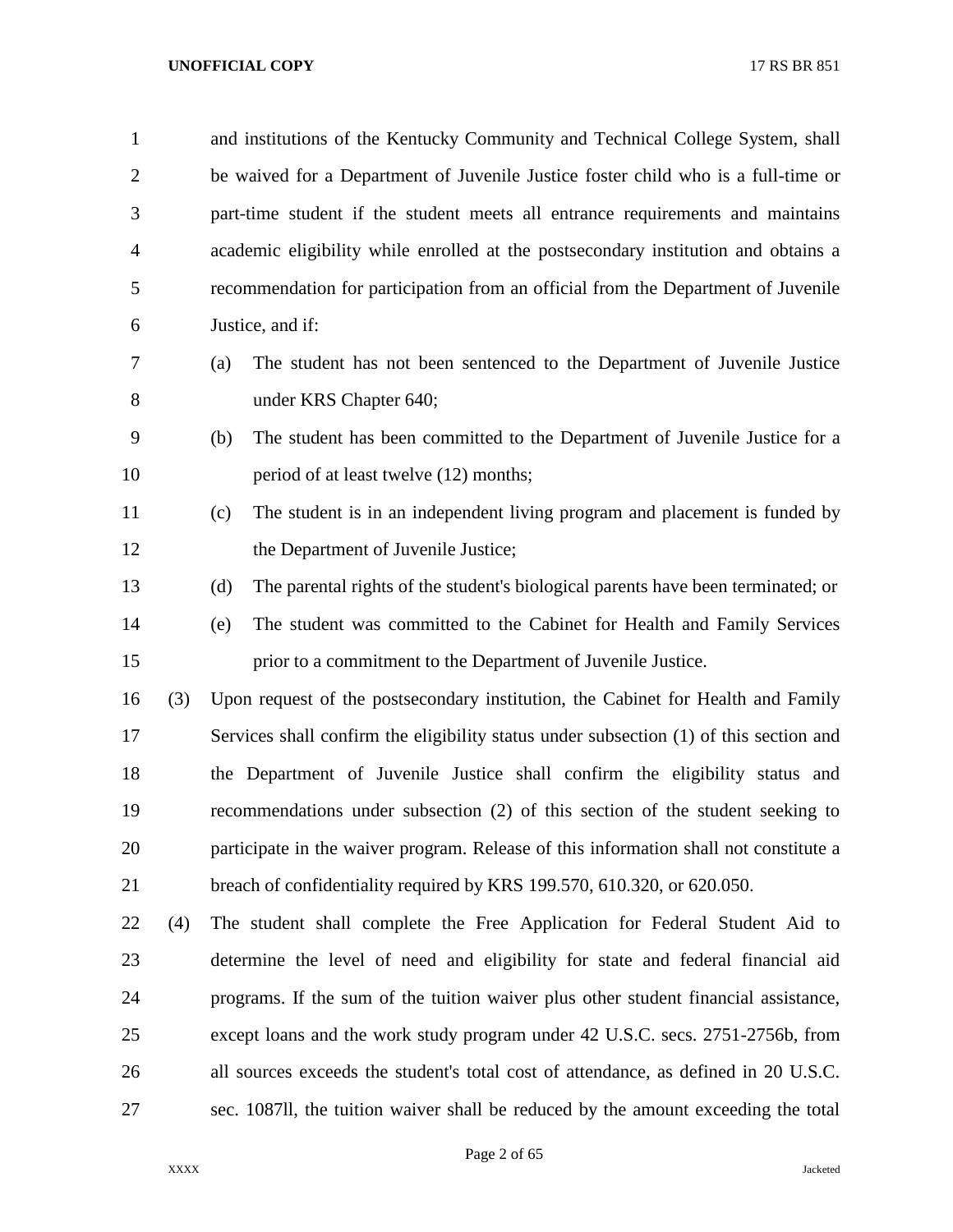| $\mathbf{1}$ |     | cost of attendance.                                                                         |
|--------------|-----|---------------------------------------------------------------------------------------------|
| 2            | (5) | The student shall be eligible for the tuition waiver:                                       |
| 3            |     | For entrance to the institution for a period of no more than four (4) years after<br>(a)    |
| 4            |     | the date of graduation from high school; and                                                |
| 5            |     | For a period of five (5) years after first admittance to any Kentucky institution<br>(b)    |
| 6            |     | if satisfactory progress is achieved or maintained, except when extended in                 |
| 7            |     | accordance with subsection (6) of this section.                                             |
| 8            | (6) | The expiration of a student's five $(5)$ year eligibility under subsection $(5)(b)$ of this |
| 9            |     | section shall be extended upon a determination by the institution that the student          |
| 10           |     | was unable to enroll for or complete an academic term due to serving:                       |
| 11           |     | On active duty status in the United States Armed Forces;<br>(a)                             |
| 12           |     | As an officer in the Commissioned Corps of the United States Public Health<br>(b)           |
| 13           |     | Service; or                                                                                 |
| 14           |     | On active service in the Peace Corps Act or the Americorps.<br>(c)                          |
| 15           |     | The original expiration date shall be extended by the total number of years during          |
| 16           |     | which the student was on active duty status. The number of months served on active          |
| 17           |     | duty status shall be rounded up to the next higher year to determine the maximum            |
| 18           |     | length of eligibility extension allowed.                                                    |
| 19           | (7) | [The Cabinet for Health and Family Services shall report the number of students             |
| 20           |     | participating in the tuition waiver program under subsection (1) of this section and        |
| 21           |     | the Department of Juvenile Justice shall report the number of students participating        |
| 22           |     | in the tuition waiver program under subsection $(2)$ of this section on October 1 each      |
| 23           |     | year to the Council on Postsecondary Education and the Legislative Research                 |
| 24           |     | Commission.                                                                                 |
| 25           |     | (8) The Council on Postsecondary Education shall report nonidentifying data on              |
| 26           |     | graduation rates of students participating in the tuition waiver program by                 |
| 27           |     | November 30 each year to the Legislative Research Commission.                               |

Page 3 of 65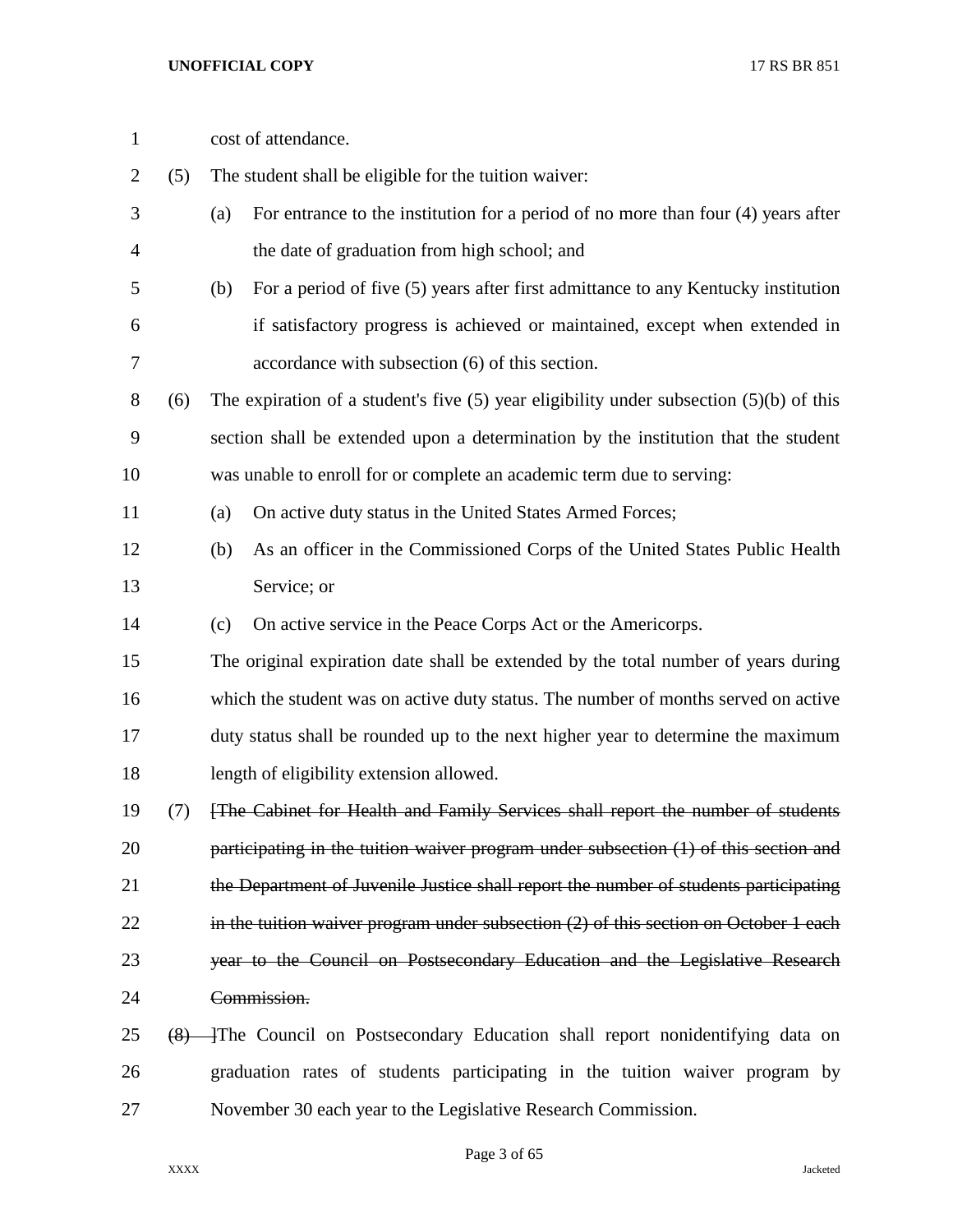| $\mathbf{1}$   | (8)(9)   | Nothing in this section shall be construed to:                                        |
|----------------|----------|---------------------------------------------------------------------------------------|
| $\overline{2}$ | (a)      | Guarantee acceptance of or entrance into any postsecondary institution for a          |
| 3              |          | foster or adopted child;                                                              |
| 4              | (b)      | Limit the participation of a foster or adopted student in any other program of        |
| 5              |          | financial assistance for postsecondary education;                                     |
| 6              | (c)      | Require any postsecondary institution to waive costs or fees relating to room         |
| 7              |          | and board; or                                                                         |
| 8              | (d)      | Restrict any postsecondary institution, the Department of Juvenile Justice, or        |
| 9              |          | the Cabinet for Health and Family Services from accessing other sources of            |
| 10             |          | financial assistance, except loans, that may be available to a foster or adopted      |
| 11             |          | student.                                                                              |
| 12             |          | Section 2. KRS 194A.030 is amended to read as follows:                                |
| 13             |          | The cabinet consists of the following major organizational units, which are hereby    |
| 14             | created: |                                                                                       |
| 15             | (1)      | Office of the Secretary. Within the Office of the Secretary, there shall be an Office |
| 16             |          | of Communications and Administrative Review, an Office of Legal Services, an          |
| 17             |          | Office of Inspector General, an Office of the Ombudsman, and the Governor's           |
| 18             |          | Office of Electronic Health Information.                                              |
| 19             | (a)      | The Office of Communications and Administrative Review shall include                  |
| 20             |          | oversight of administrative hearings and communications with internal and             |
| 21             |          | external audiences of the cabinet. The Office of Communications and                   |
| 22             |          | Administrative Review shall be headed by an executive director who shall be           |
| 23             |          | appointed by the secretary with the approval of the Governor under KRS                |
| 24             |          | 12.050.                                                                               |
| 25             | (b)      | The Office of Legal Services shall provide legal advice and assistance to all         |
| 26             |          | units of the cabinet in any legal action in which it may be involved. The Office      |
| 27             |          | of Legal Services shall employ all attorneys of the cabinet who serve the             |

Page 4 of 65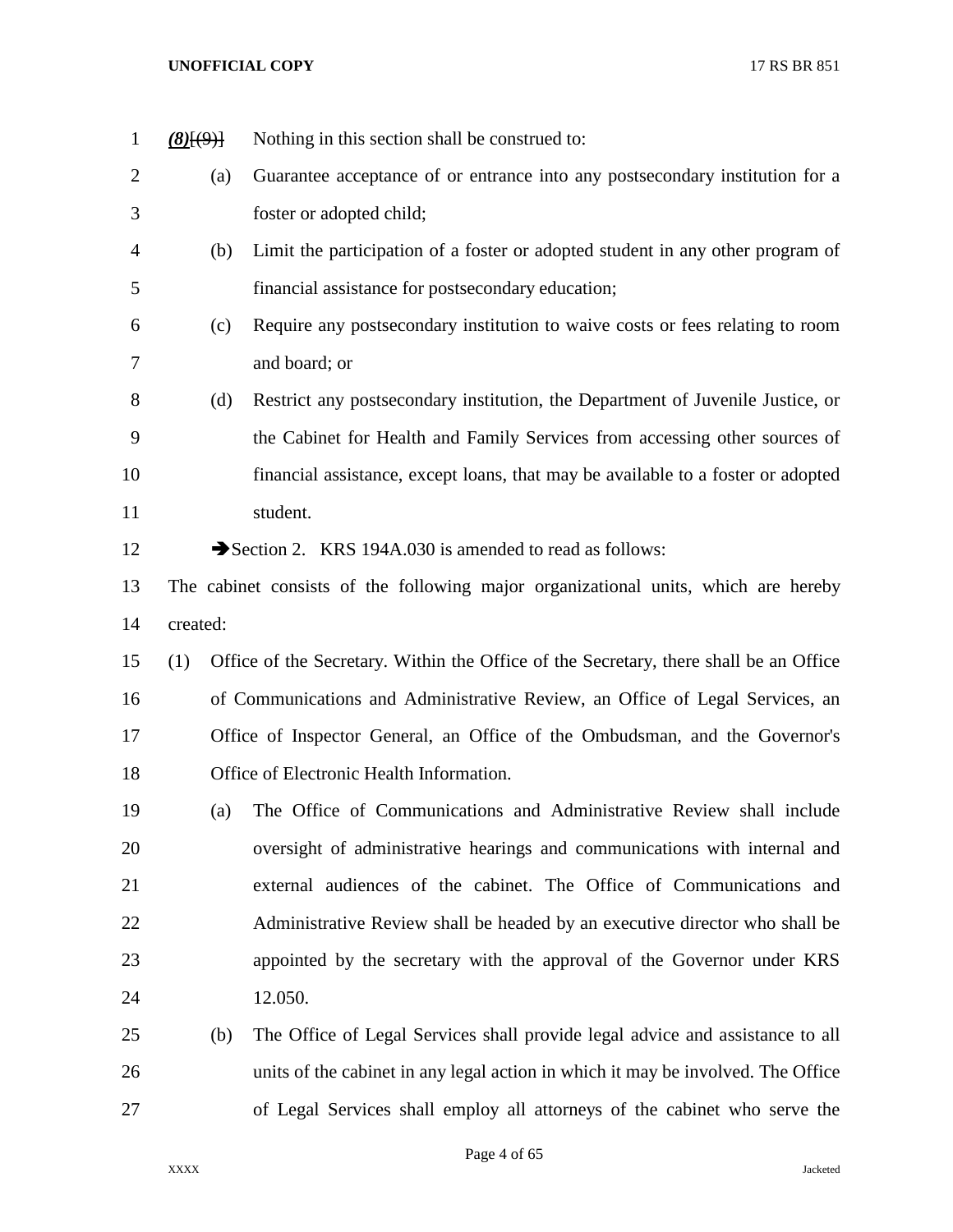cabinet in the capacity of attorney, giving legal advice and opinions concerning the operation of all programs in the cabinet. The Office of Legal Services shall be headed by a general counsel who shall be appointed by the secretary with the approval of the Governor under KRS 12.050 and 12.210. The general counsel shall be the chief legal advisor to the secretary and shall be directly responsible to the secretary. The Attorney General, on the request of the secretary, may designate the general counsel as an assistant attorney general under the provisions of KRS 15.105.

(c) The Office of Inspector General shall be responsible for:

10 1. The conduct of audits and investigations for detecting the perpetration of fraud or abuse of any program by any client, or by any vendor of services with whom the cabinet has contracted; and the conduct of special investigations requested by the secretary, commissioners, or office heads of the cabinet into matters related to the cabinet or its programs;

- 2. Licensing and regulatory functions as the secretary may delegate;
- 3. Review of health facilities participating in transplant programs, as determined by the secretary, for the purpose of determining any violations of KRS 311.1911 to 311.1959, 311.1961, and 311.1963; and
- 4. The notification and forwarding of any information relevant to possible criminal violations to the appropriate prosecuting authority.
- The Office of Inspector General shall be headed by an inspector general who shall be appointed by the secretary with the approval of the Governor. The inspector general shall be directly responsible to the secretary.
- (d) The Office of the Ombudsman shall provide professional support in the evaluation of programs, including but not limited to quality improvement and information analysis and reporting, contract monitoring, program monitoring,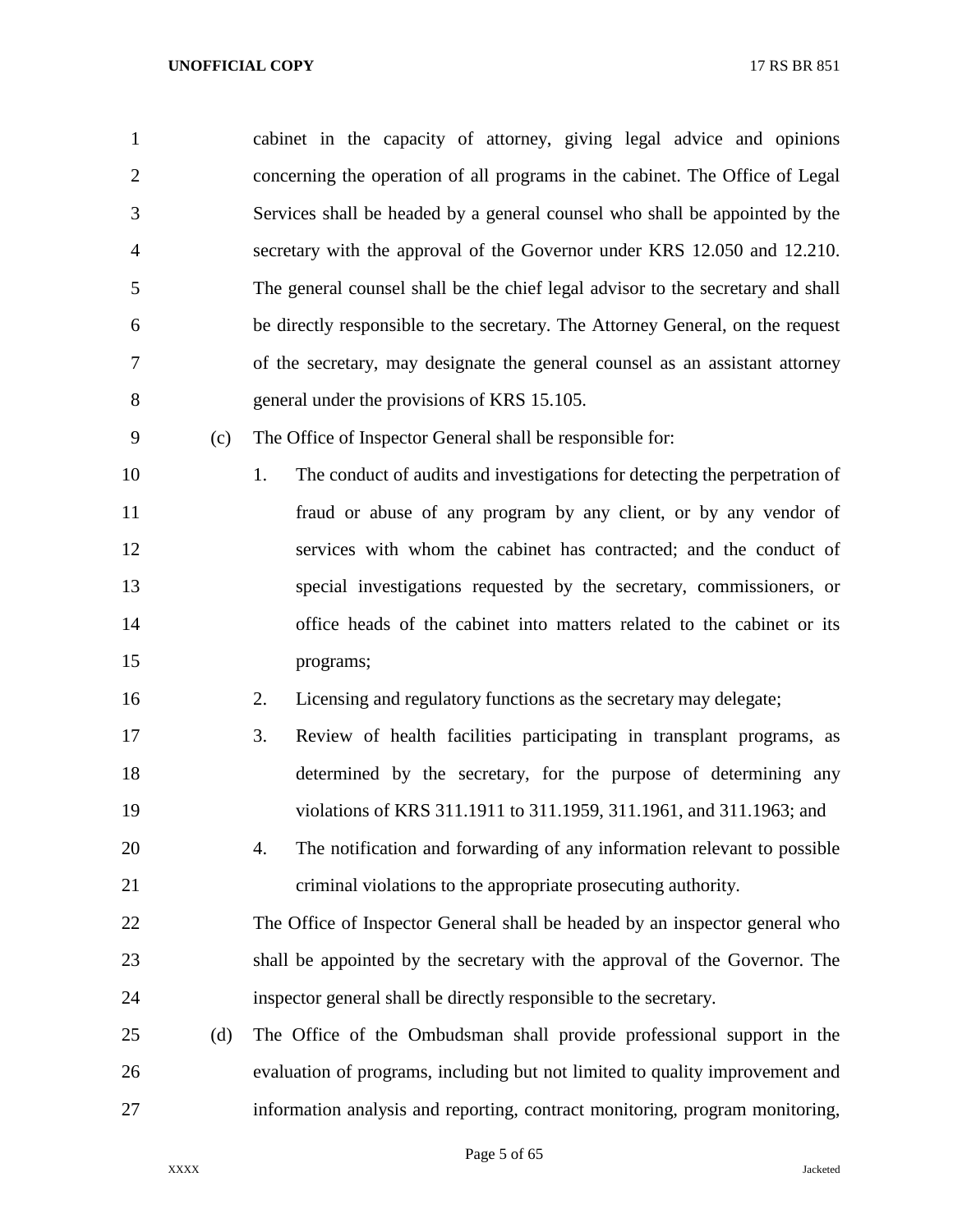and the development of quality service delivery, and a review and resolution of citizen complaints about programs or services of the cabinet when those complaints are unable to be resolved through normal administrative remedies. The Office of the Ombudsman shall place an emphasis on research and best practice and program accountability and shall monitor federal compliance. The Office of the Ombudsman shall be headed by an executive director who shall be appointed by the secretary with the approval of the Governor in accordance with KRS 12.050.

 (e) The Governor's Office of Electronic Health Information shall provide leadership in the redesign of the health care delivery system using electronic information technology as a means to improve patient care and reduce medical errors and duplicative services. The Governor's Office of Electronic Health Information shall be headed by an executive director who shall be appointed 14 by the secretary with the approval of the Governor in accordance with KRS 12.050;

 (2) Department for Medicaid Services. The Department for Medicaid Services shall serve as the single state agency in the Commonwealth to administer Title XIX of the Federal Social Security Act. The Department for Medicaid Services shall be headed by a commissioner for Medicaid services, who shall be appointed by the secretary with the approval of the Governor under KRS 12.050. The commissioner for Medicaid services shall be a person who by experience and training in 22 administration and management is qualified to perform the duties of this office. The commissioner for Medicaid services shall exercise authority over the Department for Medicaid Services under the direction of the secretary and shall only fulfill those responsibilities as delegated by the secretary;

 (3) Department for Public Health. The Department for Public Health shall develop and operate all programs of the cabinet that provide health services and all programs for

Page 6 of 65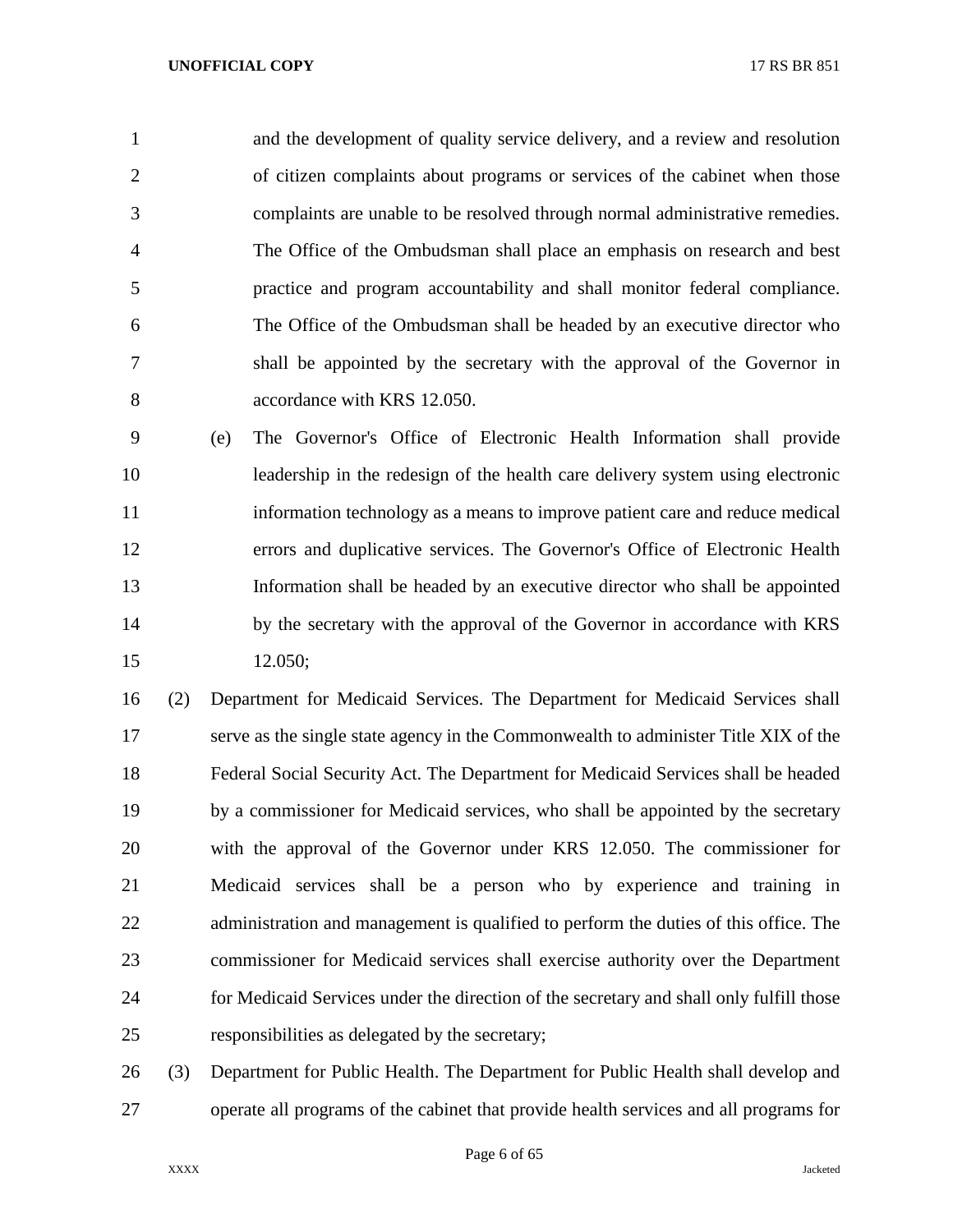assessing the health status of the population for the promotion of health and the prevention of disease, injury, disability, and premature death. This shall include but not be limited to oversight of the Division of Women's Health. The Department for Public Health shall be headed by a commissioner for public health who shall be appointed by the secretary with the approval of the Governor under KRS 12.050. The commissioner for public health shall be a duly licensed physician who by experience and training in administration and management is qualified to perform the duties of this office. The commissioner shall advise the head of each major organizational unit enumerated in this section on policies, plans, and programs relating to all matters of public health, including any actions necessary to safeguard the health of the citizens of the Commonwealth. The commissioner shall serve as chief medical officer of the Commonwealth. The commissioner for public health shall exercise authority over the Department for Public Health under the direction of the secretary and shall only fulfill those responsibilities as delegated by the secretary;

 (4) Department for Behavioral Health, Developmental and Intellectual Disabilities. The Department for Behavioral Health, Developmental and Intellectual Disabilities shall develop and administer programs for the prevention of mental illness, intellectual disabilities, brain injury, developmental disabilities, and substance abuse disorders and shall develop and administer an array of services and support for the treatment, habilitation, and rehabilitation of persons who have a mental illness or emotional disability, or who have an intellectual disability, brain injury, developmental disability, or a substance abuse disorder. The Department for Behavioral Health, Developmental and Intellectual Disabilities shall be headed by a commissioner for behavioral health, developmental and intellectual disabilities who shall be appointed by the secretary with the approval of the Governor under KRS 12.050. The commissioner for behavioral health, developmental and intellectual disabilities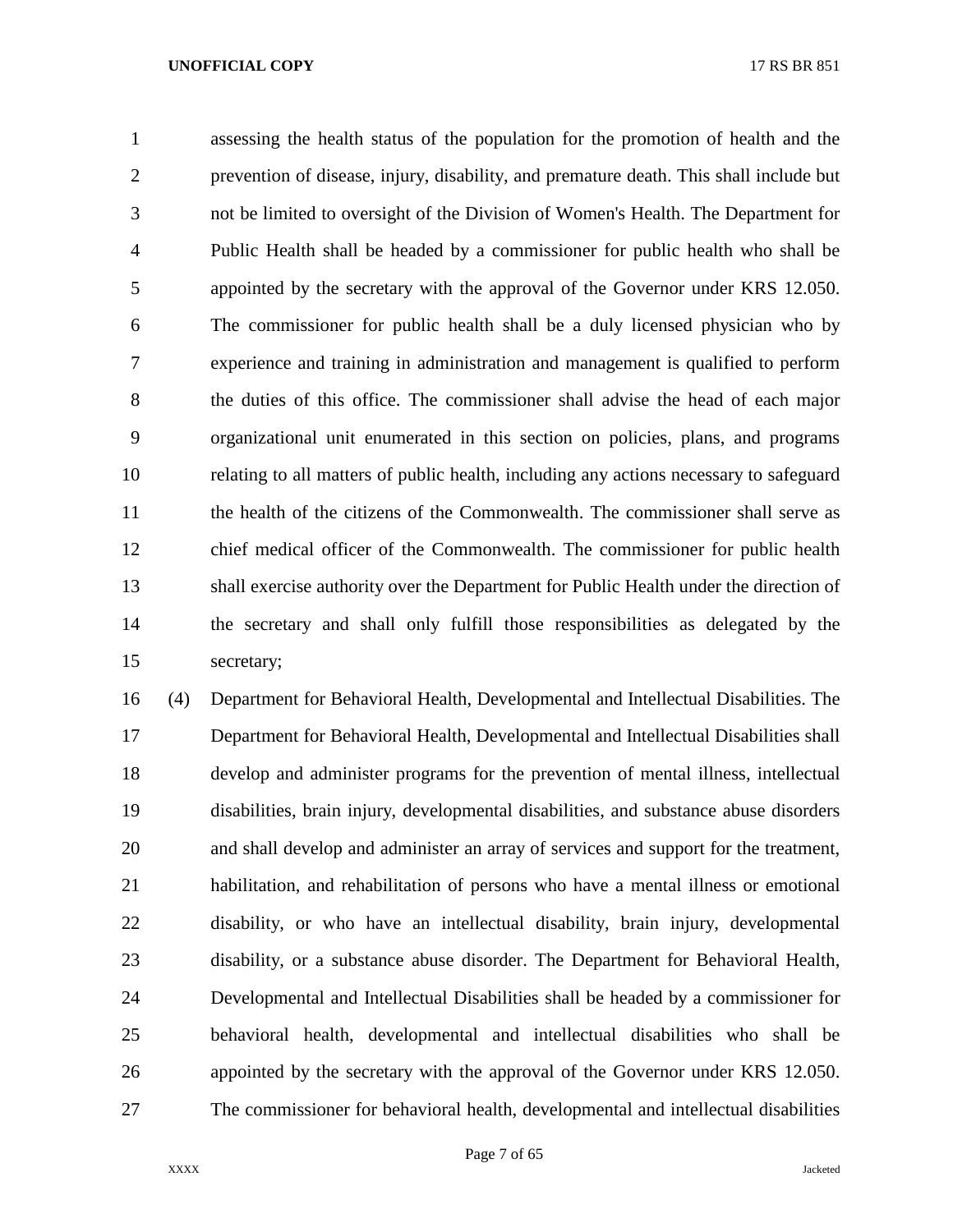shall be by training and experience in administration and management qualified to perform the duties of the office. The commissioner for behavioral health, developmental and intellectual disabilities shall exercise authority over the department under the direction of the secretary, and shall only fulfill those responsibilities as delegated by the secretary;

 (5) Commission for Children with Special Health Care Needs. The duties, responsibilities, and authority set out in KRS 200.460 to 200.490 shall be performed by the commission. The commission shall advocate the rights of children with disabilities and, to the extent that funds are available, shall *ensure the administration of* [provide the] services [and facilities ] for children with disabilities as are deemed appropriate by the commission *pursuant to Title V of the Social Security Act*. [The commission shall be composed of seven (7) members appointed 13 by the Governor to serve a term of office of four (4) years. The commission may promulgate administrative regulations under KRS Chapter 13A as may be necessary to implement and administer its responsibilities. The duties, responsibilities, and authority of the Commission for Children with Special Health Care Needs shall be 17 performed through the office of the executive director of the commission. The executive director shall be appointed by *the secretary with the approval of* the Governor under KRS *12.050*[12.040, and the commission may at any time recommend the removal of the executive director upon filing with the Governor a full written statement of its reasons for removal. The executive director shall report directly to the Commission for Children with Special Health Care Needs and serve as the commission's secretary];

 (6) Office of Health Policy. The Office of Health Policy shall lead efforts to coordinate health care policy, including Medicaid, behavioral health, developmental and intellectual disabilities, mental health services, services for individuals with an intellectual disability, public health, certificate of need, and health insurance. The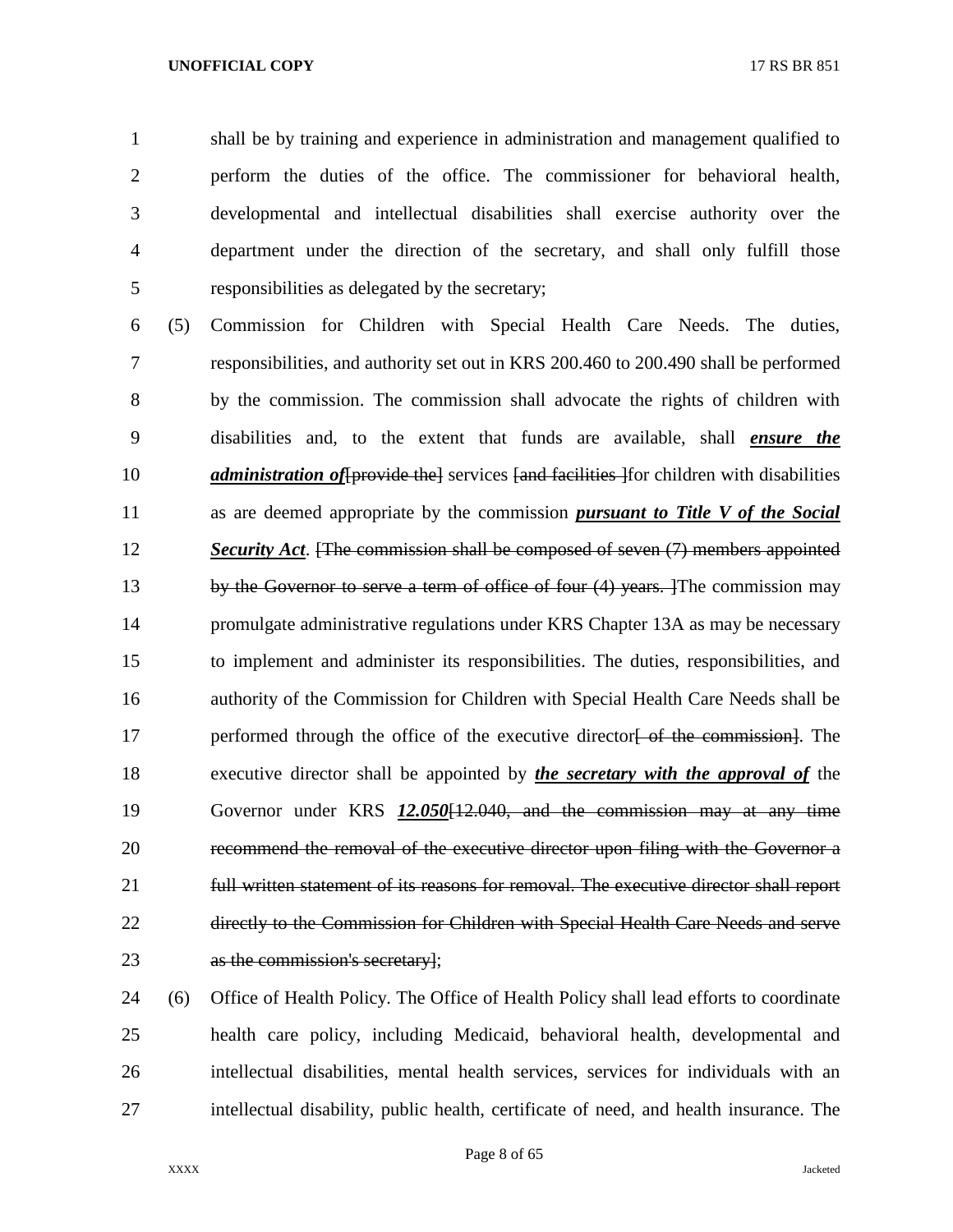duties, responsibilities, and authority pertaining to the certificate of need functions and the licensure appeal functions, as set out in KRS Chapter 216B, shall be performed by this office. The Office of Health Policy shall be headed by an executive director who shall be appointed by the secretary with the approval of the Governor pursuant to KRS 12.050;

 (7) Department for Family Resource Centers and Volunteer Services. The Department for Family Resource Centers and Volunteer Services shall streamline the various responsibilities associated with the human services programs for which the cabinet is responsible. This shall include, but not be limited to, oversight of the Division of Family Resource and Youth Services Centers and the Kentucky Commission on Community Volunteerism and Services. The Department for Family Resource Centers and Volunteer Services shall be headed by a commissioner who shall be appointed by the secretary with the approval of the Governor under KRS 12.050. The commissioner for family resource centers and volunteer services shall be by training and experience in administration and management qualified to perform the duties of the office, shall exercise authority over the department under the direction of the secretary, and shall only fulfill those responsibilities as delegated by the secretary;

 (8) Office of Administrative and Technology Services. The Office of Administrative and Technology Services shall develop and maintain technology, technology infrastructure, and information management systems in support of all units of the cabinet. The office shall have responsibility for properties and facilities owned, maintained, or managed by the cabinet. The Office of Administrative and Technology Services shall be headed by an executive director who shall be appointed by the secretary with the approval of the Governor under KRS 12.050. The executive director shall exercise authority over the Office of Administrative and Technology Services under the direction of the secretary and shall only fulfill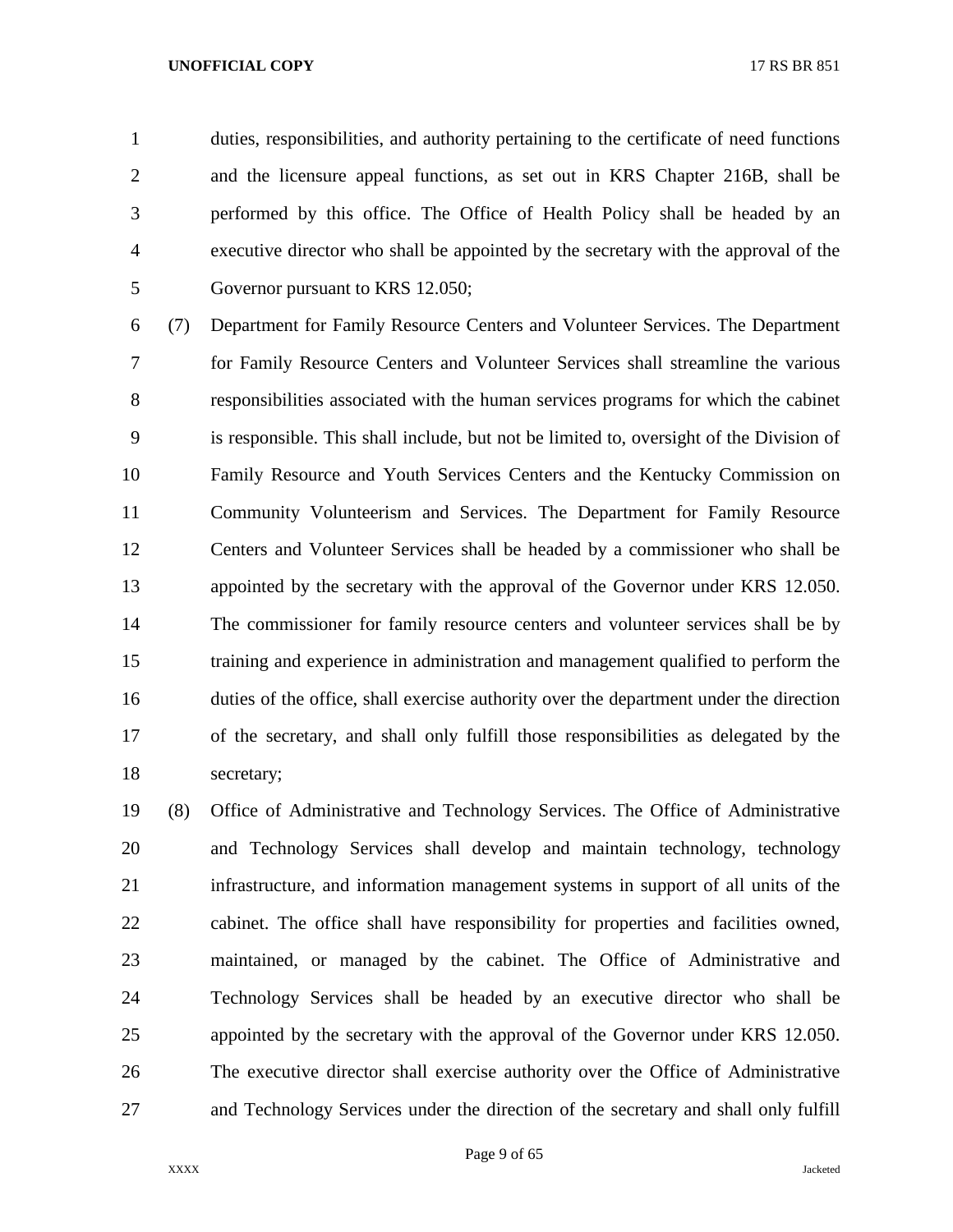those responsibilities as delegated by the secretary;

 (9) Office of Human Resource Management. The Office of Human Resource Management shall coordinate, oversee, and execute all personnel, training, and management functions of the cabinet. The office shall focus on the oversight, development, and implementation of quality personnel services; curriculum development and delivery of instruction to staff; the administration, management, and oversight of training operations; health, safety, and compliance training; and equal employment opportunity compliance functions. The office shall be headed by an executive director appointed by the secretary with the approval of the Governor 10 in accordance with KRS 12.050;

 (10) The Office of Policy and Budget shall provide central review and oversight of budget, contracts, legislation, policy, grant management, boards and commissions, and administrative regulations. The office shall provide coordination, assistance, and support to program departments and independent review and analysis on behalf of the secretary. The office shall be headed by an executive director appointed by 16 the secretary with the approval of the Governor in accordance with KRS 12.050;

 (11) Department for Community Based Services. The Department for Community Based Services shall administer and be responsible for child and adult protection, violence prevention resources, foster care and adoption, permanency, and services to enhance family self-sufficiency, including child care, social services, public assistance, and family support. The department shall be headed by a commissioner appointed by the secretary with the approval of the Governor in accordance with KRS 12.050;

 (12) Department for Income Support. The Department for Income Support shall be responsible for child support enforcement and disability determination. The department shall serve as the state unit as required by Title II and Title XVI of the Social Security Act, and shall have responsibility for determining eligibility for disability for those citizens of the Commonwealth who file applications for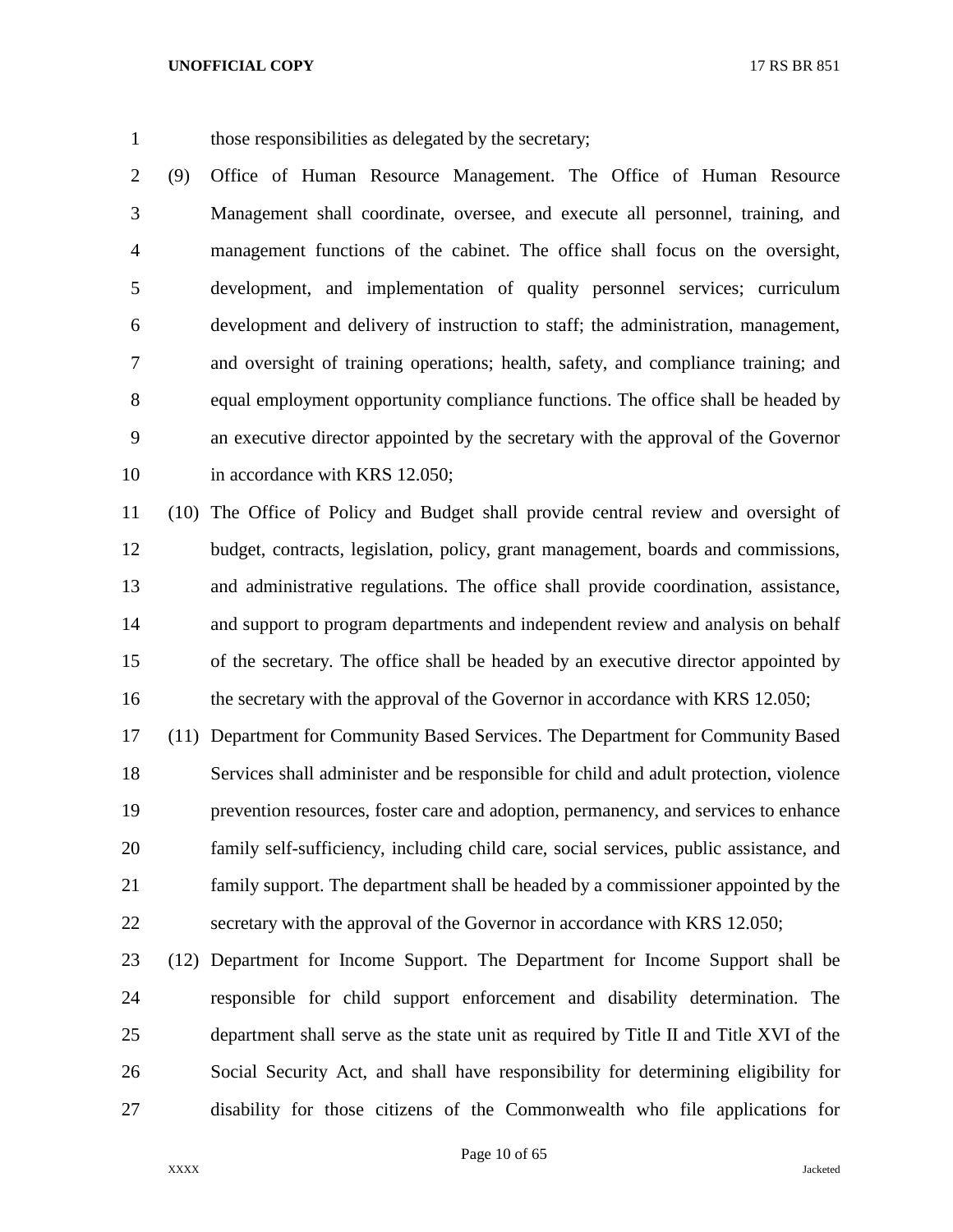disability with the Social Security Administration. The department shall be headed by a commissioner appointed by the secretary with the approval of the Governor in accordance with KRS 12.050; and

 (13) Department for Aging and Independent Living. The Department for Aging and Independent Living shall serve as the state unit as designated by the Administration on Aging Services under the Older Americans Act and shall have responsibility for administration of the federal community support services, in-home services, meals, family and caregiver support services, elder rights and legal assistance, senior community services employment program, the state health insurance assistance program, state home and community based services including home care, Alzheimer's respite services and the personal care attendant program, certifications of adult day care and assisted living facilities, the state Council on Alzheimer's Disease and other related disorders, the Institute on Aging, and guardianship services. The department shall also administer the Long-Term Care Ombudsman Program and the Medicaid Home and Community Based Waivers Consumer Directed Option (CDO) Program. The department shall serve as the information and assistance center for aging and disability services and administer multiple federal grants and other state initiatives. The department shall be headed by a commissioner appointed by the secretary with the approval of the Governor in accordance with KRS 12.050.

21 Section 3. KRS 194A.050 is amended to read as follows:

 (1) The secretary shall formulate, promote, establish, and execute policies, plans, and programs and shall adopt, administer, and enforce throughout the Commonwealth all applicable state laws and all administrative regulations necessary under applicable state laws to protect, develop, and maintain the health, personal dignity, integrity, and sufficiency of the individual citizens of the Commonwealth and necessary to operate the programs and fulfill the responsibilities vested in the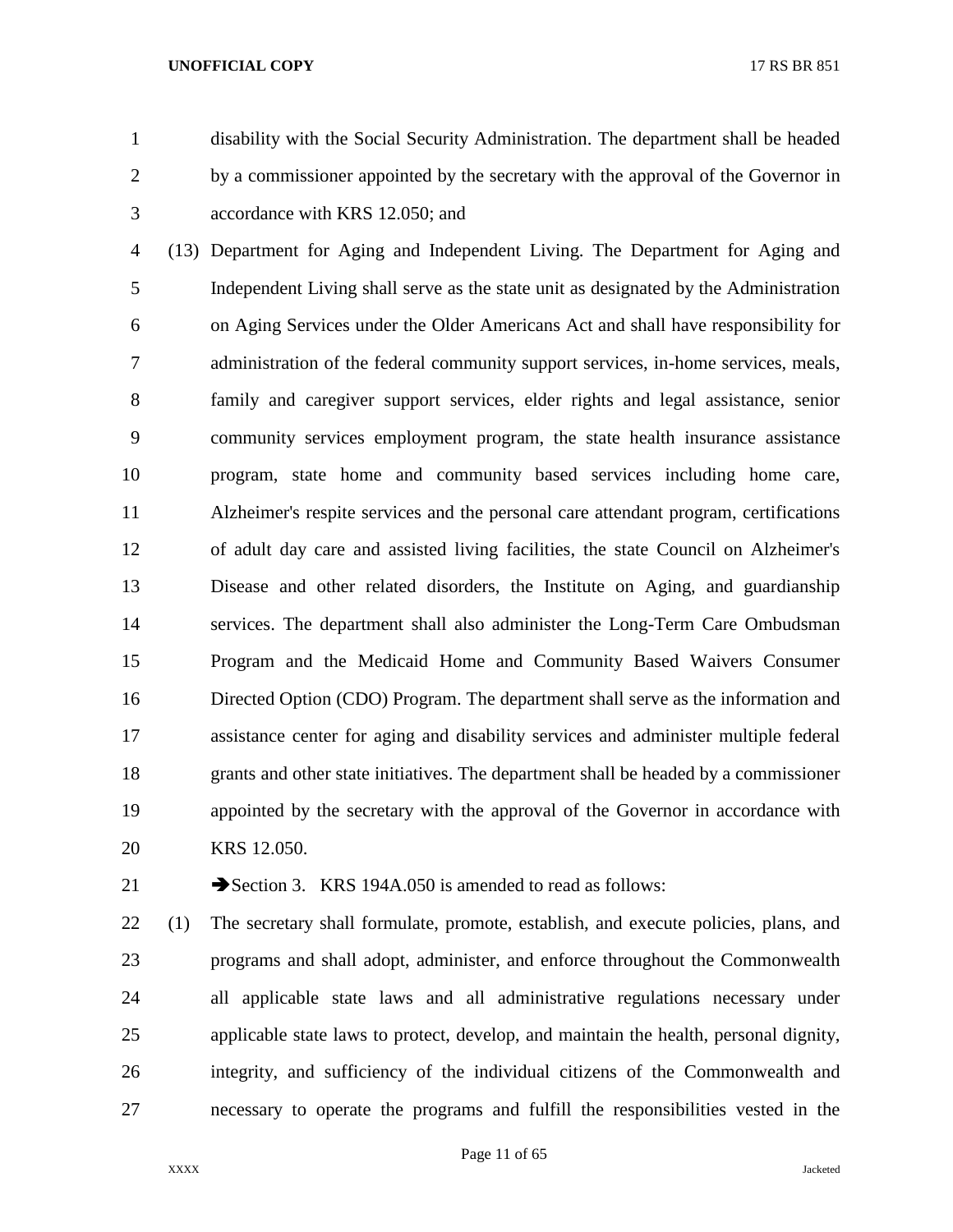cabinet. The secretary shall promulgate, administer, and enforce those administrative regulations necessary to implement programs mandated by federal law, or to qualify for the receipt of federal funds and necessary to cooperate with other state and federal agencies for the proper administration of the cabinet and its programs.

 (2) The secretary may utilize the Public Health Services Advisory Council to review and make recommendations on contemplated administrative regulations relating to initiatives of the Department for Public Health. No administrative regulations issued under the authority of the cabinet shall be filed with the Legislative Research Commission unless they are issued under the authority of the secretary, and the secretary shall not delegate that authority.

- (3) [The secretary may utilize the Council for Families and Children to review and make recommendations on contemplated administrative regulations relating to initiatives of the Department for Community Based Services. No administrative regulations issued under the authority of the cabinet shall be filed with the Legislative Research Commission unless issued under the authority of the secretary, 17 and the secretary shall not delegate this authority.
- 18  $(4)$  Except as otherwise provided by law, the secretary shall have authority to establish by administrative regulation a schedule of reasonable fees, none of which shall exceed one hundred dollars (\$100), to cover the costs of annual inspections of efforts regarding compliance with program standards administered by the cabinet. All fees collected for inspections shall be deposited in the State Treasury and credited to a revolving fund account to be used for administration of those programs of the cabinet. The balance of the account shall lapse to the general fund at the end of each biennium. Fees shall not be charged for investigation of complaints.
- 26 Section 4. KRS 194A.090 is amended to read as follows:
- (1) The cabinet shall include citizen advisory bodies within its structure to provide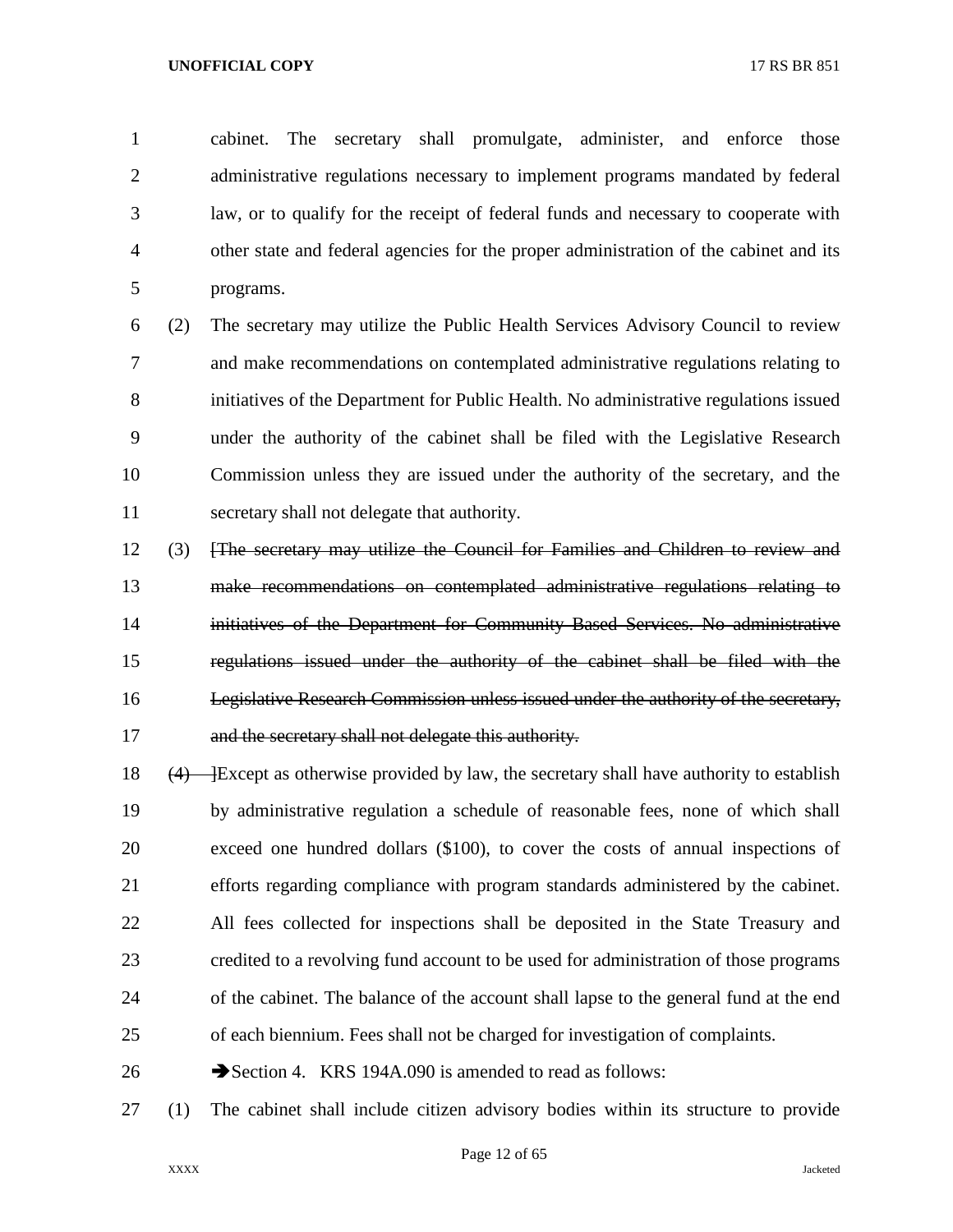independent advice from the general public.

(2) A Public Health Services Advisory Council is created within the cabinet.

 (a) The council may advise the secretary for health and family services, the commissioner for public health, and officials of the Commonwealth on policy matters concerning the delivery of health services, including the assessment of needs, the development of program alternatives, the determination of priorities, the formulation of policy, the allocation of resources, and the evaluation of programs. The council shall be utilized by the cabinet to fulfill federal requirements for citizen's advisory councils associated with programs designed to provide health services and to advise the cabinet on the development and content of the state health plan.

 (b) The council shall be composed of no more than nineteen (19) citizen members appointed by the Governor. Six (6) members of the council shall be chosen to broadly represent public interest groups concerned with health services, recipients of health services provided by the Commonwealth, minority groups, and the general public. Thirteen (13) members of the council shall represent providers of health care and not less than one-half (1/2) of the providers shall be direct providers of health care. At least one (1) of the direct providers of health care shall be a person engaged in the administration of a hospital, and one (1) shall be a physician in active practice. At least one (1) member shall be a registered sanitarian or sanitary engineer, one (1) a public health nurse, one (1) a member of the current minority advisory council, and one (1) a practicing public health physician. Nominations for health care provider members of the council shall be solicited from recognized health care provider organizations. Membership of the council shall be geographically distributed in order that area development districts are represented. Members shall serve for terms of three (3) years. If a vacancy occurs, the person appointed as a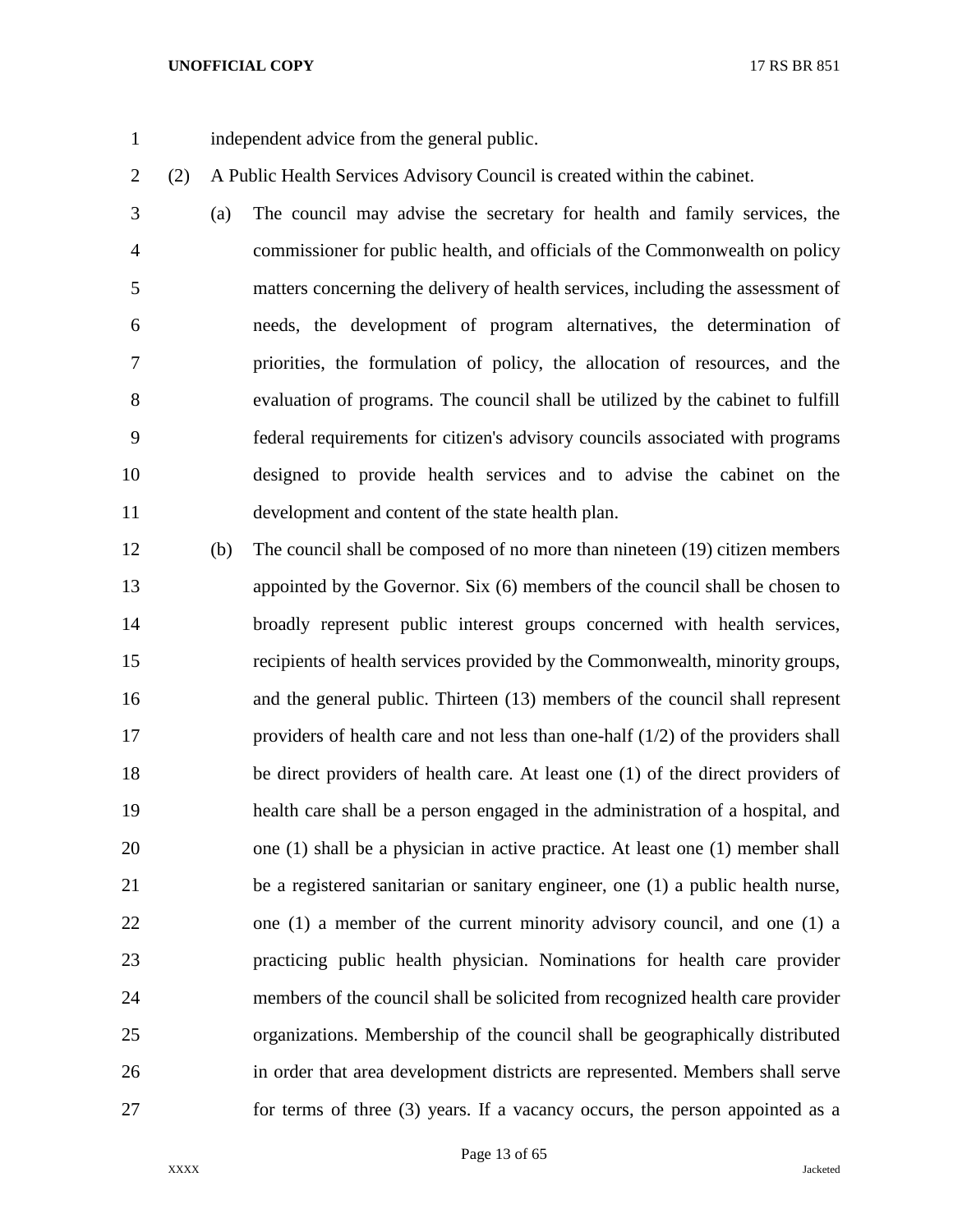| $\mathbf{1}$   |     |     | replacement shall serve only for the remainder of the vacated term. Members        |
|----------------|-----|-----|------------------------------------------------------------------------------------|
| $\overline{2}$ |     |     | shall serve until the term begins for their appointed successors. No member        |
| 3              |     |     | shall serve more than two (2) consecutive terms. The chair of the council shall    |
| $\overline{4}$ |     |     | be appointed by the Governor. The secretary for health and family services         |
| 5              |     |     | and the commissioner for public health shall be nonvoting, ex officion             |
| 6              |     |     | members of the council, and the commissioner for public health shall be a          |
| 7              |     |     | staff director for, and secretary to, the council. The council shall meet at least |
| 8              |     |     | quarterly and on other occasions as may be necessary on the call of the            |
| 9              |     |     | secretary for health and family services or the commissioner for public health.    |
| 10             |     |     | A majority of the appointed members shall constitute a quorum.                     |
| 11             | (3) |     | An Institute for Aging is created within the cabinet.                              |
| 12             |     | (a) | The institute shall advise the secretary for health and family services and other  |
| 13             |     |     | officials of the Commonwealth on policy matters relating to the development        |
| 14             |     |     | and delivery of services to the aged.                                              |
| 15             |     | (b) | The institute shall be composed of no more than fifteen (15) citizen members       |
| 16             |     |     | appointed by the Governor. Members of the institute shall be chosen to             |
| 17             |     |     | broadly represent public interest groups concerned with the needs of the aged,     |
| 18             |     |     | professionals involved in the delivery of services to the aged, minority groups,   |
| 19             |     |     | recipients of state-provided services to the aged, and the general public. The     |
| 20             |     |     | Governor shall appoint a chair of the institute. The secretary for health and      |
| 21             |     |     | family services shall be a nonvoting, ex officio member of, staff director for,    |
| 22             |     |     | and secretary to the institute. The institute shall meet at least quarterly and on |
| 23             |     |     | other occasions as may be necessary, on the call of the secretary for health and   |
| 24             |     |     | family services. A majority of the appointed members shall constitute a            |
| 25             |     |     | quorum.                                                                            |
| 26             |     |     | [(4) A Council for Families and Children is created within the cabinet.            |

(a) The council may advise the secretary for health and family services, the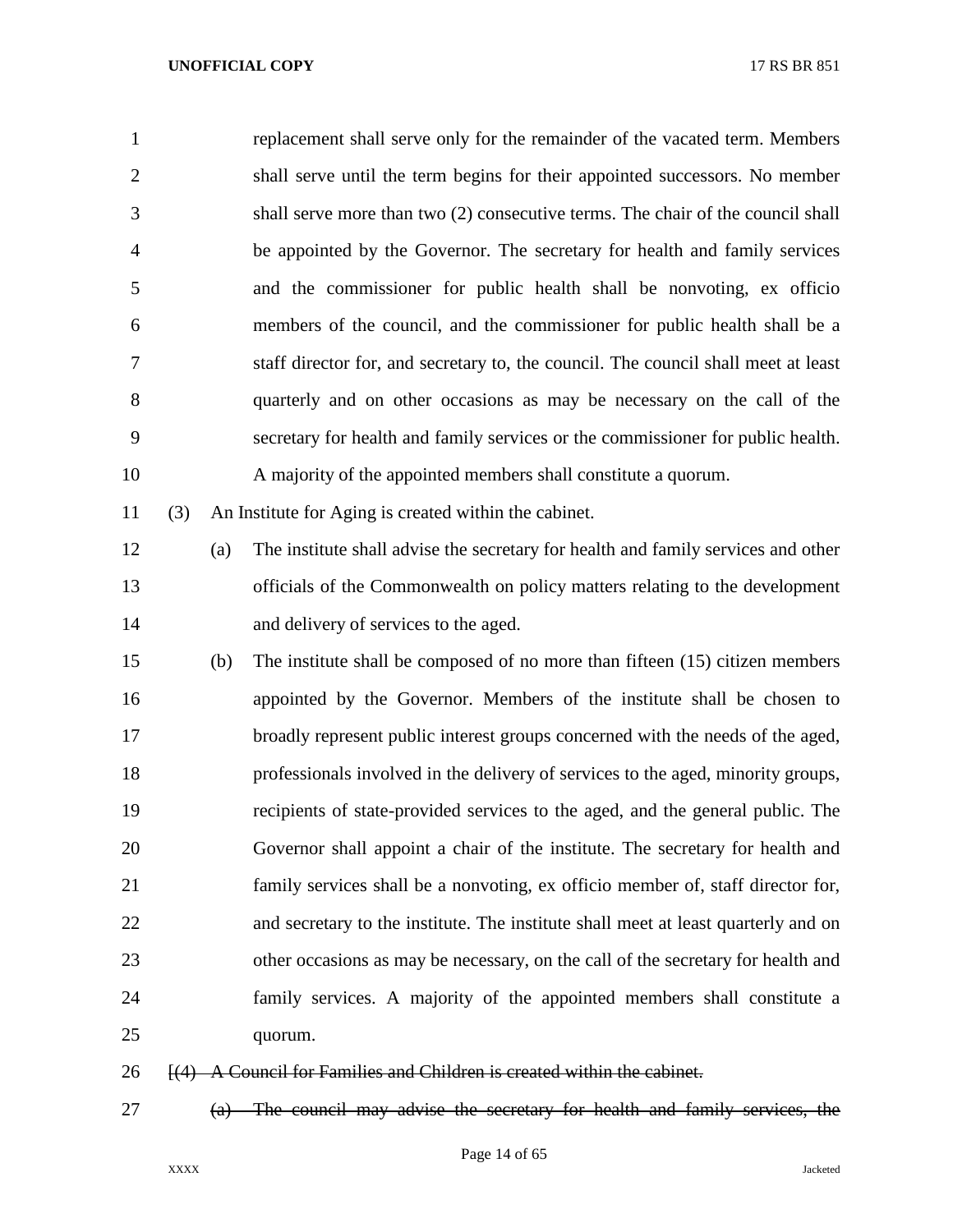| $\mathbf{1}$   |     |     | commissioner for community based services, and other officials of the             |
|----------------|-----|-----|-----------------------------------------------------------------------------------|
| $\overline{2}$ |     |     | Commonwealth on policy matters relating to the human service needs.               |
| 3              |     |     | $(b)$ The council shall be composed of no more than twenty one $(21)$ citizen     |
| 4              |     |     | members appointed by the Governor. Members of the council shall be chosen         |
| 5              |     |     | to broadly represent public interest groups concerned with social insurance       |
| 6              |     |     | and social service programs operated by the Commonwealth, professionals           |
| 7              |     |     | involved in the delivery of human services, minority groups, the poor, the        |
| 8              |     |     | disadvantaged, recipients of human services provided by the state, and the        |
| 9              |     |     | general public. The Governor shall appoint the chair of the council. The          |
| 10             |     |     | secretary for health and family services and the commissioner for community       |
| 11             |     |     | based services shall be nonvoting, ex officio members of the council, and the     |
| 12             |     |     | commissioner for community based services shall be staff director for, and        |
| 13             |     |     | secretary to, the council. The council shall meet at least quarterly and on other |
| 14             |     |     | occasions as may be necessary, on call of the secretary for health and family     |
| 15             |     |     | services. A majority of appointed members shall constitute a quorum.              |
| 16             |     | (e) | When the Council for Families and Children is assigned a responsibility for       |
| 17             |     |     | qualifying the Commonwealth for federal programs with representations and         |
| 18             |     |     | membership formulas that conflict with the council's membership, the              |
| 19             |     |     | secretary may create special subcommittees to this citizens' body that meet       |
| 20             |     |     | federal requirements.                                                             |
| 21             |     |     | Section 5. KRS 194A.095 is amended to read as follows:                            |
| 22             | (1) |     | There is created in the Cabinet for Health and Family Services a Division of      |
| 23             |     |     | Women's Health for the purpose of:                                                |
| 24             |     | (a) | Serving as a repository for data and information affecting women's physical       |
| 25             |     |     | and mental health issues;                                                         |
| 26             |     | (b) | Analyzing and communicating trends in women's health issues and mental            |
| 27             |     |     | health;                                                                           |

Page 15 of 65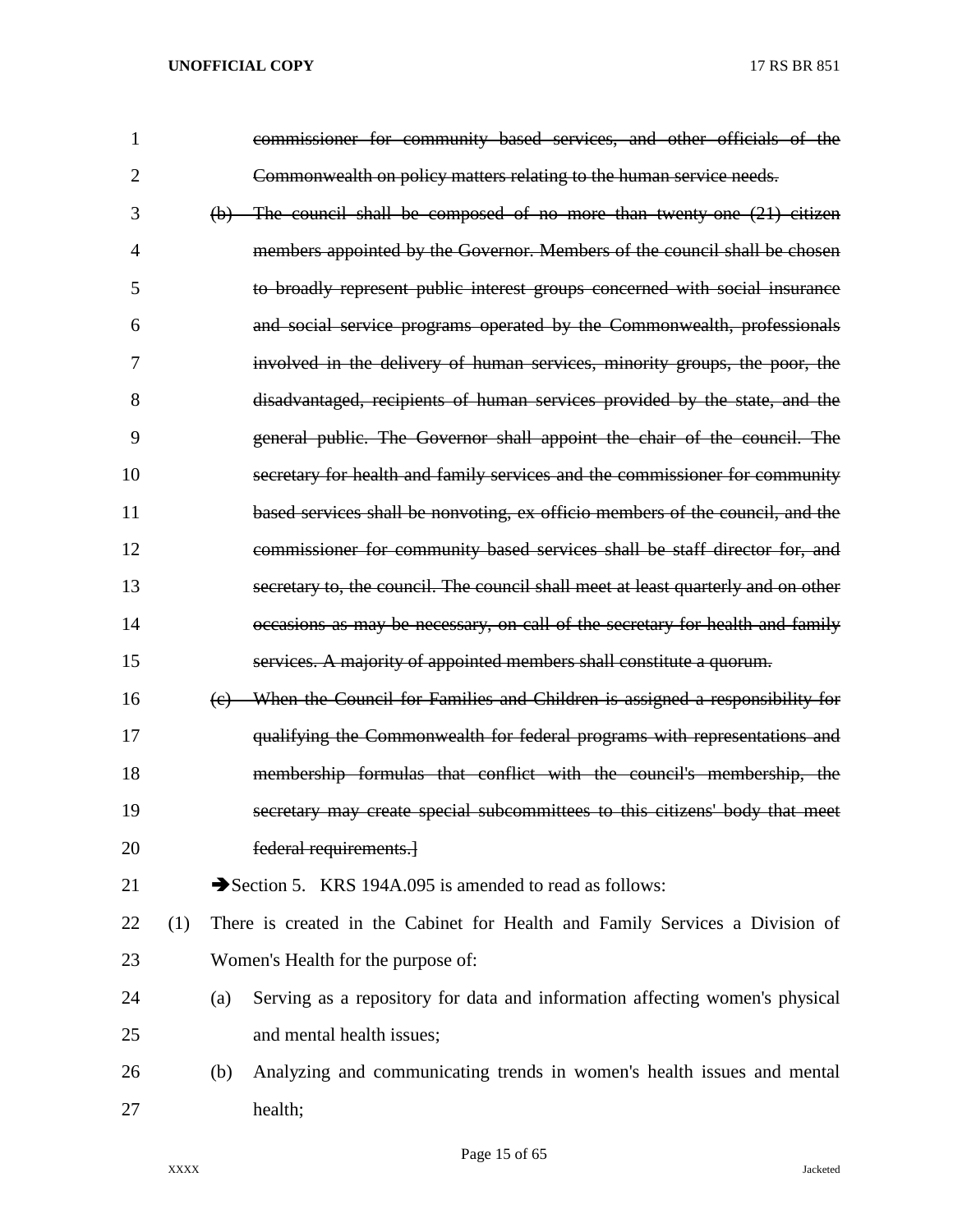- 1 (c) Recommending to the Cabinet for Health and Family Services [and to any 2 advisory committees created under KRS 216.2923, lata elements affecting women's physical and mental health. The division shall advise and direct which data elements should be collected, analyzed, and reported in a timely manner under KRS 216.2920 to 216.2929;
- (d) Cooperating and collaborating with the Cabinet for Health and Family Services in receiving and disseminating through all forms of media including the Internet relevant aggregate data findings under KRS 216.2920 to 216.2929 which affect women; and
- (e) Planning, developing, and administering a Women's Health Resource Center within the Cabinet for Health and Family Services to focus on targeted preventive care and comprehensive health education.
- (2) The division may accept gifts, grants, and bequests in support of its mission and duties specified in subsection (1) of this section. All money received shall be administered by the cabinet, which shall administer these funds through appropriate trust and agency accounts.
- 

17 Section 6. KRS 194A.190 is amended to read as follows:

18 The Public Health Services Advisory Council, the Council for Families and Children, the Advisory Council for Medical Assistance, and the Institute for Aging shall be empowered to accept gifts and grants, but all of these moneys shall be administered by the cabinet, which shall administer these funds through appropriate trust and agency accounts.

# 23 Section 7. KRS 194A.200 is amended to read as follows:

24 The members of the *[Council for Families and Children, the <sup>1</sup>Public Health Services* 25 Advisory Council <del>[,]</del> and the Institute for Aging shall receive no compensation for their services, but shall be allowed the necessary expenses incurred through the performance of their duties as members of this citizens' council. No member of a citizens' council shall be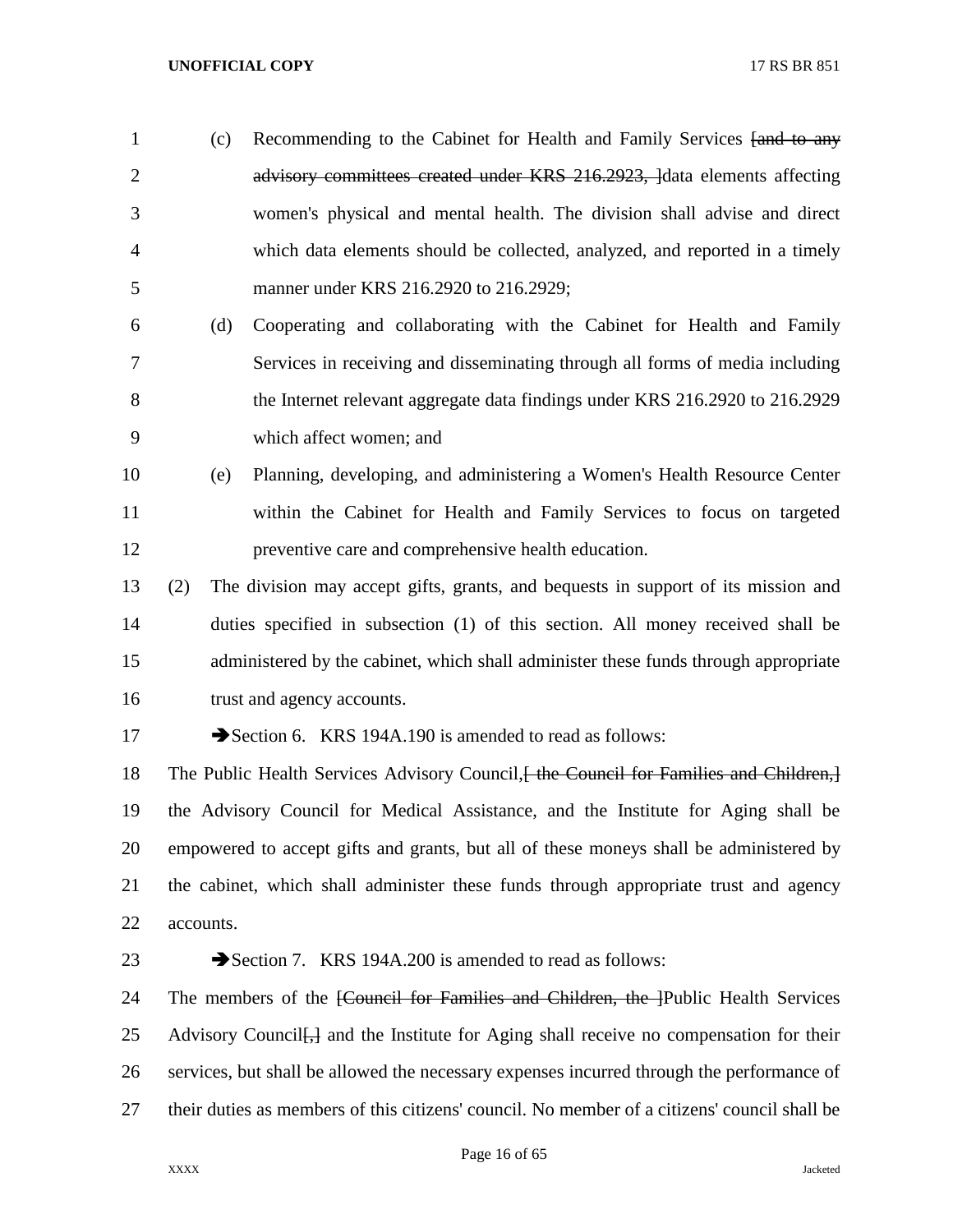| $\mathbf{1}$   |     | held to be a public officer by reason of membership on a council.                         |
|----------------|-----|-------------------------------------------------------------------------------------------|
| $\overline{c}$ |     | Section 8. KRS 194A.707 is amended to read as follows:                                    |
| 3              | (1) | The Cabinet for Health and Family Services shall establish by the promulgation of         |
| $\overline{4}$ |     | administrative regulation under KRS Chapter 13A, an initial and annual                    |
| 5              |     | certification review process for assisted-living communities. This administrative         |
| 6              |     | regulation shall establish procedures related to applying for, reviewing, and             |
| 7              |     | approving, denying, or revoking certification, as well as the conduct of hearings         |
| 8              |     | upon appeals as governed by KRS Chapter 13B.                                              |
| 9              | (2) | An on-site visit of an assisted-living community shall be conducted by the cabinet:       |
| 10             |     | As part of the initial certification review process;<br>(a)                               |
| 11             |     | On a biennial basis as part of the certification review process if during or since<br>(b) |
| 12             |     | the previous certification review an assisted-living community has not                    |
| 13             |     | received:                                                                                 |
| 14             |     | Any statement of danger, unless withdrawn by the cabinet; or<br>1.                        |
| 15             |     | A finding substantiated by the cabinet that the assisted-living community<br>2.           |
| 16             |     | delivered a health service; and                                                           |
| 17             |     | Within one (1) year of the date of the previous certification review if during or<br>(c)  |
| 18             |     | since the last certification review an assisted-living community has received:            |
| 19             |     | Any statement of danger that was not withdrawn by the cabinet; or<br>1.                   |
| 20             |     | A finding substantiated by the cabinet that the assisted-living community<br>2.           |
| 21             |     | delivered a health service.                                                               |
| 22             | (3) | No business shall market its service as an assisted-living community unless it has:       |
| 23             |     | Filed a current application for the business to be certified by the department as<br>(a)  |
| 24             |     | an assisted-living community; or                                                          |
| 25             |     | Received certification by the department as an assisted-living community.<br>(b)          |
| 26             | (4) | No business that has been denied or had its certification revoked shall operate or        |
| 27             |     | market its service as an assisted-living community unless it has:                         |

Page 17 of 65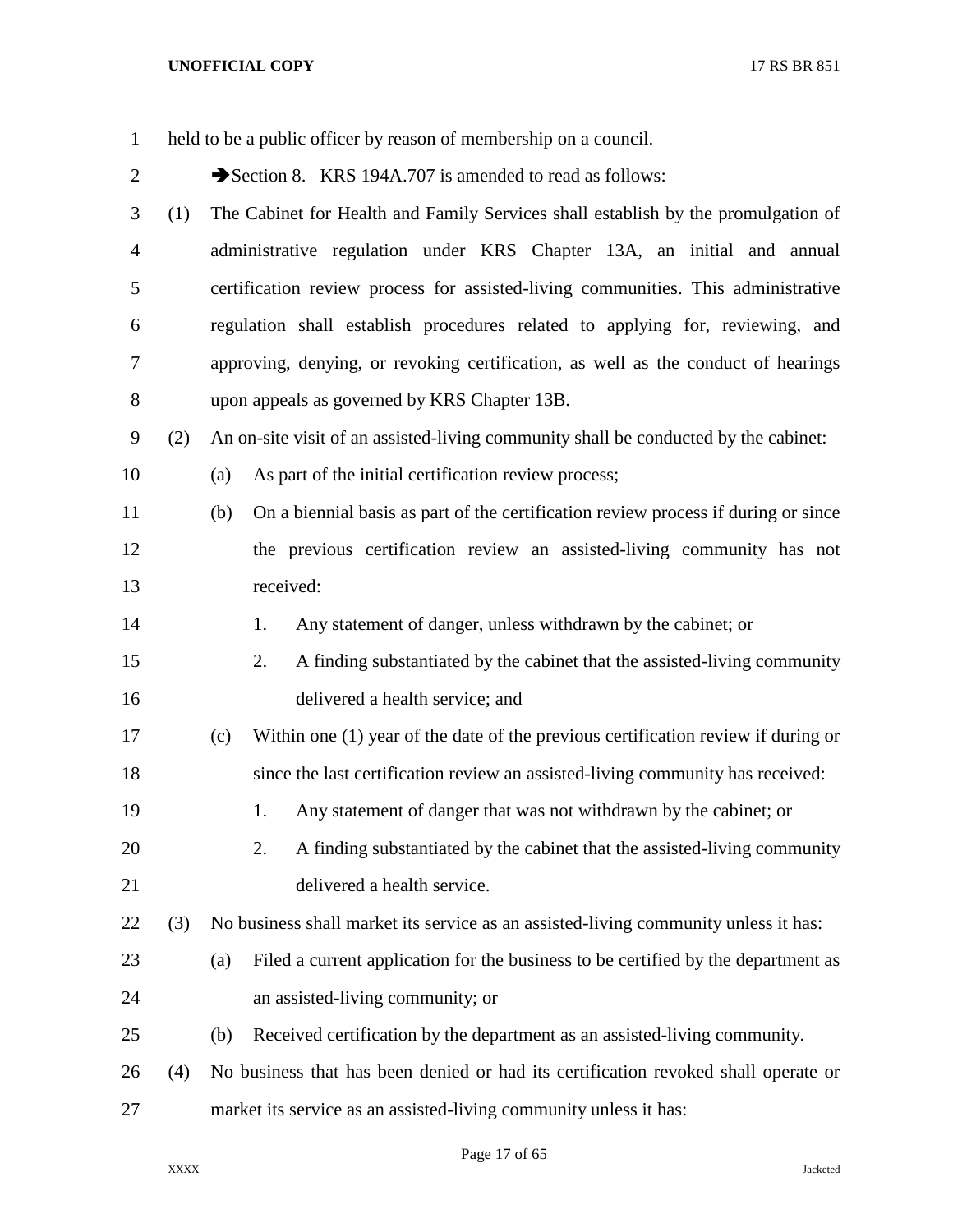| $\mathbf{1}$   |      | Filed a current application for the business to be certified by the department as<br>(a)  |
|----------------|------|-------------------------------------------------------------------------------------------|
| $\overline{2}$ |      | an assisted-living community; and                                                         |
| 3              |      | (b)<br>Received certification as an assisted-living community from the department.        |
| 4              |      | Revocation of certification may be grounds for the department to not reissue              |
| 5              |      | certification for one (1) year if ownership remains substantially the same.               |
| 6              | (5)  | No business shall operate as an assisted-living community unless its owner or             |
| 7              |      | manager has:                                                                              |
| 8              |      | Filed a current application for the business to be certified as an assisted-living<br>(a) |
| 9              |      | community by the department; and                                                          |
| 10             |      | Received certification as an assisted-living community from the department.<br>(b)        |
| 11             | (6)  | By September 1 of each year, each assisted-living community certified pursuant to         |
| 12             |      | this chapter may provide residents with educational information or education              |
| 13             |      | opportunities on influenza disease.                                                       |
| 14             | (7)  | The department shall determine the feasibility of recognizing accreditation by other      |
| 15             |      | organizations in lieu of certification from the department.                               |
| 16             | (8)  | Individuals designated by the department to conduct certification reviews shall have      |
| 17             |      | the skills, training, experience, and ongoing education to perform certification          |
| 18             |      | reviews.                                                                                  |
| 19             | (9)  | Upon receipt of an application for certification, the department shall assess an          |
| 20             |      | assisted-living community certification fee in the amount of twenty dollars (\$20)        |
| 21             |      | per living unit that in the aggregate for each assisted-living community is no less       |
| 22             |      | than three hundred dollars (\$300) and no more than one thousand six hundred              |
| 23             |      | dollars (\$1,600). <del>The department shall submit to the Legislative Research</del>     |
| 24             |      | Commission, by June 30 of each year, a breakdown of fees assessed and costs               |
| 25             |      | incurred for conducting certification reviews.]                                           |
| 26             | (10) | The department shall [submit to the Legislative Research Commission and ]make             |
| 27             |      | findings from certification reviews conducted during the prior twelve (12) months         |

Page 18 of 65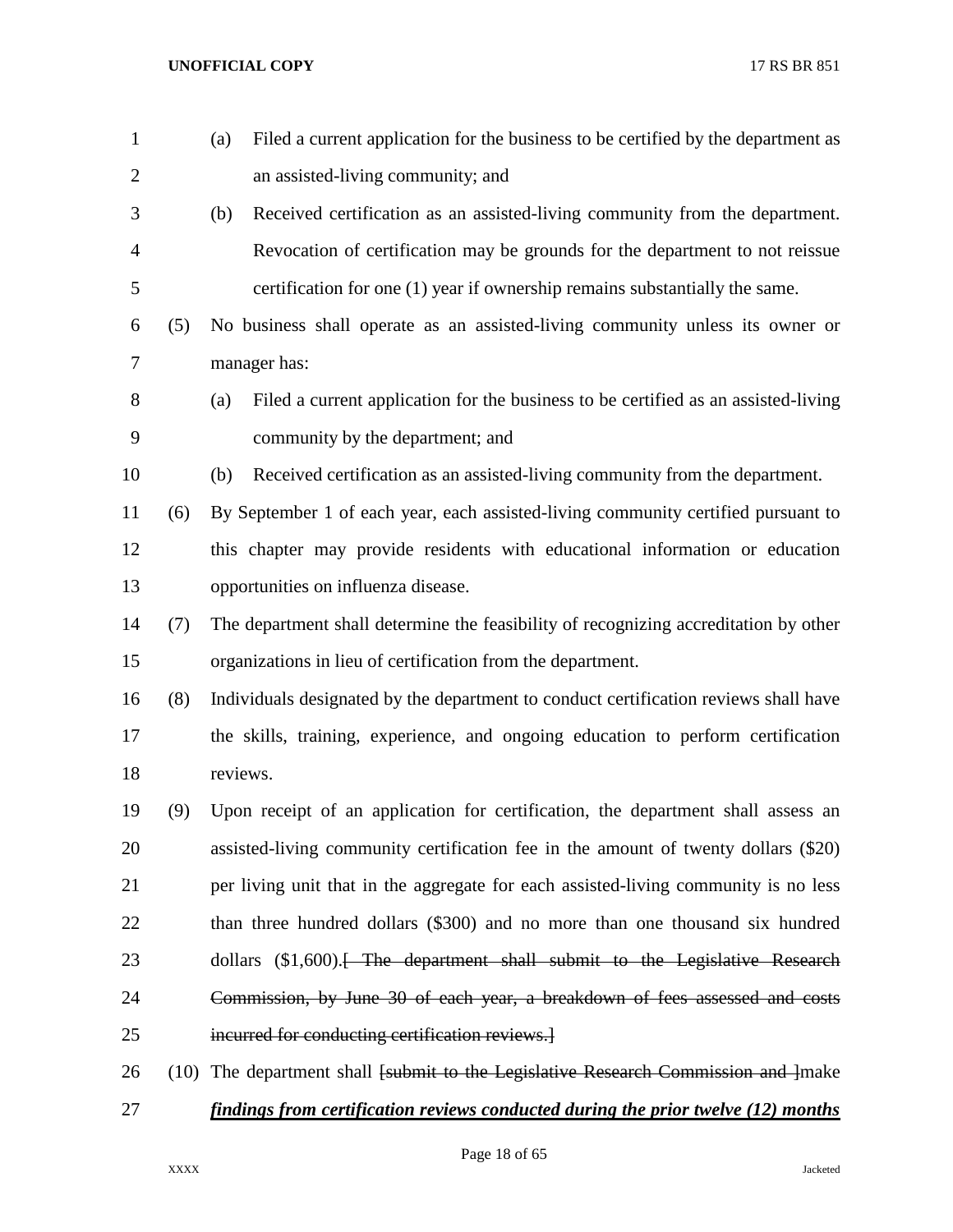| $\mathbf{1}$   |     | available to any interested person <del>[ at no charge, by June 30 of each year, in</del> |
|----------------|-----|-------------------------------------------------------------------------------------------|
| $\overline{2}$ |     | summary format, all findings from certification reviews conducted during the prior        |
| 3              |     | twelve $(12)$ months.                                                                     |
| 4              |     | (11) Notwithstanding any provision of law to the contrary, the department may request     |
| 5              |     | any additional information from an assisted-living community or conduct additional        |
| 6              |     | on-site visits to ensure compliance with the provisions of KRS 194A.700 to                |
| 7              |     | 194A.729.                                                                                 |
| 8              |     | (12) Failure to follow an assisted-living community's policies, practices, and procedures |
| 9              |     | shall not result in a finding of noncompliance unless the assisted-living community       |
| 10             |     | is out of compliance with a related requirement under KRS 194A.700 to 194A.729.           |
| 11             |     | Section 9. KRS 205.201 is amended to read as follows:                                     |
| 12             |     | The duties of the Cabinet for Health and Family Services shall be to:                     |
| 13             | (1) | Promote and aid in the establishment of local programs and services for the aging;        |
| 14             | (2) | Conduct programs to educate the public as to problems of the aging;                       |
| 15             | (3) | Review existing state programs and services for the aging and to make                     |
| 16             |     | recommendations to the Governor, to the appropriate department and agencies of            |
| 17             |     | the state, and to the legislature for improvements in and additions to such programs      |
| 18             |     | and services;                                                                             |
| 19             | (4) | Assist and encourage governmental and private agencies to coordinate their efforts        |
| 20             |     | on behalf of the aging;                                                                   |
| 21             | (5) | Conduct and encourage other organizations to conduct studies concerning the aging;        |
| 22             | (6) | Establish, in selected areas and communities of the state, programs of services for       |
| 23             |     | the aging to demonstrate the value of such programs, and to encourage local               |
| 24             |     | agencies to continue the programs and to create new services where needed.                |
| 25             |     | Emphasis shall be given to services designed to foster continued participation of         |
| 26             |     | older people in family and community life and to lessen the need for institutional        |
| 27             |     | care;                                                                                     |
|                |     |                                                                                           |

Page 19 of 65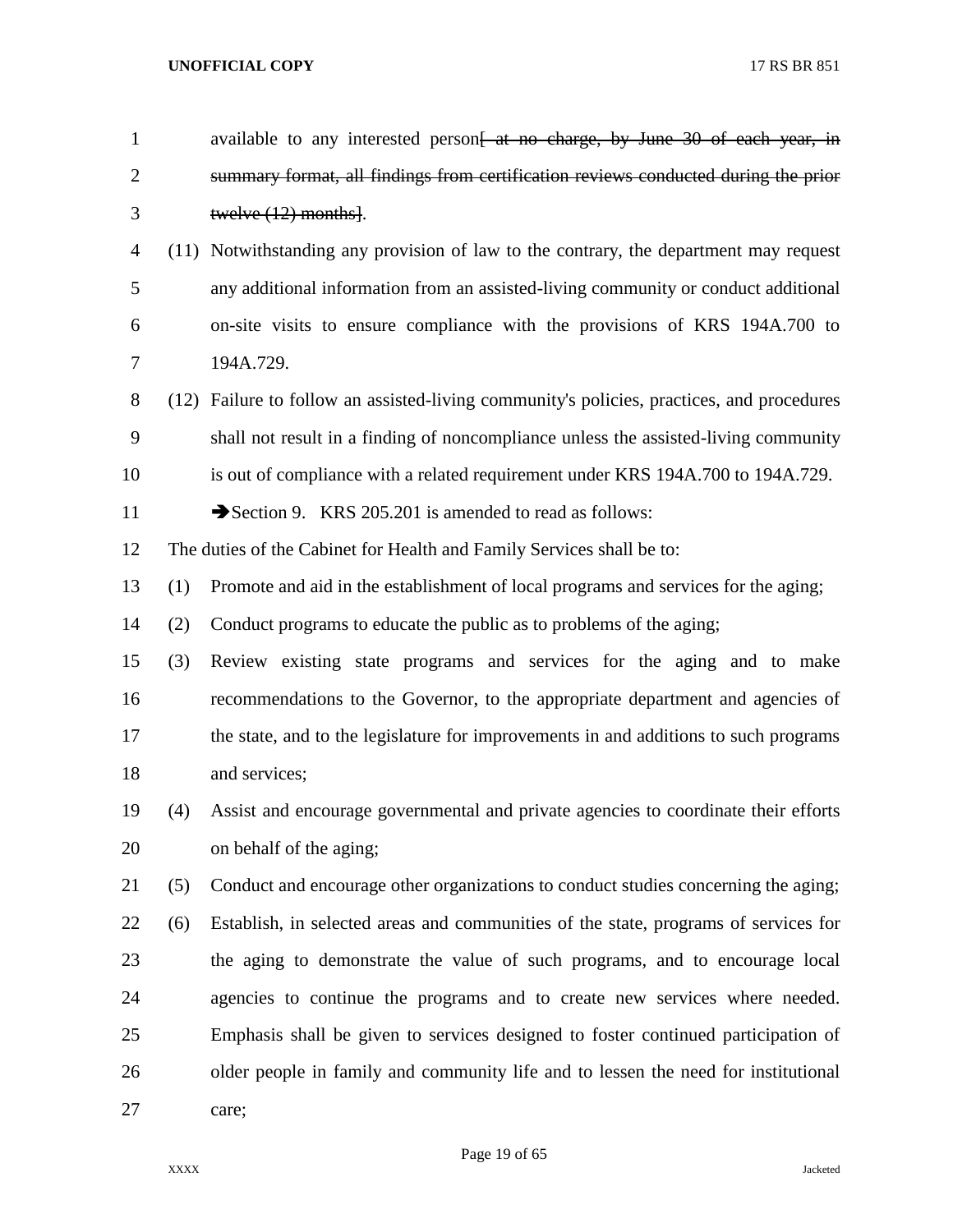| $\mathbf{1}$   | (7)                     |     | Provide services designed to meet the needs of the minority elderly in programs                                  |
|----------------|-------------------------|-----|------------------------------------------------------------------------------------------------------------------|
| $\overline{2}$ |                         |     | administered by the cabinet. The cabinet shall annually prepare a report identifying                             |
| 3              |                         |     | the special needs of the minority elderly population in the Commonwealth as                                      |
| 4              |                         |     | compared to the elderly population at large. The report shall be completed no later                              |
| 5              |                         |     | than October 1 of each year and transmitted to the Legislative Research                                          |
| 6              |                         |     | Commission. The report shall, at a minimum:                                                                      |
| 7              |                         |     | (a) Contain an overview of the health status of minority elderly Kentuckians;                                    |
| 8              |                         |     | (b) Identify specific diseases and health conditions for which the minority elderly are at                       |
| 9              |                         |     | greater risk than the general population;                                                                        |
| 10             | $\left(\epsilon\right)$ |     | Identify problems experienced by the minority elderly in obtaining services from                                 |
| 11             |                         |     | governmental agencies; and                                                                                       |
| 12             | (d)                     |     | Identify programs at the state and local level designed to specifically meet the needs                           |
| 13             |                         |     | of the minority elderly];                                                                                        |
| 14             | (8)                     |     | $\overline{h}$ preparing the report required by subsection (7) of this section, $\overline{f}$ The cabinet shall |
| 15             |                         |     | solicit and consider the input of individuals and organizations representing the                                 |
| 16             |                         |     | concerns of the minority elderly population as relates to:                                                       |
| 17             |                         | (a) | Programs and services needed by the minority elderly;                                                            |
| 18             |                         | (b) | The extent to which existing programs do not meet the needs of the minority                                      |
| 19             |                         |     | elderly;                                                                                                         |
| 20             |                         | (c) | The accessibility of existing programs to the minority elderly;                                                  |
| 21             |                         | (d) | The availability and adequacy of information regarding existing services;                                        |
| 22             |                         | (e) | Health problems the minority elderly experience at a higher rate than the                                        |
| 23             |                         |     | nonminority elderly population; and                                                                              |
| 24             |                         | (f) | Financial, social, and other barriers experienced by the minority elderly in                                     |
| 25             |                         |     | obtaining services;                                                                                              |
| 26             | (9)                     |     | Conduct an outreach program that provides information to minority elderly                                        |
| 27             |                         |     | Kentuckians about health and social problems experienced by minority elderly                                     |

Page 20 of 65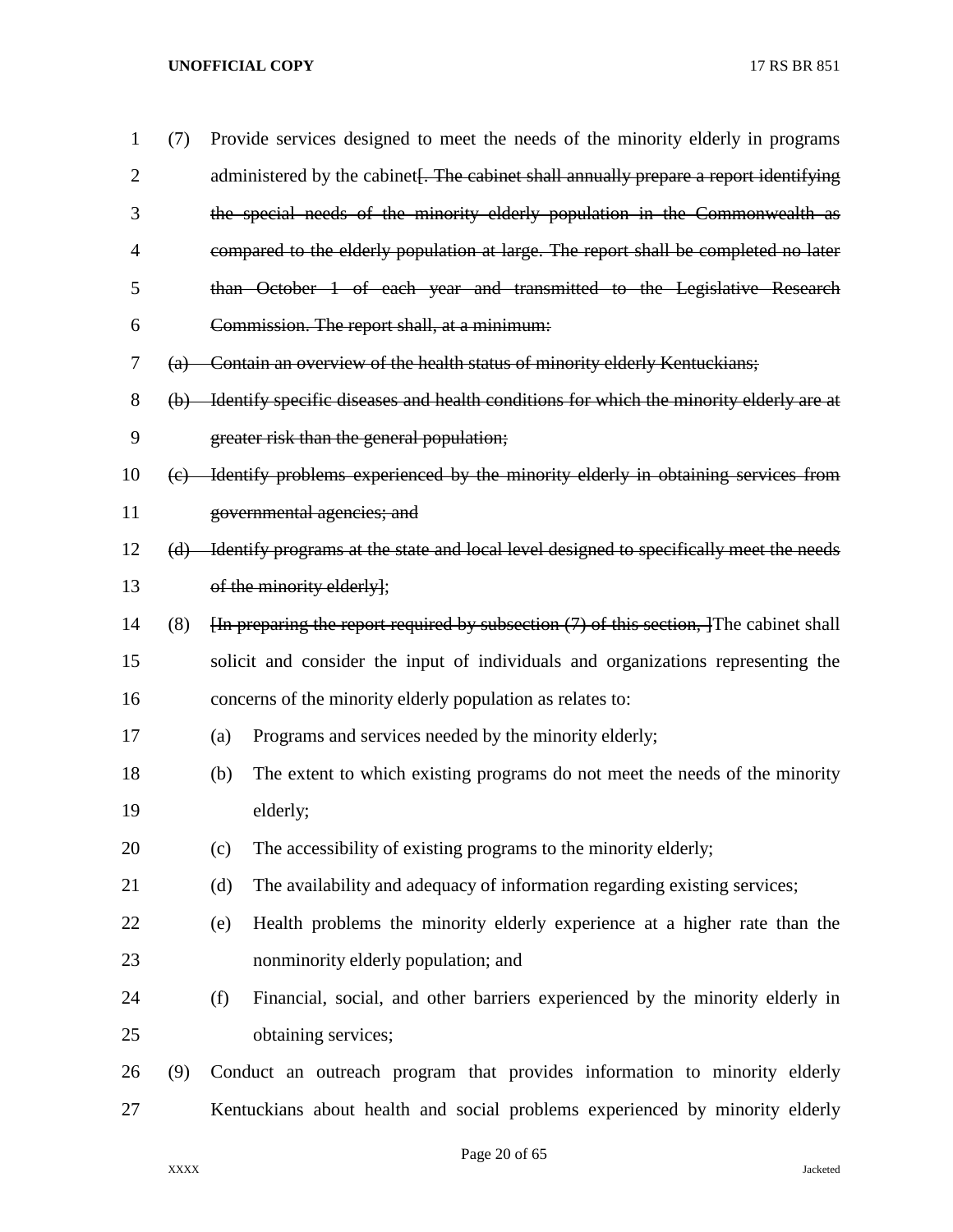| $\mathbf{1}$   |     | persons and available programs to address those problems, as identified in the         |
|----------------|-----|----------------------------------------------------------------------------------------|
| $\overline{2}$ |     | report prepared pursuant to subsection (7) of this section; and                        |
| 3              |     | (10) Cooperate with the federal government and with the governments of other states in |
| $\overline{4}$ |     | programs relating to the aging.                                                        |
| 5              |     | Section 10. KRS 205.455 is amended to read as follows:                                 |
| 6              |     | As used in KRS 205.460 and 205.465.                                                    |
| 7              | (1) | "Chore services" means the performance of heavy housecleaning, minor household         |
| 8              |     | repairs, yard tasks, and other activities needed to assist in the maintenance of a     |
| 9              |     | functionally impaired elderly person in his own home.                                  |
| 10             | (2) | "Core services" means those services, including but not limited to client assessment   |
| 11             |     | and case management services, designed to identify a functionally impaired elderly     |
| 12             |     | person's needs, develop a plan of care, arrange for services, monitor the provision of |
| 13             |     | services, and reassess the person's needs on a regular basis.                          |
| 14             | (3) | "Cabinet" means the Cabinet for Health and Family Services.                            |
| 15             | (4) | "District" means an area development district designated pursuant to KRS               |
| 16             |     | 147A.050.                                                                              |
| 17             | (5) | "Escort services" means the accompaniment of a person who requires such                |
| 18             |     | assistance for reasons of safety or protection to or from his physician, dentist, or   |
| 19             |     | other necessary services.                                                              |
| 20             | (6) | "Essential services" means those services which are most needed to prevent             |
| 21             |     | unnecessary institutionalization of functionally impaired elderly persons. Essential   |
| 22             |     | services shall include chore services, home-delivered meals, home-health aide          |
| 23             |     | services, homemaker services, respite services, escort services, and home repair       |
| 24             |     | services.                                                                              |
| 25             | (7) | "Functionally impaired elderly person" means any person, sixty (60) years of age or    |
| 26             |     | older, with physical or mental limitations which restrict individual ability to        |
| 27             |     | perform the normal activities of daily living and which impede individual capacity     |
|                |     |                                                                                        |

Page 21 of 65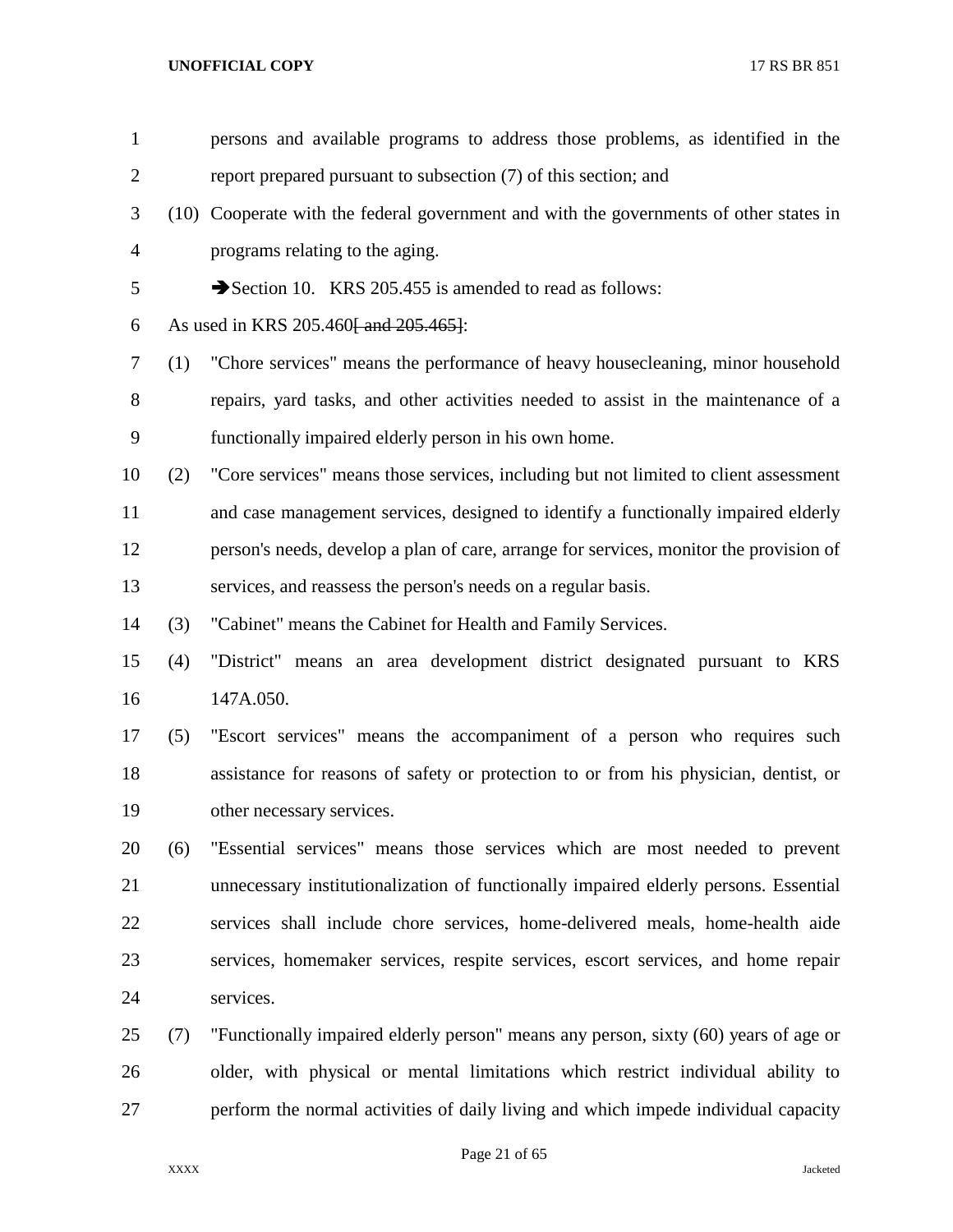- to live independently, thus rendering such person at risk of entering an institution. Functional impairment shall be determined through a functional assessment developed by the cabinet and delivered to each applicant for essential services.
- (8) "Home-delivered meals" means the provision of a nutritionally sound meal, that meets at least one-third (1/3) of the current daily recommended dietary allowance, to a functionally impaired elderly person who is homebound by reason of illness, incapacity, or disability.
- (9) "Home-health aide services" means the performance of simple procedures, including but not limited to personal care, ambulation, exercises, household services essential to health care at home, assistance with medications that are ordinarily self- administered, reporting changes in the patient's condition and needs, and completing appropriate records.
- (10) "Homemaker services" means general household activities, including but not limited to nonmedical personal care, shopping, meal preparation, and routine household care, provided by a trained homemaker when the person regularly responsible for these activities is temporarily absent or unable to manage the home and care for himself or others in the home.
- (11) "Home repair services" means the provision of minor home adaptations, additions, or modifications to enable the elderly to live independently or safely or to facilitate mobility including, where appropriate, emergency summons systems.
- (12) "Respite services" means care provided by an approved caregiver or agency for a designated time period because of absence or need for relief of a primary caregiver.
- 23 Section 11. KRS 205.525 is amended to read as follows:
- 24  $\left\{\left(1\right\}\right\}$  Concurrent with submitting an application for a waiver or waiver amendment or a request for a plan amendment to any federal agency that approves waivers, waiver amendments, and plan amendments, the Cabinet for Health and Family Services shall provide to the Interim Joint Committee on Health and Welfare and to the Interim Joint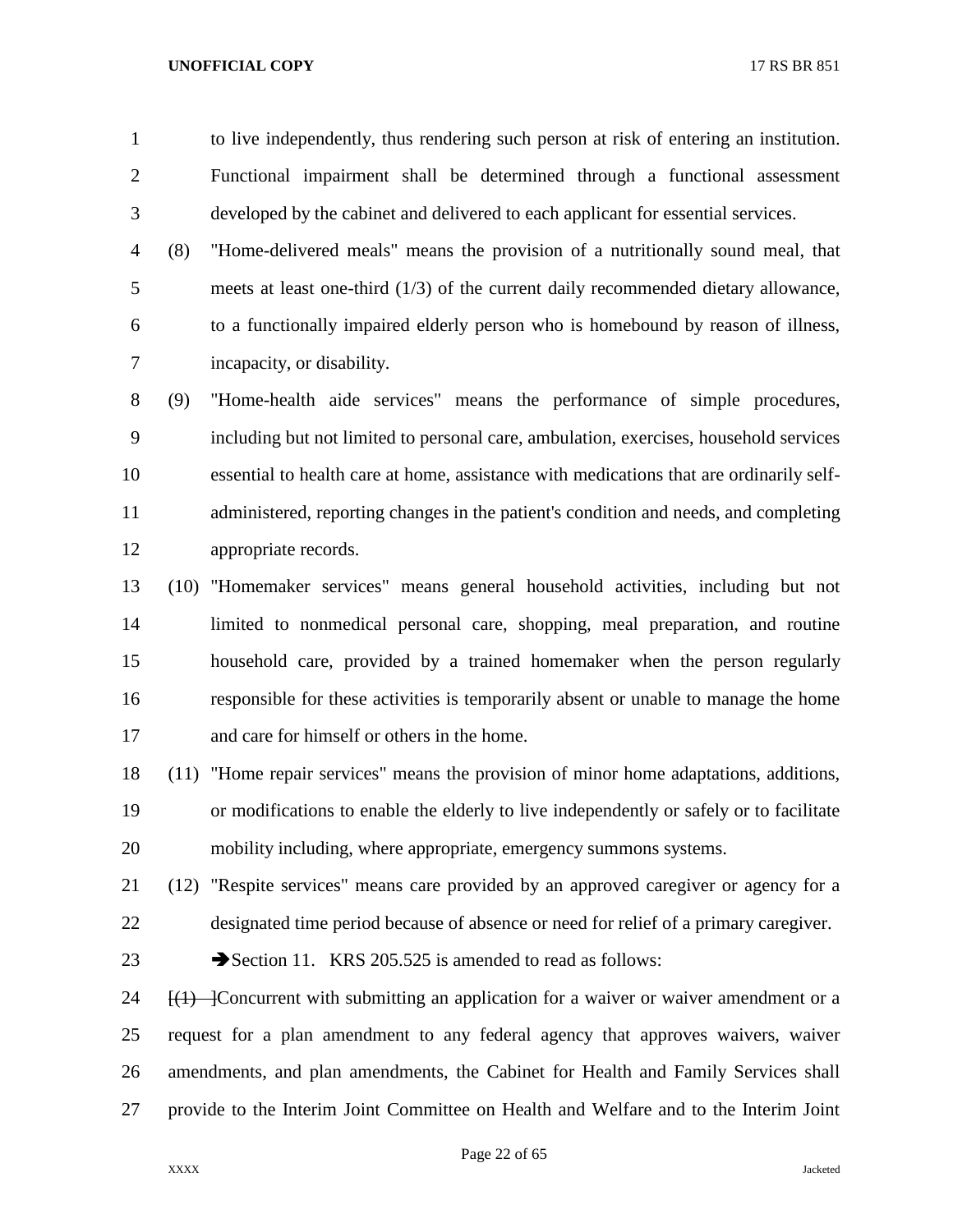- Committee on Appropriations and Revenue a copy, summary, and statement of benefits of the application for a waiver or waiver amendment or request for a plan amendment.
- [(2) The cabinet at least quarterly shall provide an update to the Interim Joint Committee on Health and Welfare and to the Interim Joint Committee on Appropriations and Revenue on the status of the application for a waiver or waiver amendment or request for a plan amendment.]

7 Section 12. KRS 205.5606 is amended to read as follows:

- (1) The Cabinet for Health and Family Services shall establish the Kentucky Independence Plus Through Consumer-Directed Services Program that shall provide an option within each of the home and community-based services waivers. The option within each of the waiver programs shall be based on the principles of consumer choice and control and that shall be implemented upon federal approval, if required. The program shall allow enrolled persons to assist with the design of their programs and choose their providers of services and to direct the delivery of services to meet their needs.
- (2) The cabinet shall establish interagency cooperative agreements with any state agency as needed to implement and administer the program.
- (3) A person who is enrolled in a Medicaid home and community-based waiver program may choose to participate in the consumer-directed services program.
- (4) A consumer shall be allocated a monthly budget allowance based on the results of his or her assessed functional needs, his or her person-centered plan, and the financial resources of the program. The budget allowance shall be disbursed directly from a cabinet-approved fiscal intermediary on behalf of the consumer. The cabinet shall develop purchasing guidelines to assist each consumer in using the budget allowance to purchase needed, cost-effective services.
- (5) A consumer shall use the budget allowance to pay for nonresidential and nonmedical home and community-based services and supports that meet the

Page 23 of 65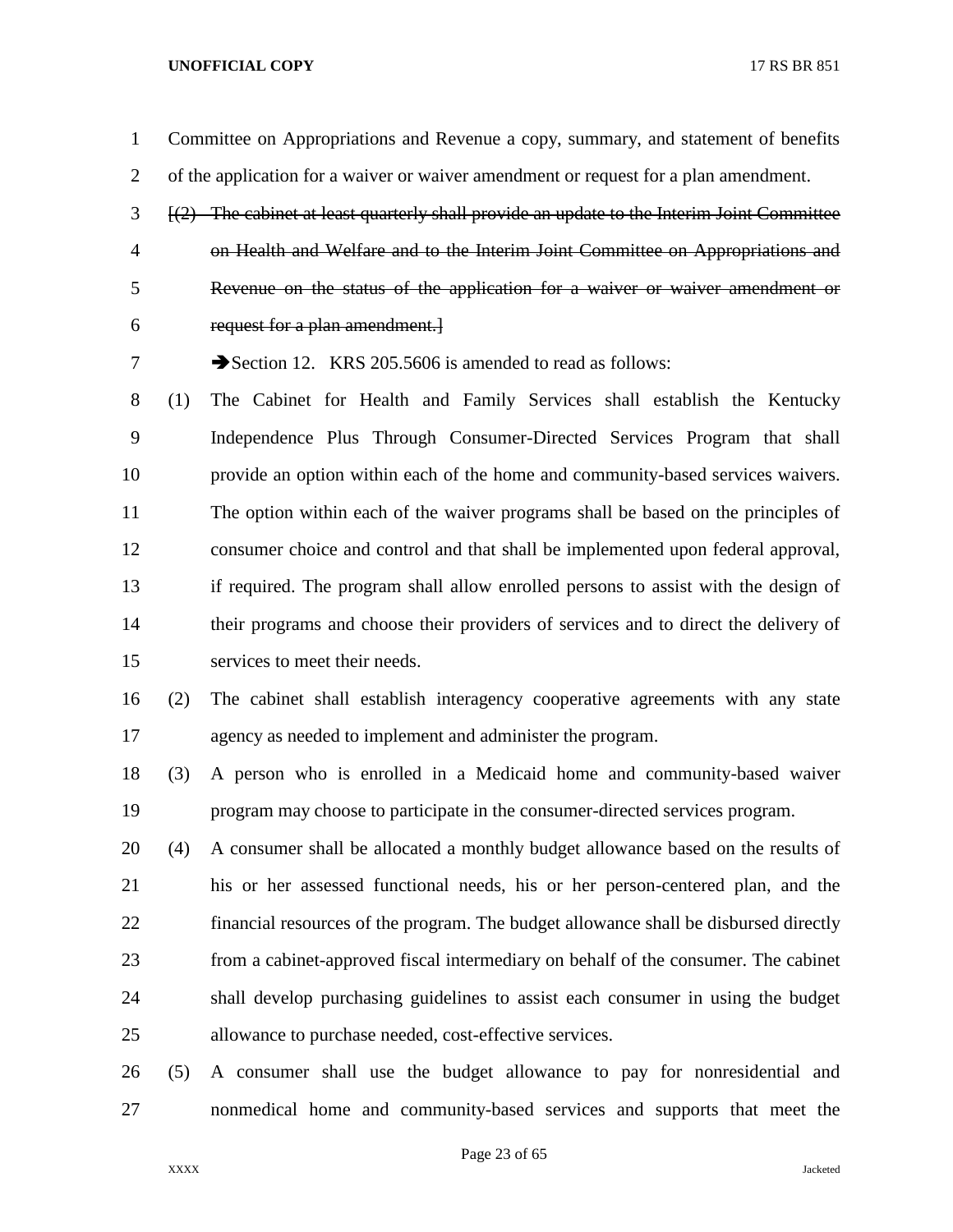| $\mathbf{1}$   |     | consumer's needs and that constitute a cost-effective use of funds.                    |
|----------------|-----|----------------------------------------------------------------------------------------|
| $\overline{2}$ | (6) | A consumer shall be allowed to choose providers of services, including but not         |
| 3              |     | limited to when and how the services are provided. A provider may include a person     |
| $\overline{4}$ |     | otherwise known to the consumer, unless prohibited by federal law.                     |
| 5              | (7) | If the consumer is the employer of record, the consumer's roles and responsibilities   |
| 6              |     | shall include but not be limited to the following:                                     |
| 7              |     | Developing a job description;<br>(a)                                                   |
| 8              |     | Selecting providers and submitting information for any required background<br>(b)      |
| 9              |     | screening;                                                                             |
| 10             |     | With assistance of the cabinet or its agents, developing a person-centered plan<br>(c) |
| 11             |     | and communicating needs, preferences, and expectations about services being            |
| 12             |     | purchased;                                                                             |
| 13             |     | Providing the fiscal intermediary with all information necessary for provider<br>(d)   |
| 14             |     | payments and tax requirements; and                                                     |
| 15             |     | Ending the employment of an unsatisfactory provider.<br>(e)                            |
| 16             | (8) | If a consumer is not the employer of record, the consumer's roles and                  |
| 17             |     | responsibilities shall include but not be limited to the following:                    |
| 18             |     | With assistance of the cabinet or its agents, developing a person-centered plan<br>(a) |
| 19             |     | and communicating needs, preferences, and expectations about services being            |
| 20             |     | purchased;                                                                             |
| 21             |     | Ending the services of an unsatisfactory provider; and<br>(b)                          |
| 22             |     | Providing the fiscal agent with all information necessary for provider<br>(c)          |
| 23             |     | payments and tax requirements.                                                         |
| 24             | (9) | The roles and responsibilities of the cabinet or its agents shall include but not be   |
| 25             |     | limited to the following:                                                              |
| 26             |     | Assessing each consumer's functional needs, helping with the development of<br>(a)     |
| 27             |     | a person-centered plan, and providing ongoing assistance with the plan;                |
|                |     |                                                                                        |

Page 24 of 65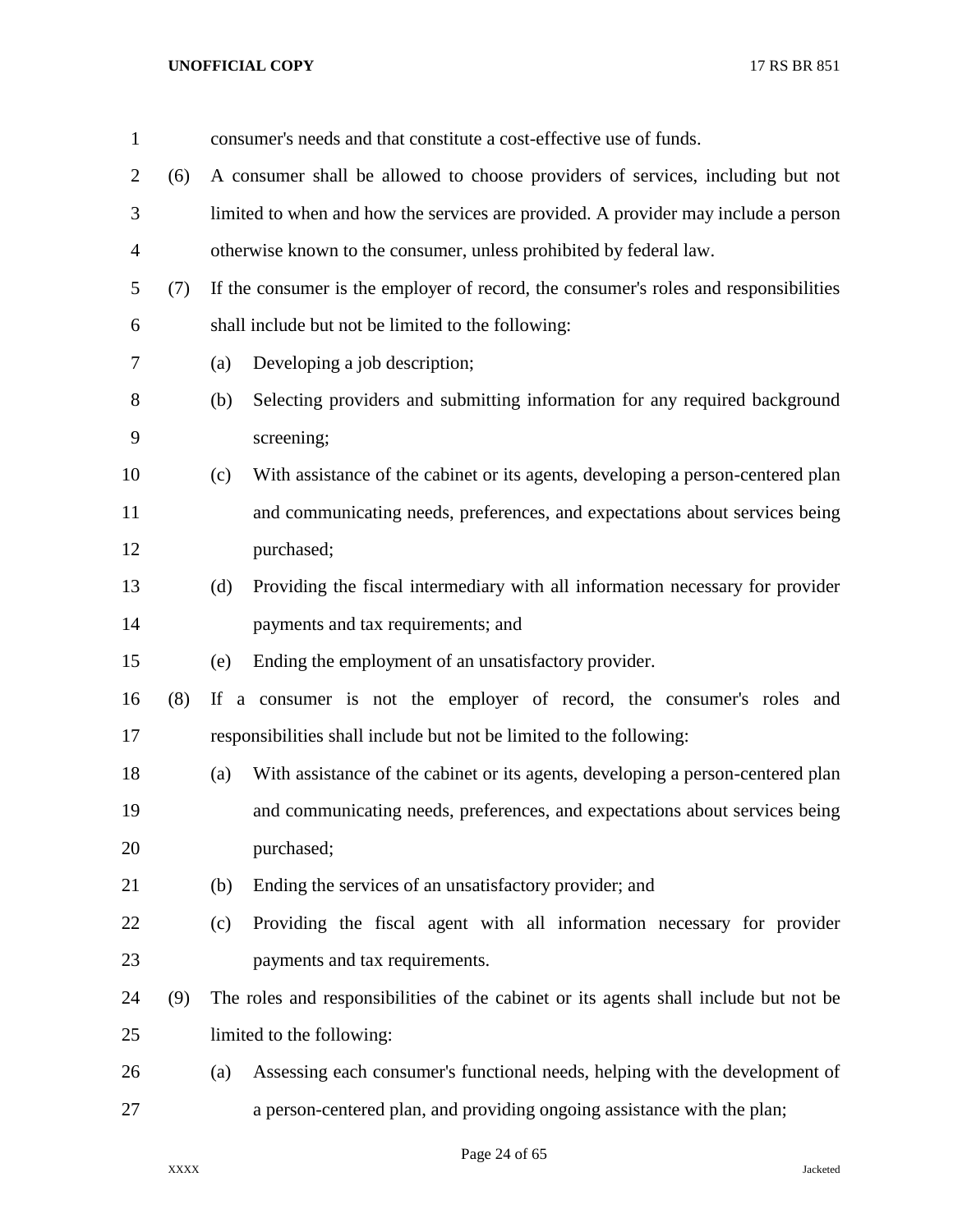| $\mathbf{1}$   |            | (b) | Offering the services of service advisors who shall provide training, technical           |
|----------------|------------|-----|-------------------------------------------------------------------------------------------|
| $\overline{2}$ |            |     | assistance, and support to the consumer as prescribed through an                          |
| 3              |            |     | administrative regulation promulgated by the cabinet in accordance with KRS               |
| $\overline{4}$ |            |     | Chapter 13A;                                                                              |
| 5              |            | (c) | Approving fiscal intermediaries; and                                                      |
| 6              |            | (d) | Establishing the minimum qualifications for all providers and being the final             |
| $\tau$         |            |     | arbiter of the fitness of any individual to be a provider.                                |
| $8\,$          | (10)       |     | The fiscal intermediary's roles and responsibilities shall include but not be limited     |
| 9              |            |     | to the following:                                                                         |
| 10             |            | (a) | Providing record keeping services, including but not limited to maintaining               |
| 11             |            |     | financial records as required through administrative regulation promulgated in            |
| 12             |            |     | accordance with KRS Chapter 13A by the Cabinet for Health and Family                      |
| 13             |            |     | Services; and                                                                             |
| 14             |            | (b) | Retaining the consumer-directed funds, processing employment and tax                      |
| 15             |            |     | information, if any, reviewing records to ensure correctness, writing                     |
| 16             |            |     | paychecks to providers, and delivering paychecks.                                         |
| 17             | $(11)$ (a) |     | Each person who provides services or supports under this section shall comply             |
| 18             |            |     | on an annual basis with any required background screening. A person shall be              |
| 19             |            |     | excluded from employment upon failure to meet the background screening                    |
| 20             |            |     | requirements unless otherwise exempted through an administrative regulation               |
| 21             |            |     | promulgated by the cabinet in accordance with KRS Chapter 13A.                            |
| 22             |            | (b) | The service advisor shall, as appropriate, complete background screening as               |
| 23             |            |     | required by this section.                                                                 |
| 24             |            |     | (12) For purposes of this section, a person who has undergone screening, is qualified for |
| 25             |            |     | employment under this section, and has not been unemployed for more than one              |
| 26             |            |     | hundred eighty (180) days following the screening shall not be required to be             |
| 27             |            |     | rescreened. Such person must attest under penalty of perjury to not having been           |

Page 25 of 65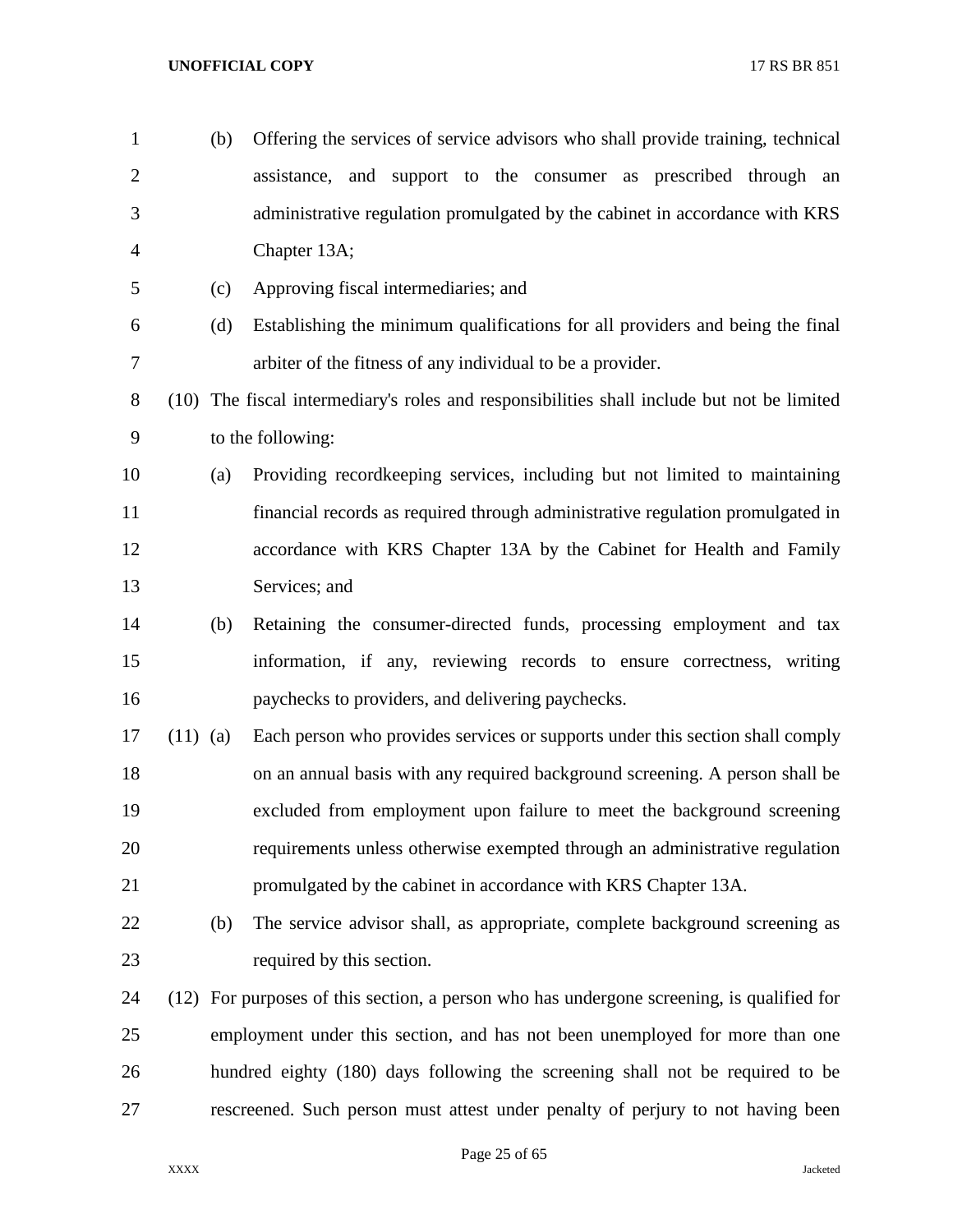| $\mathbf{1}$ |     |                                           | convicted of a disqualifying offense since completing the screening.                     |
|--------------|-----|-------------------------------------------|------------------------------------------------------------------------------------------|
| 2            |     | (13) To implement this section:           |                                                                                          |
| 3            |     | (a)                                       | The cabinet shall be authorized to promulgate necessary administrative                   |
| 4            |     |                                           | regulations in accordance with KRS Chapter 13A; and                                      |
| 5            |     | (b)                                       | The cabinet shall take all necessary action to ensure state compliance with              |
| 6            |     |                                           | federal regulations. The cabinet shall apply for any necessary federal waivers           |
| 7            |     |                                           | or federal waiver amendments to implement the program within three (3)                   |
| 8            |     |                                           | months following July 13, 2004, pending availability of funding.                         |
| 9            |     |                                           | (14) The cabinet, with consumer input, shall review and assess the implementation of the |
| 10           |     |                                           | consumer-directed program. <b>By January 15 of each year, the cabinet shall submit a</b> |
| 11           |     |                                           | written report to the General Assembly that includes the review of the program and       |
| 12           |     |                                           | recommendations for improvements to the program.                                         |
| 13           |     |                                           | Section 13. KRS 205.642 is amended to read as follows:                                   |
| 14           | (1) |                                           | As used in this section and KRS 200.654, 200.660, 347.020, and 387.510,                  |
| 15           |     |                                           | "pervasive developmental disorders" has the same meaning as in the Diagnostic and        |
| 16           |     |                                           | Statistical Manual of Mental Disorders, fourth edition (DSM-IV). The term includes       |
| 17           |     | five (5) diagnostic subcategories:        |                                                                                          |
| 18           |     | Autistic disorder;<br>(a)                 |                                                                                          |
| 19           |     | (b)                                       | Pervasive disorder not otherwise specified;                                              |
| 20           |     | Asperger's disorder;<br>(c)               |                                                                                          |
| 21           |     | Rett's disorder; and<br>(d)               |                                                                                          |
| 22           |     | Childhood disintegrative disorder.<br>(e) |                                                                                          |
| 23           | (2) |                                           | The Department for Medicaid Services shall make application, within three (3)            |
| 24           |     |                                           | months of July 15, 2002, to the Federal Centers for Medicare and Medicaid Services       |
| 25           |     |                                           | for a waiver to provide services and supports to individuals who:                        |
| 26           |     | Are Medicaid eligible;<br>(a)             |                                                                                          |
| 27           |     | (b)                                       | Have an Axis I diagnosis of a pervasive developmental disorder;                          |

# Page 26 of 65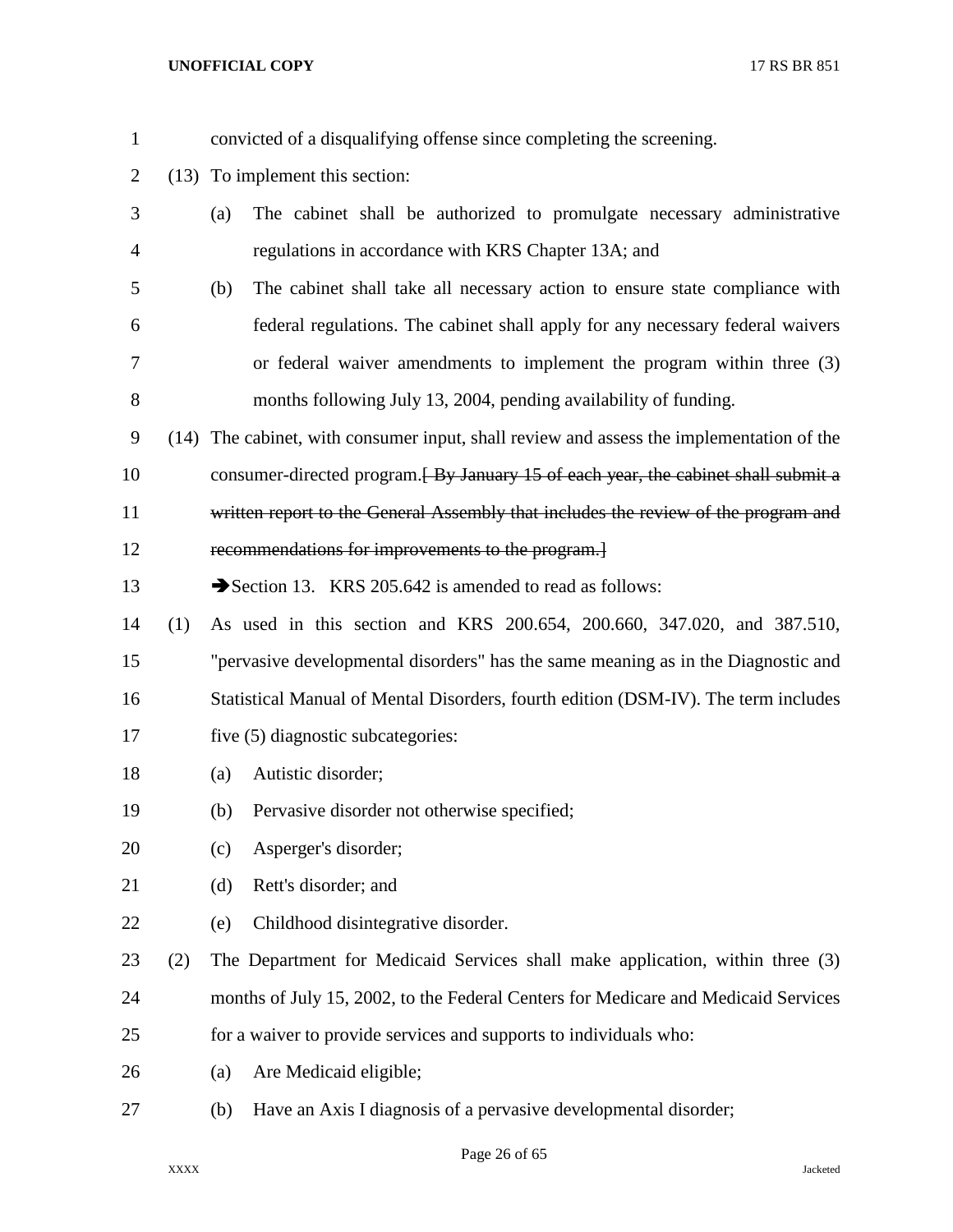| $\mathbf{1}$   |     | Are institutionalized or at risk for institutionalization; and<br>(c)                    |
|----------------|-----|------------------------------------------------------------------------------------------|
| $\overline{2}$ |     | Require a coordinated plan of medically necessary community-based<br>(d)                 |
| 3              |     | behavioral health services.                                                              |
| 4              | (3) | The waiver application shall include services that are documented to be effective in     |
| 5              |     | the treatment of pervasive developmental disorders and consistent with clinical best     |
| 6              |     | practices.                                                                               |
| $\tau$         | (4) | The waiver application shall specify the required credentials for the providers of       |
| $8\,$          |     | each service.                                                                            |
| 9              | (5) | The cabinet shall cap the number of children served under the waiver program to          |
| 10             |     | insure budget neutrality based upon the expenditures for children with Pervasive         |
| 11             |     | Developmental Disorders that were served under the IMPACT Plus Program during            |
| 12             |     | fiscal years 2001-2002.                                                                  |
| 13             | (6) | The cabinet shall include in the waiver application those items that are necessary to    |
| 14             |     | ensure the waiver operates within the designated dollars, including but not limited      |
| 15             |     | to a maximum number of individuals to be served and a maximum dollar amount              |
| 16             |     | that can be expended for an individual.                                                  |
| 17             | (7) | The waiver shall be coordinated with and shall not supplant services provided by         |
| 18             |     | schools under KRS Chapter 157 or services provided under KRS Chapters 200 and            |
| 19             |     | 347. Nothing in this section shall affect or limit a school district's ability to obtain |
| 20             |     | Medicaid reimbursement for school-related health services.                               |
| 21             |     | [(8) The Department for Medicaid Services shall report to the Governor, the Legislative  |
| 22             |     | Research Commission, and the Interim Joint Committee on Health and Welfare on            |
| 23             |     | the number of individuals receiving services under the waiver, the cost and type of      |
| 24             |     | services received, and any available nonidentifying information pertaining to            |
| 25             |     | individual outcomes.                                                                     |
| 26             |     | Section 14. KRS 205.6487 is amended to read as follows:                                  |
| 27             | (1) | A "Kentucky Children's Health Insurance Program Trust Fund" shall be established         |

Page 27 of 65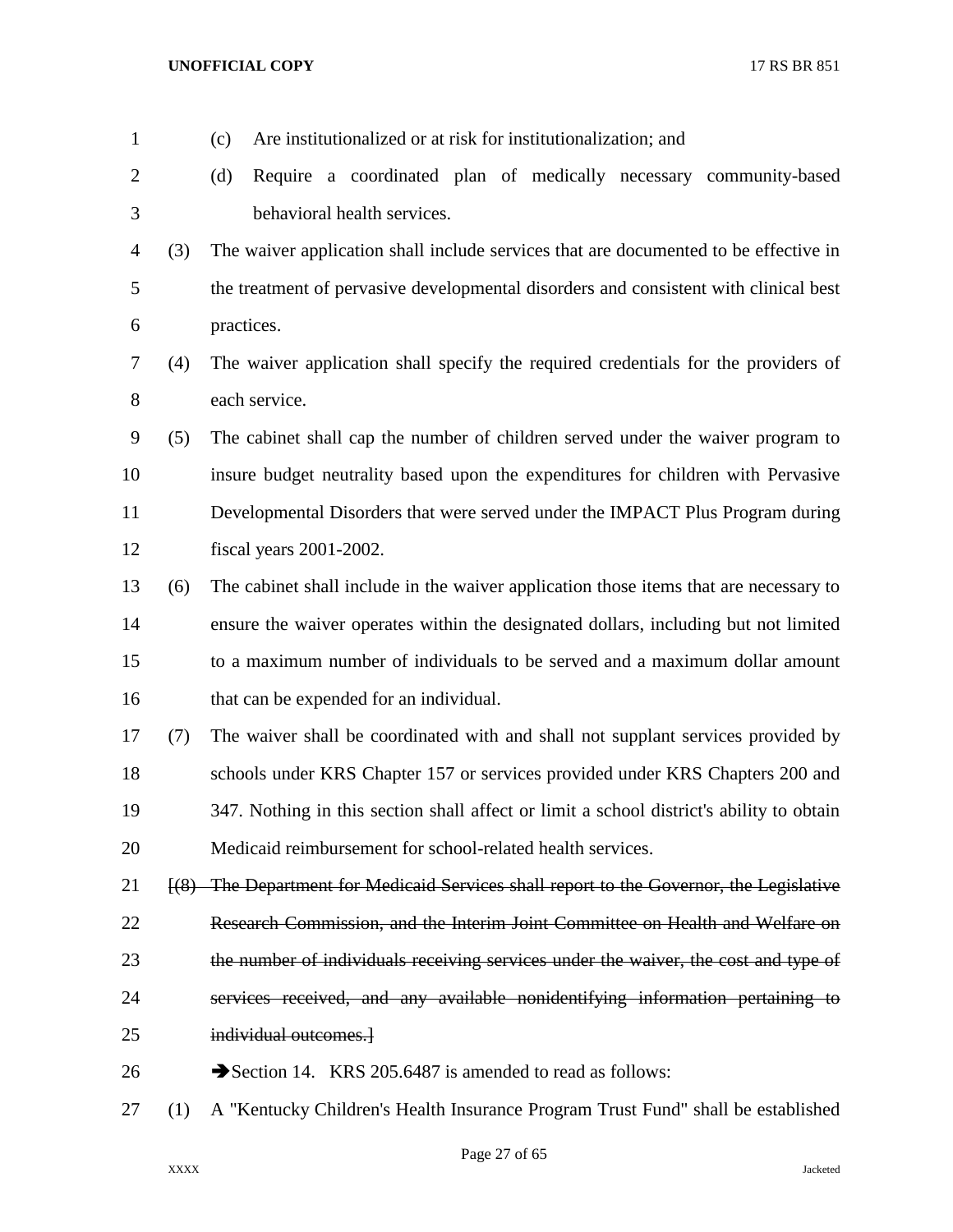for the purpose of receiving all appropriated funds, premiums, or other revenue received by the Kentucky Children's Health Insurance Program to be used for the payment of costs and services associated with the administration of the program. Appropriations made to the Kentucky Children's Health Insurance Program trust fund shall not lapse at the end of a fiscal year but shall be carried forward in the trust fund account and shall be available for allotment for its particular purpose in the next fiscal year.

 (2) The Kentucky Children's Health Insurance trust fund may receive state appropriations, gifts, and grants, including federal funds. Any unallotted or unencumbered balances in the Kentucky Children's Health Insurance Program trust fund shall be invested as provided for in KRS 42.500(9). Income earned from the investments shall be credited to the Kentucky Children's Health Insurance Program trust fund account.

- (3) The secretary of the Cabinet for Health and Family Services shall, by administrative regulation promulgated in accordance with KRS Chapter 13A, provide for the administration of the trust fund.
- (4) In administering the Kentucky Children's Health Insurance Program, the administrative costs under the program shall be limited to no more than ten percent (10%) of applicable program costs.
- 20 (5) [Notwithstanding the provisions of KRS 205.6336, The trust fund shall administer any savings from the implementation of the cabinet's Kentucky Children's Health Insurance Program through managed care and shall use those savings to provide state matching funds for any enhanced federal funds available under Title XXI of 24 the Federal Social Security Act.
- 25 Section 15. KRS 205.8483 is amended to read as follows:
- (1) The Office of the Inspector General in the Cabinet for Health and Family Services shall establish, maintain, and publicize a twenty-four (24) hour toll-free hotline for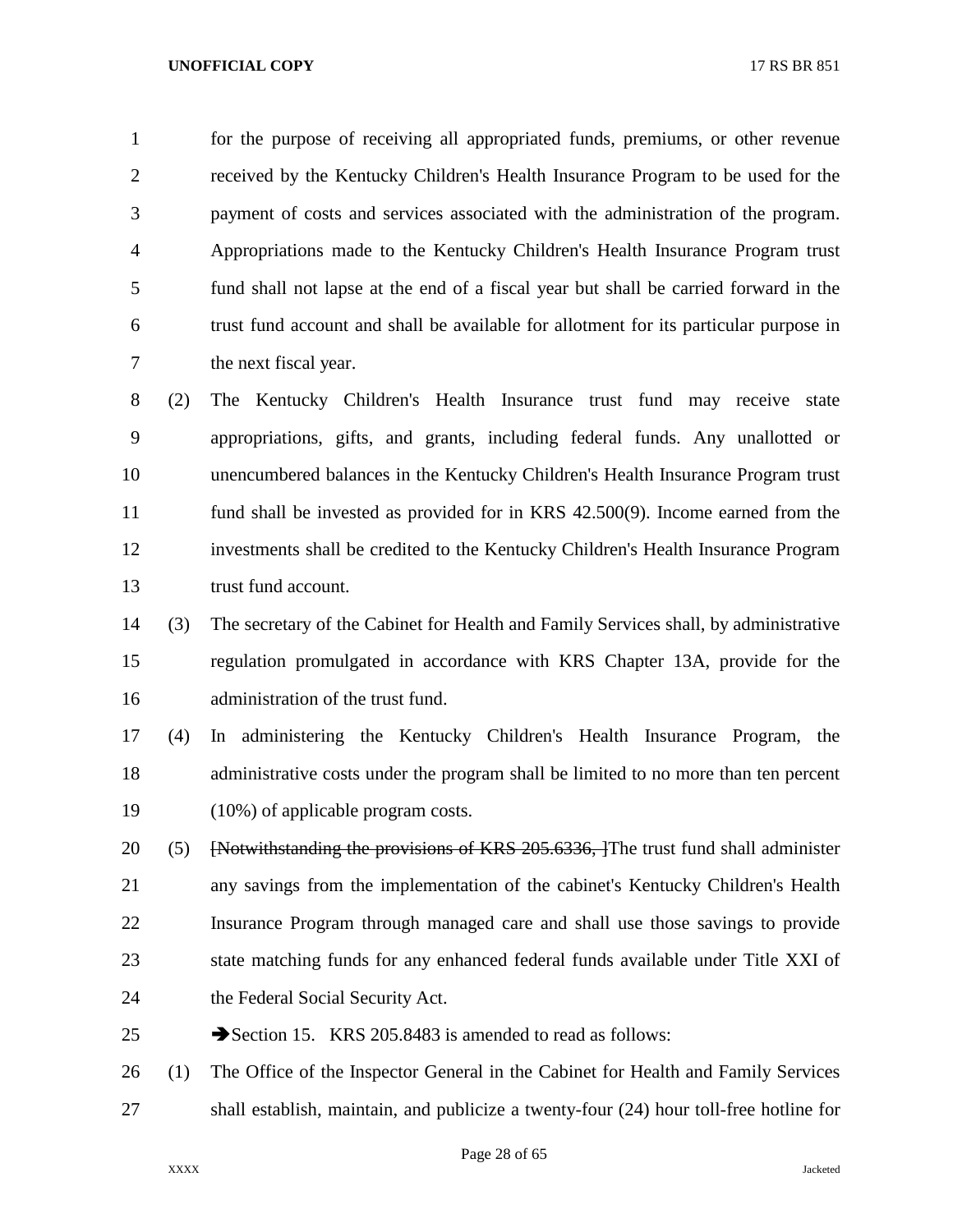| $\mathbf{1}$ |     |                                                                                     | the purpose of receiving reports of alleged fraud and abuse by Medical Assistance                        |  |
|--------------|-----|-------------------------------------------------------------------------------------|----------------------------------------------------------------------------------------------------------|--|
| 2            |     |                                                                                     | Program recipients and participating providers.                                                          |  |
| 3            | (2) |                                                                                     | The Office of the Inspector General in the Cabinet for Health and Family Services                        |  |
| 4            |     |                                                                                     | shall <i>develop procedures for screening alleged fraud and abuse of the Medical</i>                     |  |
| 5            |     |                                                                                     | Assistance Program to ensure that appropriate written referrals are made [prepare                        |  |
| 6            |     |                                                                                     | a written description of the reported information and immediately make a written                         |  |
| 7            |     |                                                                                     | referrall to:                                                                                            |  |
| 8            |     | (a)                                                                                 | The state Medicaid Fraud Control Unit and to the Office of the Attorney                                  |  |
| 9            |     |                                                                                     | General of <del>[all reports of ]</del> alleged fraud and abuse by providers <del>[or recipients</del> ] |  |
| 10           |     |                                                                                     | participating in the Medical Assistance Program; and                                                     |  |
| 11           |     | (b)                                                                                 | Other agencies and licensure boards of all <i>allegations received on the hotline</i>                    |  |
| 12           |     |                                                                                     | <i>that are</i> [reports] relevant to their jurisdiction.                                                |  |
| 13           | (3) |                                                                                     | The Office of the Inspector General in the Cabinet for Health and Family Services                        |  |
| 14           |     |                                                                                     | shall provide, upon request, a Medicaid fraud and abuse report that may include                          |  |
| 15           |     |                                                                                     | the following information from the prior fiscal year[, jointly with the state                            |  |
| 16           |     |                                                                                     | Medicaid Fraud Control Unit and the Office of the Attorney General, shall prepare a                      |  |
| 17           |     | Medicaid fraud and abuse report, for the prior fiscal year, categorized by types of |                                                                                                          |  |
| 18           |     |                                                                                     | fraud and abuse and by recipient and provider group. This report shall be submitted                      |  |
| 19           |     |                                                                                     | no later than July 1 of each year to the Legislative Research Commission, the                            |  |
| 20           |     |                                                                                     | Interim Joint Committee on Appropriations and Revenue, and the Interim Joint                             |  |
| 21           |     |                                                                                     | Committee on Health and Welfare and shall identify]:                                                     |  |
| 22           |     | (a)                                                                                 | The number and type of reports received in the Office of the Inspector General                           |  |
| 23           |     |                                                                                     | in the Cabinet for Health and Family Services, from the Medicaid fraud and                               |  |
| 24           |     |                                                                                     | abuse hotline categorized by recipient and provider groups; and                                          |  |
| 25           |     | (b)                                                                                 | The number and type of alleged Medicaid fraud and abuse reports which were                               |  |
| 26           |     |                                                                                     | opened for investigation by the Office of Inspector General and their                                    |  |
| 27           |     |                                                                                     | disposition[discovered by, received by, or referred to the Office of the                                 |  |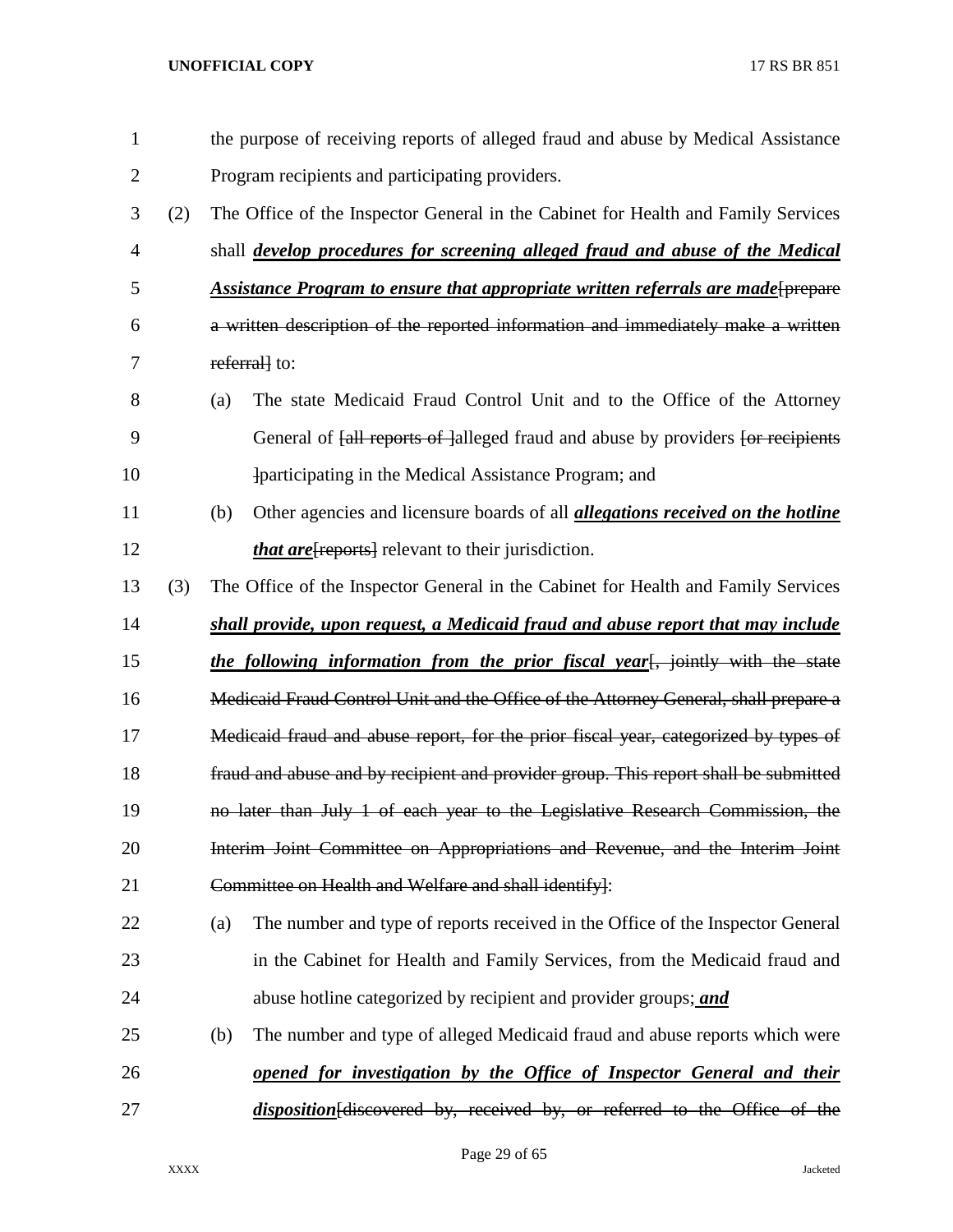| 1              |     | Attorney General, the state Medicaid Fraud Control Unit, the Office of the                  |
|----------------|-----|---------------------------------------------------------------------------------------------|
| $\overline{2}$ |     | Inspector General, and the Department for Medicaid Services; the number and                 |
| 3              |     | type of reports which were opened for investigation by the Office of the                    |
| 4              |     | Attorney General, the state Medicaid Fraud Control Unit, the Department for                 |
| 5              |     | Medicaid Services, or the Office of the Inspector General and their disposition             |
| 6              |     | including:                                                                                  |
| 7              |     | Administrative actions taken;<br>$\ddagger$                                                 |
| 8              |     | Criminal penalties and civil payments received;<br>$2 -$                                    |
| 9              |     | The amount of state and federal funds involved in the alleged fraud and<br>$\overline{3}$ . |
| 10             |     | abuse;                                                                                      |
| 11             |     | The cost of administering the hotline; and                                                  |
| 12             |     | Recommendations for legislative action to prevent, detect, and prosecute<br>$5-$            |
| 13             |     | medical assistance abuse and fraud in the Commonwealth].                                    |
| 14             |     | Section 16. KRS 209.554 is amended to read as follows:                                      |
| 15             | (1) | The commissioner of the department shall implement the provisions of KRS                    |
| 16             |     | 209.550 to 209.554 through the promulgation of administrative regulations under             |
| 17             |     | KRS Chapter 13A.                                                                            |
| 18             | (2) | The department shall make educational literature that describes the risks of                |
| 19             |     | influenza<br>pneumococcal disease; the efficacy, side effects,<br>and<br>and                |
| 20             |     | contraindications of these immunizations; and the recommendations from the                  |
| 21             |     | Centers for Disease Control available to every long-term care facility.                     |
| 22             | (3) | The department, on behalf of long-term care facilities, shall negotiate with any            |
| 23             |     | appropriate manufacturer of the vaccines for adult pneumococcal disease and                 |
| 24             |     | influenza for a purchase price of the vaccines. Long-term care facilities shall be          |
| 25             |     | entitled to purchase the vaccines at the negotiated price for the purposes specified        |
| 26             |     | under KRS 209.552.                                                                          |
| 27             | (4) | The commissioner of the department shall <i>make available upon request</i> report by       |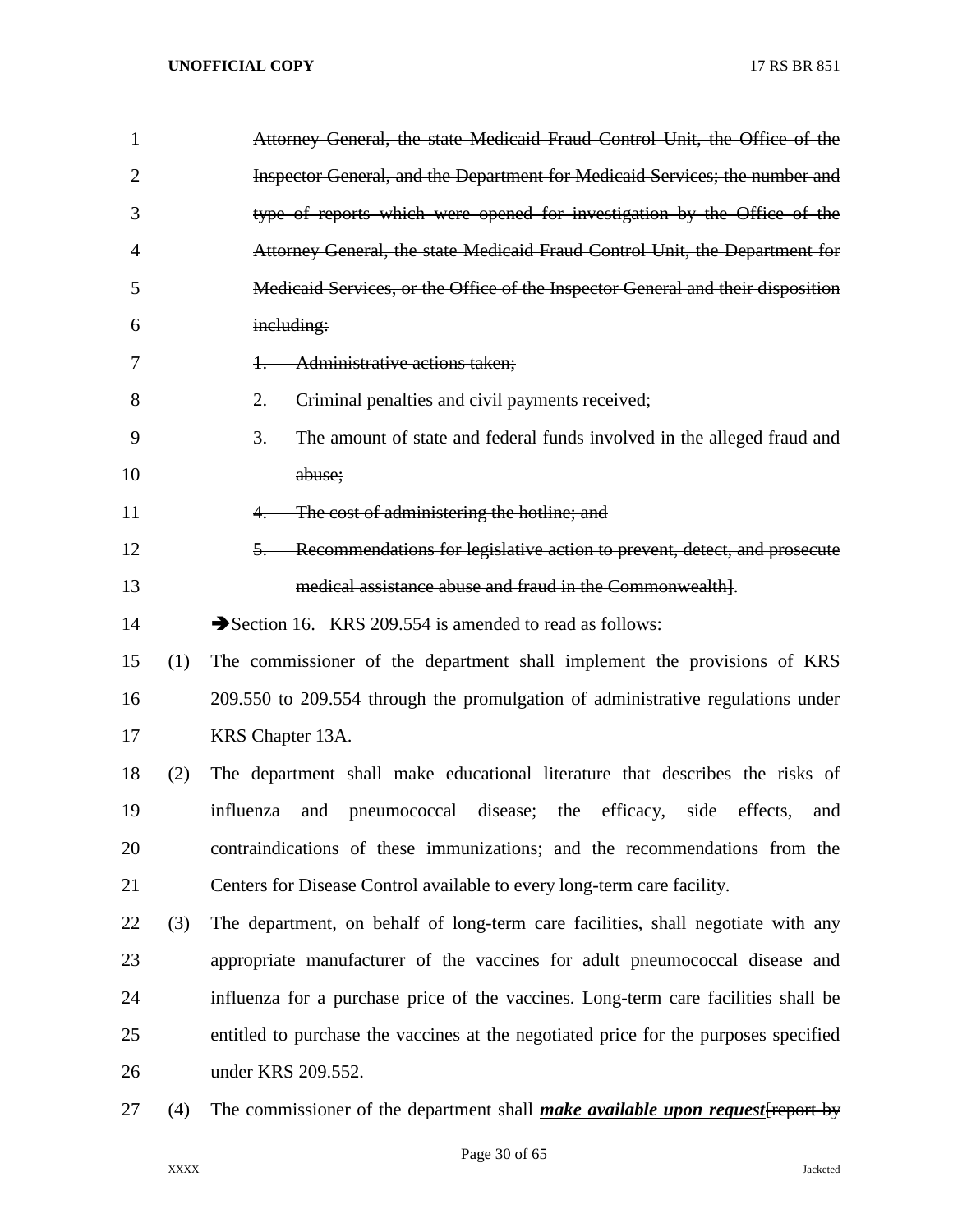September 1, 2005, to the Governor, the Interim Joint Committee on Health and 2 Welfare, and the Legislative Research Commission on lthe number of outbreaks in long-term care facilities for each year due to influenza virus and pneumococcal 4 disease and the number of hospitalizations of long-term care facility residents [each 5 year due to influenza virus, pneumococcal disease, and associated complications.

6  $\rightarrow$  Section 17. KRS 211.350 is amended to read as follows:

 (1) The cabinet shall regulate the construction, installation, or alteration of on-site sewage disposal systems except for systems that have a surface discharge. The cabinet shall create and maintain an electronic database for Kentucky on-site wastewater systems information *containing data elements set forth in administrative regulation* [, which for each system shall include but not be limited to permit application date, permit application status, system installation date, system type, latitude and longitude of system, records of system plan and site evaluations, inspection dates, and the condition of system at time of inspection]. The cabinet shall *make data from this system available upon request*[within twenty-four (24) months of July 12, 2006, annually report to the Governor and the Legislative Research Commission on the status of on-site systems statewide, including numbers and types of systems, summaries of conditions of systems, geographic distribution, observations of trends, and recommendation for future protection of public health and safety with on-site sewage disposal systems].

 (2) The Department for Public Health shall maintain a current list of approved and experimental on-site wastewater treatment technologies and greywater technologies, which the department shall make available, along with guidance and expertise, to local health departments. Local health departments shall provide the list of approved technologies to on-site wastewater professionals and permit applicants. With respect to on-site sewage disposal systems that utilize greywater to reduce total daily waste flows, the local health department shall inform the permit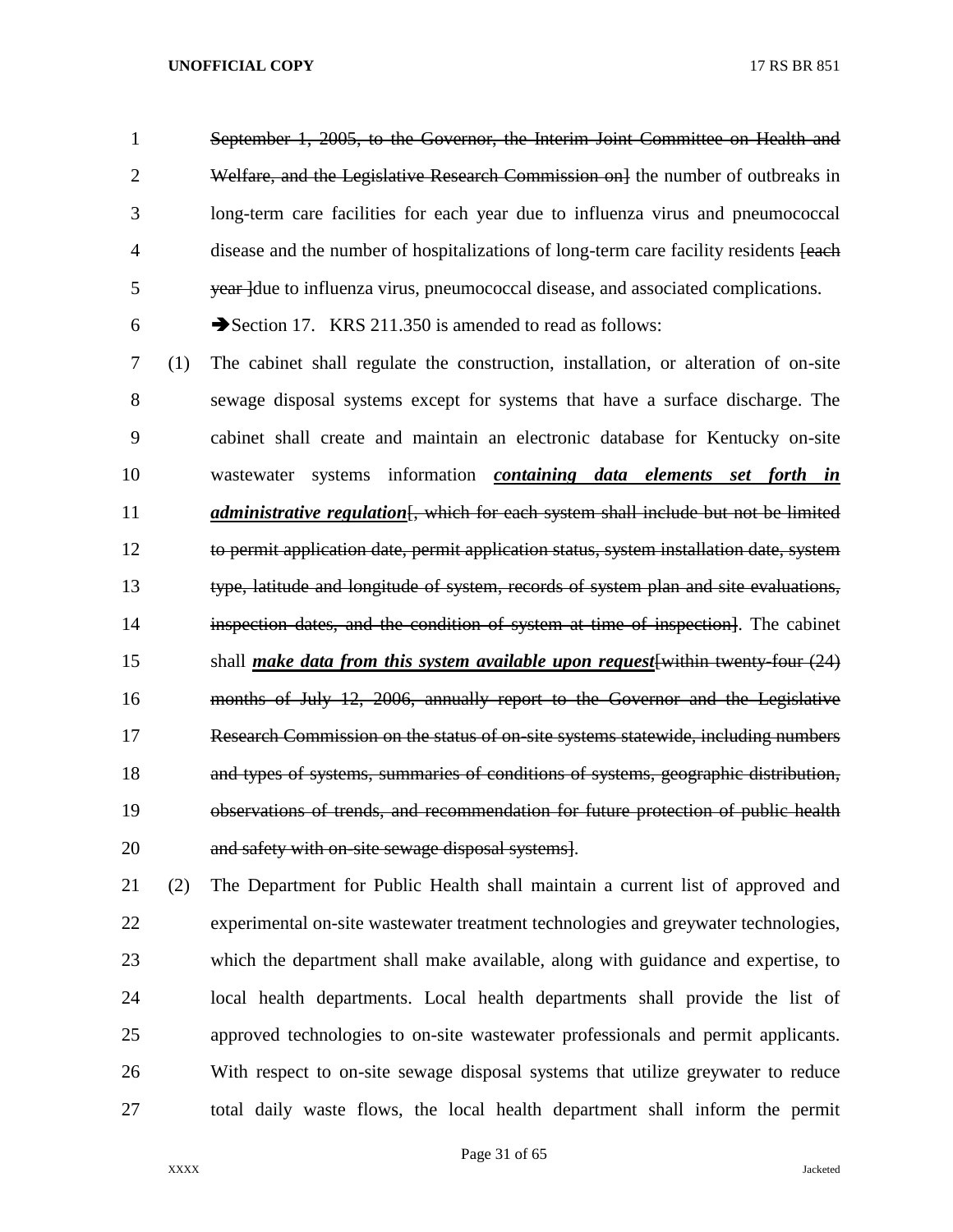applicant, at the time of making an application to construct an on-site sewage disposal system that utilizes greywater to reduce daily waste flows, of the opportunity to consult with the environmental health program evaluators in the Division of Public Health Protection and Safety regarding the administrative regulations, permit requirements, and permissible system designs for inclusion and use of greywater.

 (3) Site evaluations shall be completed by the local health department within fifteen (15) working days of receipt of the application. If further information is required, the local health department shall promptly notify the applicant and shall have an additional ten (10) working days after that submittal of additional information in which to evaluate and issue or deny the permit. It shall be the responsibility of the property owner or owner's agent to protect and maintain the suitability of an approved site and to notify the local health department for a reinspection if site conditions substantively change. If a site previously determined to be suitable is thereafter declared unsuitable by the local health department, remedial measures shall be provided in writing to the property owner or owner's agent within fifteen 17 (15) working days.

 (4) After the conclusion of the site evaluation, the local health department shall, upon request, provide a list of all options that may be approved for the property, including new and emerging technologies. It shall be the responsibility of the owner of advanced treatment, alternative, experimental, or new and emerging technology systems to contract with a management entity, certified system operator, or trained system operator to develop and implement an approved operations and maintenance 24 plan specific to, and appropriate for, the approved system.

 (5) No person, firm, or corporation shall construct, install, alter, or cause to be constructed, installed, or altered, any on-site sewage disposal system subject to regulation by the cabinet without having first obtained an on-site sewage disposal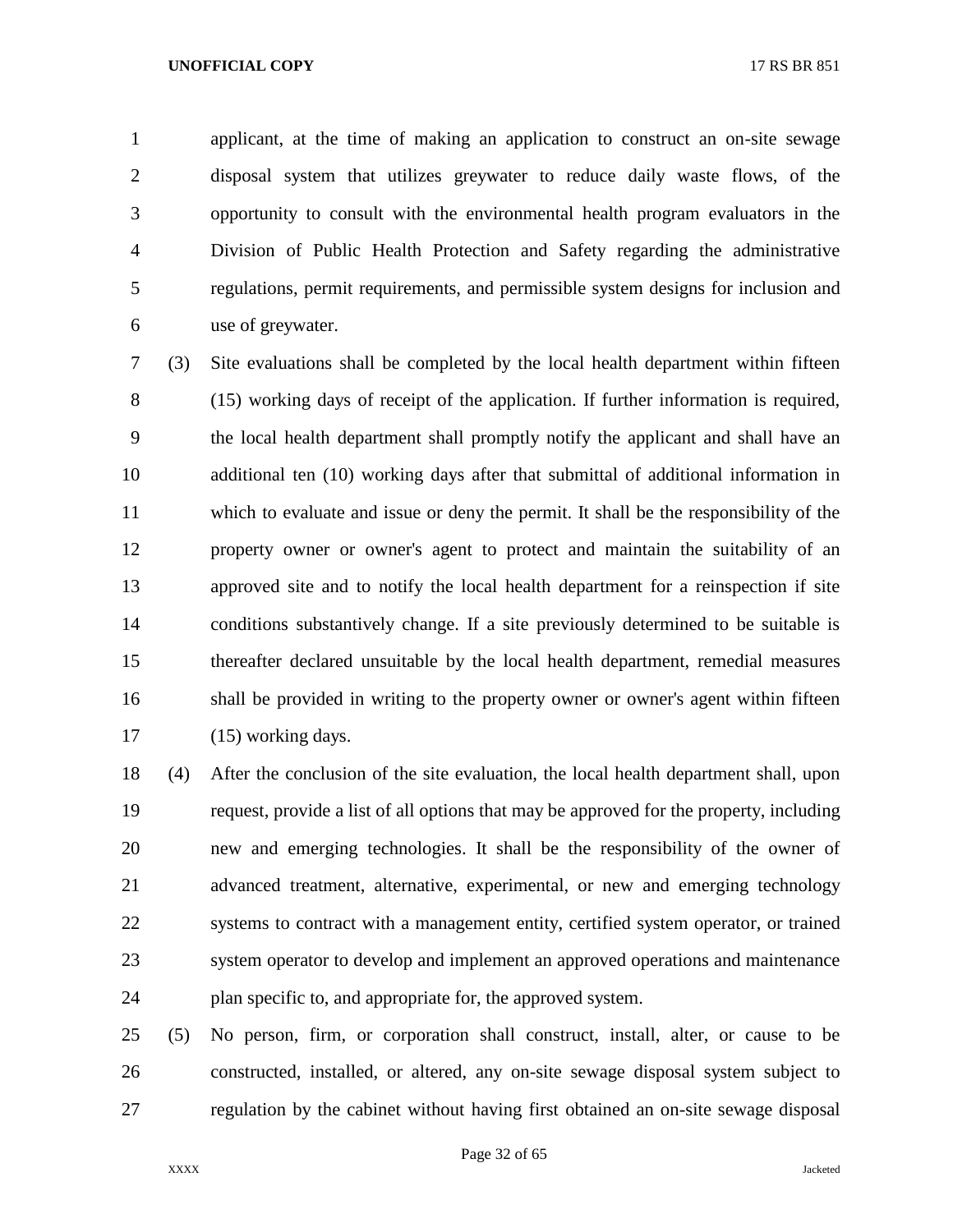permit from the local health department. In lieu of inspection and certification by the local health department a licensed professional engineer in private practice licensed by the Commonwealth of Kentucky may perform site evaluations and approve system designs for an on-site sewage disposal system including those systems that utilize greywater for reductions in daily waste flows for the person, firm, or corporation and apply for the permit from the local health department. The final systems installation inspection shall be performed by the local health department as soon as practicable. All applicable provisions of KRS Chapter 322 shall govern the licensed professional engineer. A professional engineer shall not perform site evaluations, approve system designs, or certify system installations of an on-site sewage disposal system on property owned by himself, an employee, or a partner of an engineering firm by which he is employed, or on property owned by the engineering firm. Nothing in this section shall be construed to deny a farmstead owner the right to obtain a permit. Except for farmstead owners on their own property, the construction, installation, or alteration shall be performed only by a person certified by the cabinet pursuant to KRS 211.357.

 (6) A local health department that issues a permit for an on-site sewage disposal system, including systems that utilize greywater to reduce total daily waste flows, based on the site evaluation or system design of a licensed professional engineer in private practice licensed by the Commonwealth of Kentucky shall not be held liable for any defects or failures of the on-site sewage disposal system due to the site evaluation or system design.

 (7) No person, firm, or corporation shall use or continue to use or permit the use or continued use of any on-site sewage disposal system, including those systems that utilize greywater to reduce total daily waste flows, that is constructed, installed, or altered under an on-site sewage disposal permit if the cabinet or local health department through a duly authorized inspector, employee, agent, or licensed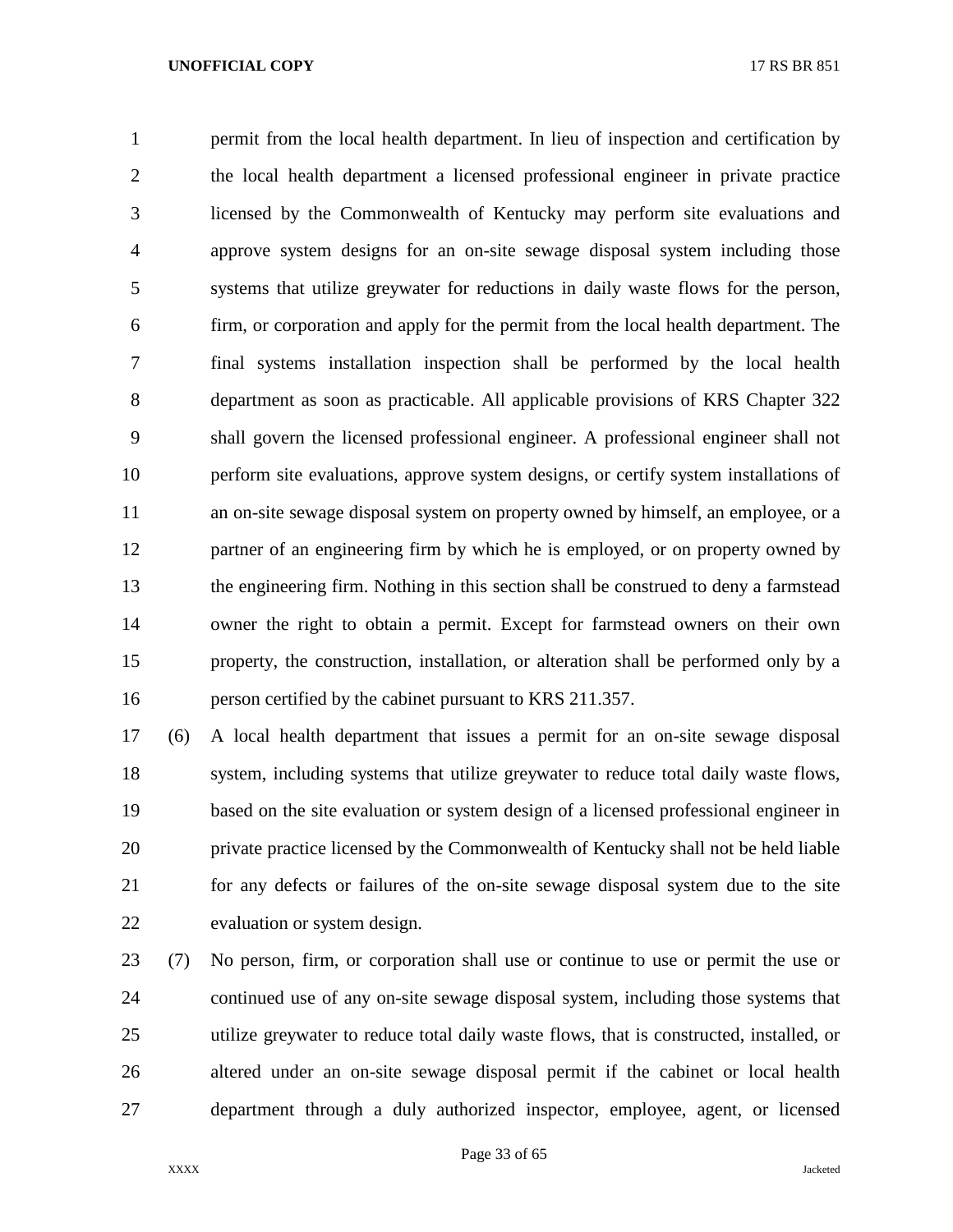professional engineer in private practice licensed by the Commonwealth of Kentucky finds that the system was not constructed, installed, or altered in conformance with the permit and regulations issued by the cabinet.

 (8) No certified electrical inspector acting under authority of KRS 227.491 shall issue the certificates of approval of temporary or permanent electrical wiring unless the inspector has in his or her possession a notice of release as described in paragraphs (a) and (b) of this subsection. The inspector shall record the number of the notice of release on the certificate of approval. The person requesting approval of electrical wiring shall be responsible for obtaining the release from the local health department and providing it to the electrical inspector. This requirement shall only apply to dwellings, mobile homes, manufactured housing, buildings, or other structures that are constructed or installed after July 15, 1998. This requirement shall not apply to structures that do not have sewage waste fixtures or to those that are connected to a sewage waste disposal system approved by the Energy and Environment Cabinet. Nothing in this section shall be construed to deny the continued use of any electrical service connected to wiring approved prior to July 15, 1998.

- (a) An initial notice of release to allow temporary electrical power for construction shall be issued to the property owner or owner's agent by the local health department upon the application for a site evaluation.
- (b) A final notice of release to allow for permanent electrical power shall be issued to the property owner or owner's agent by the local health department upon approval of an on-site sewage disposal plan.
- (c) This section shall not apply to any county that has adopted the Uniform State Building Code and has and enforces on-site sewage disposal permitting.

 (9) All applications for on-site sewage disposal permits shall be accompanied by plans and specifications for the proposed system, including results of soils tests and other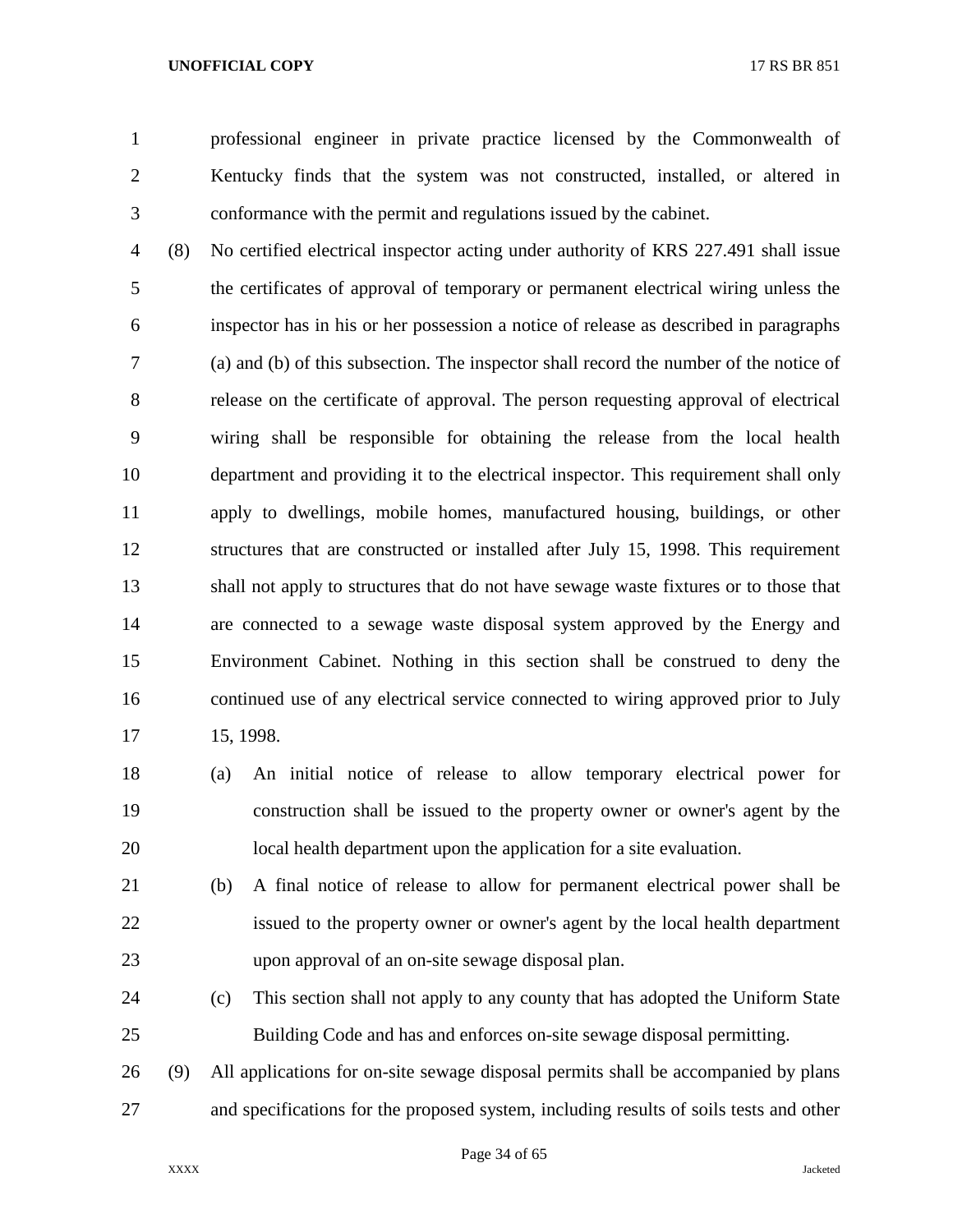information as directed by the cabinet by regulation. If the site evaluation or approval of the system design is performed by a licensed professional engineer in private practice licensed by the Commonwealth of Kentucky, the application shall be accompanied by a statement by the engineer that he has met the requirements of the regulations issued by the cabinet for site evaluation and system design. Any action to deny an application shall be subject to appeal, and upon appeal an administrative hearing shall be conducted in accordance with KRS Chapter 13B.

 (10) The cabinet shall fix a schedule of fees for the functions performed by the cabinet relating to the regulation of on-site sewage disposal systems. The fees shall be designed to fully cover the cost of the service performed but shall not exceed the cost of the service performed. Fees payable to the cabinet shall be paid into the State Treasury and credited to a trust and agency fund to be used by the cabinet in carrying out its responsibilities relating to the regulation of on-site sewage disposal systems. No part of the fund shall revert to the general fund of the Commonwealth.

 (11) Any regulation relating to on-site sewage disposal that is in effect on July 15, 1992, shall remain in effect until altered by the secretary, except that administrative regulations that govern total daily waste flows shall be updated in accordance with KRS 211.351. The secretary may issue additional regulations necessary to carry out the purposes of this section.

 (12) Nothing in this section shall authorize or allow the cabinet to inspect or take enforcement action against on-site sewage disposal systems installed on farmsteads prior to July 15, 1992, or modifications to those systems unless the actions are determined in writing by the cabinet, upon a written, verified complaint, to be necessary to prevent imminent harm or damage to the safety, life, or health of a person. In this instance, the cabinet shall deliver to the landowner a copy of the written determination and the verified complaint prior to the commencement of the inspection or enforcement action.

Page 35 of 65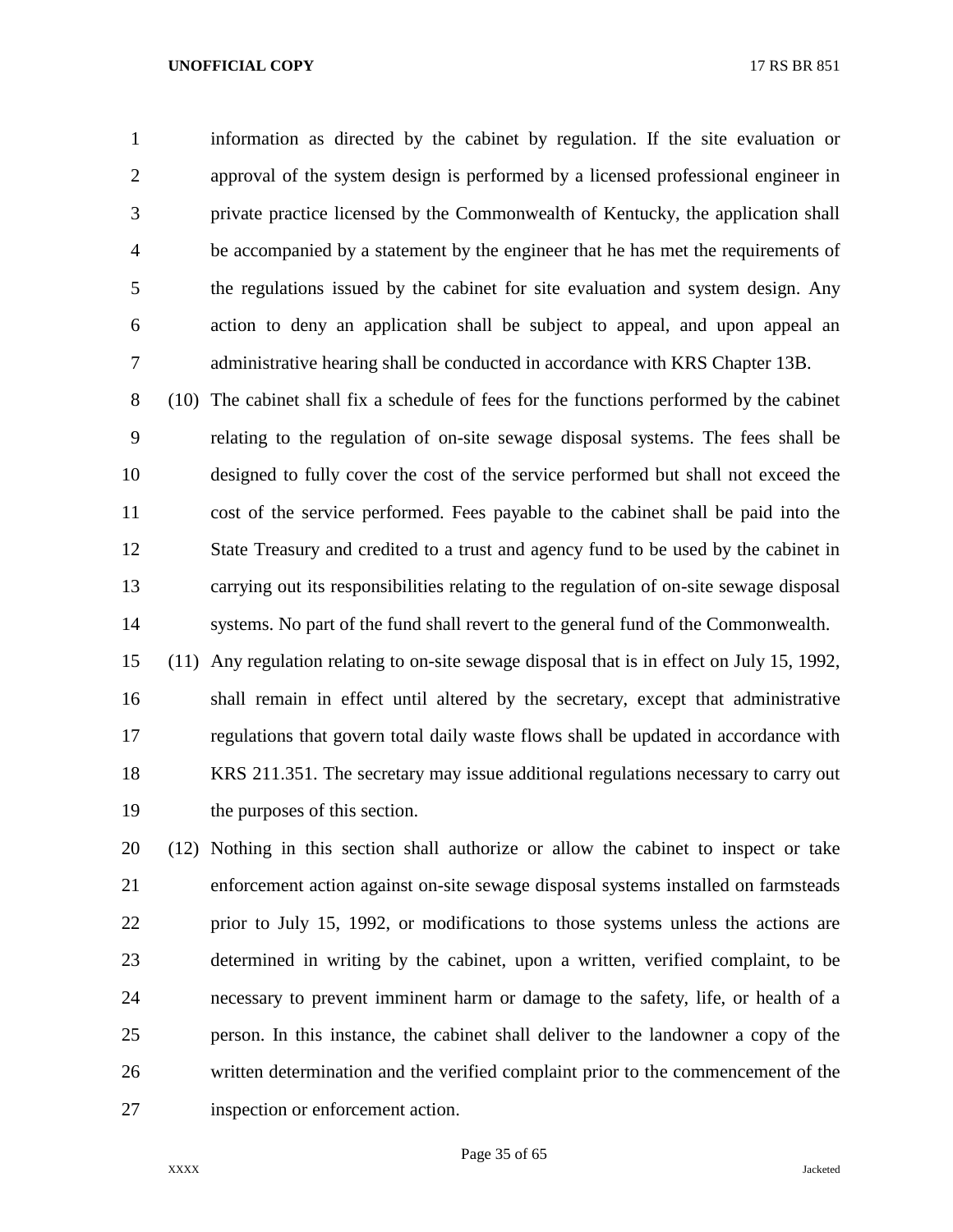| $\mathbf{1}$   |     |     | $(13)$ As used in this section:                                                    |
|----------------|-----|-----|------------------------------------------------------------------------------------|
| $\overline{2}$ |     | (a) | "Blackwater" means wastewater containing liquid or solid waste generated           |
| 3              |     |     | through use of a urinal, water closet, garbage disposal, or similar sanitary       |
| 4              |     |     | fixture; and                                                                       |
| 5              |     | (b) | "Greywater" means wastewater generated by hygiene activities, including but        |
| 6              |     |     | not limited to wastewater from laundry, lavatory sinks, and showers, but shall     |
| 7              |     |     | exclude kitchen sinks and food preparation sinks. "Greywater" does not             |
| 8              |     |     | include blackwater.                                                                |
| 9              |     |     | Section 18. KRS 211.494 is amended to read as follows:                             |
| 10             | (1) |     | A comprehensive statewide trauma care program shall be established within the      |
| 11             |     |     | Department for Public Health. The statewide trauma care program shall consist of,  |
| 12             |     |     | at a minimum, a statewide trauma care director and a state trauma registrar funded |
| 13             |     |     | through available federal funds or, to the extent that funds are available, by the |
| 14             |     |     | trauma care system fund established in KRS 211.496. The department may contract    |
| 15             |     |     | with outside entities to perform these functions.                                  |
| 16             | (2) |     | The statewide trauma care system shall address, at a minimum, the following goals: |
| 17             |     | (a) | To reduce or prevent death and disability from trauma without regard to the        |
| 18             |     |     | patient's insurance coverage or ability to pay for services;                       |
| 19             |     | (b) | To provide optimal care for trauma victims by utilization of best practices        |
| 20             |     |     | protocols and guidelines;                                                          |
| 21             |     | (c) | To minimize the economic impact of lost wages and productivity for trauma          |
| 22             |     |     | patients; and                                                                      |
| 23             |     | (d) | To contain costs of trauma care.                                                   |
| 24             | (3) | (a) | The Department for Public Health shall establish an advisory committee to          |
| 25             |     |     | assist in the development, implementation, and continuation of its duties.         |
| 26             |     | (b) | The advisory committee shall consist of eighteen (18) members to be fas            |
| 27             |     |     | follows:                                                                           |

Page 36 of 65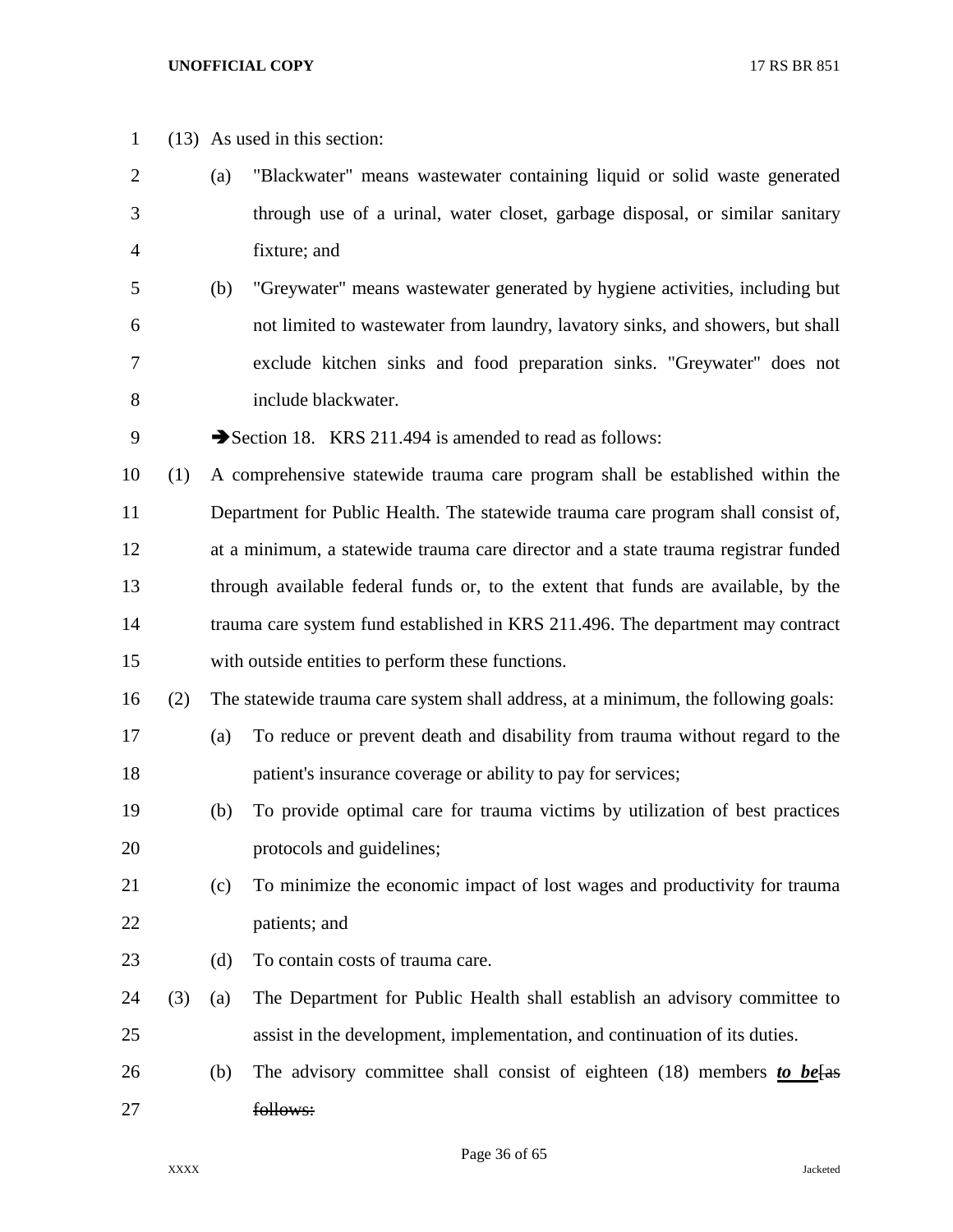| $\mathbf{1}$   | Sixteen (16) of the members shall be lappointed by the secretary of the            |
|----------------|------------------------------------------------------------------------------------|
| $\overline{2}$ | Cabinet for Health and Family Services and shall be composed of                    |
| 3              | representatives from the following agencies and organizations:                     |
| 4              | <b>1.</b> [a.] The Department for Public Health;                                   |
| 5              | 2.[b.] The Kentucky Board of Medical Licensure;                                    |
| 6              | 3. [e.] The Kentucky Board of Nursing;                                             |
| 7              | 4. [d.] The Kentucky Board of Emergency Medical Services;                          |
| 8              | 5. [e.] The Kentucky Medical Association;                                          |
| 9              | 6. [f.] The Kentucky Hospital Association;                                         |
| 10             | 7. <del>[g.]</del> The Kentucky Committee on Trauma of the American College of     |
| 11             | Surgeons;                                                                          |
| 12             | <b>8.</b> [h.] One (1) representative from each verified Level I trauma center;    |
| 13             | 9. [i.] One (1) hospital representative from a Level II verified trauma center,    |
| 14             | one (1) hospital representative from a Level III verified trauma center,           |
| 15             | and one (1) hospital representative from a Level IV verified trauma                |
| 16             | The<br>Kentucky<br>Hospital<br>Association<br>shall<br>submit<br>center.           |
| 17             | recommendations to the secretary for each of the three (3) members                 |
| 18             | appointed under this subdivision;                                                  |
| 19             | $10.6 +$<br>The Kentucky Chapter of the American College of Emergency              |
| 20             | Physicians;                                                                        |
| 21             | The Kentucky Chapter of the Emergency Nurses Association;<br><u> 11.[k.]</u>       |
| 22             | The Kentucky Transportation Cabinet; [and]<br>$12.[\frac{1}{2}]$                   |
| 23             | Two $(2)$ members at large, one $(1)$ of whom shall be a health care<br>$13.$ [m.] |
| 24             | consumer; fand                                                                     |
| 25             | Two (2) members shall be appointed by the Governor as follows:<br>2.               |
| 26             | $\frac{114}{11}$ One (1) representative with extensive experience in injury<br>a.  |
| 27             | prevention programs; and                                                           |

Page 37 of 65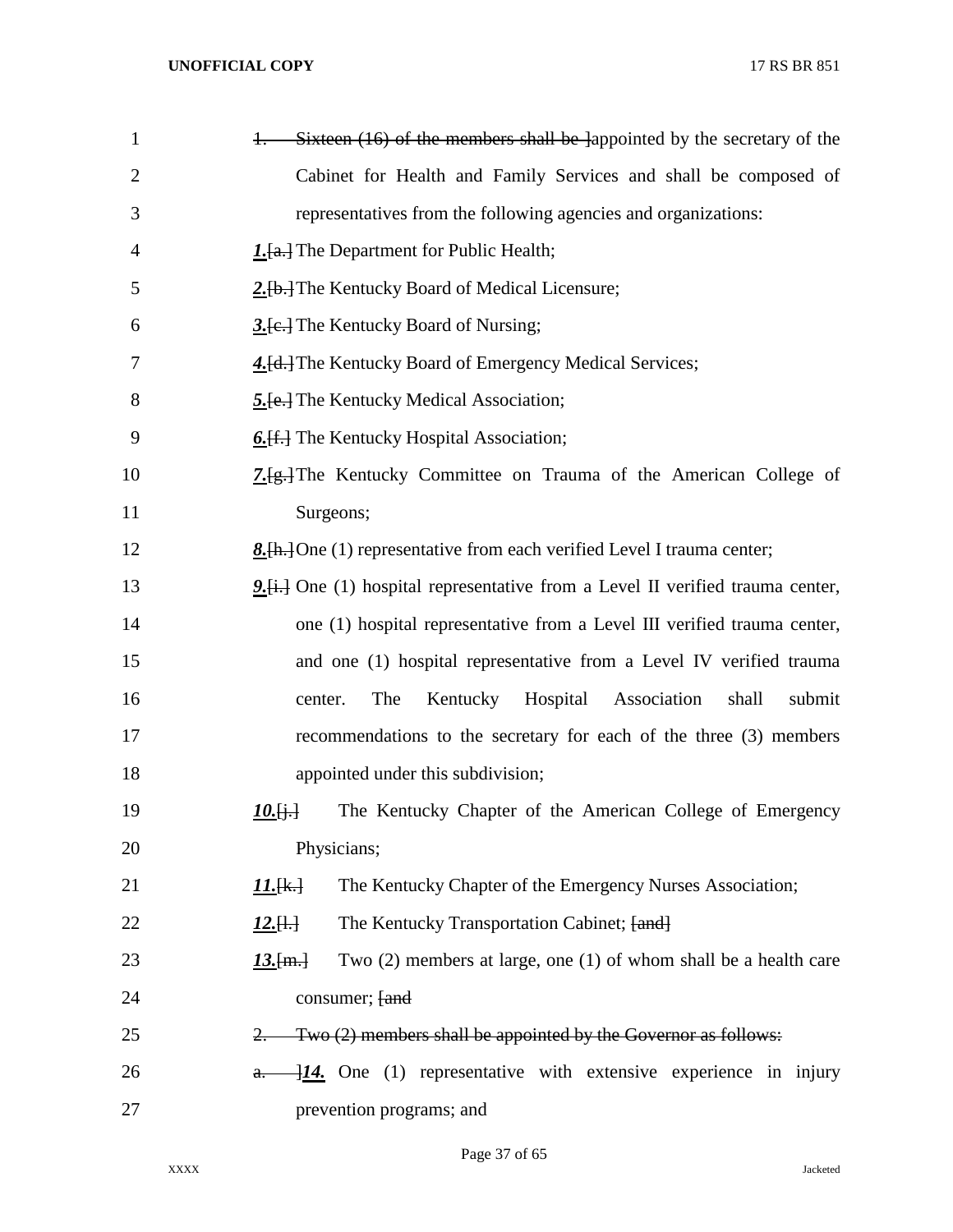| $\mathbf{1}$   |     |     | One (1) representative with pediatric trauma experience.<br>$15.$ [b.]                  |
|----------------|-----|-----|-----------------------------------------------------------------------------------------|
| $\overline{2}$ |     | (c) | Members of the advisory committee shall serve for a period of four (4) years            |
| 3              |     |     | and shall serve until a successor is appointed, except that initial terms shall be      |
| $\overline{4}$ |     |     | staggered and one-third $(1/3)$ of the members shall be appointed to four $(4)$         |
| 5              |     |     | year terms, one-third $(1/3)$ of the members shall be appointed to three $(3)$ year     |
| 6              |     |     | terms, and one-third $(1/3)$ of the members shall be appointed for two $(2)$ year       |
| 7              |     |     | terms.                                                                                  |
| 8              |     | (d) | The advisory committee shall meet at least on a quarterly basis. The                    |
| 9              |     |     | committee shall elect a chair, a vice chair, and a secretary from among its             |
| 10             |     |     | members and adopt rules of governance at the first meeting in each fiscal year.         |
| 11             |     |     | The first meeting of the advisory committee shall occur before September 30,            |
| 12             |     |     | 2008.                                                                                   |
| 13             |     | (e) | Appointed members shall serve without compensation but may receive                      |
| 14             |     |     | reimbursement for actual and necessary expenses relating to the duties of the           |
| 15             |     |     | advisory committee in accordance with state regulations relating to travel              |
| 16             |     |     | reimbursement.                                                                          |
| 17             |     | (f) | Expenses associated with the advisory committee shall be paid by the trauma             |
| 18             |     |     | care system fund established in KRS 211.496, to the extent funds are                    |
| 19             |     |     | available.                                                                              |
| 20             | (4) |     | The statewide trauma care director and the advisory committee shall develop and         |
| 21             |     |     | implement a statewide trauma care system, integrated with the public health system      |
| 22             |     |     | for injury prevention, that recognizes levels of care for the appropriate delivery of a |
| 23             |     |     | full range of medical services to all trauma patients in the Commonwealth. The          |
| 24             |     |     | statewide trauma care system shall include but is not limited to:                       |
| 25             |     | (a) | Development and implementation of trauma prevention and education                       |
| 26             |     |     | initiatives;                                                                            |
| 27             |     | (b) | Facilitation of appropriate education and continuing education about trauma             |

Page 38 of 65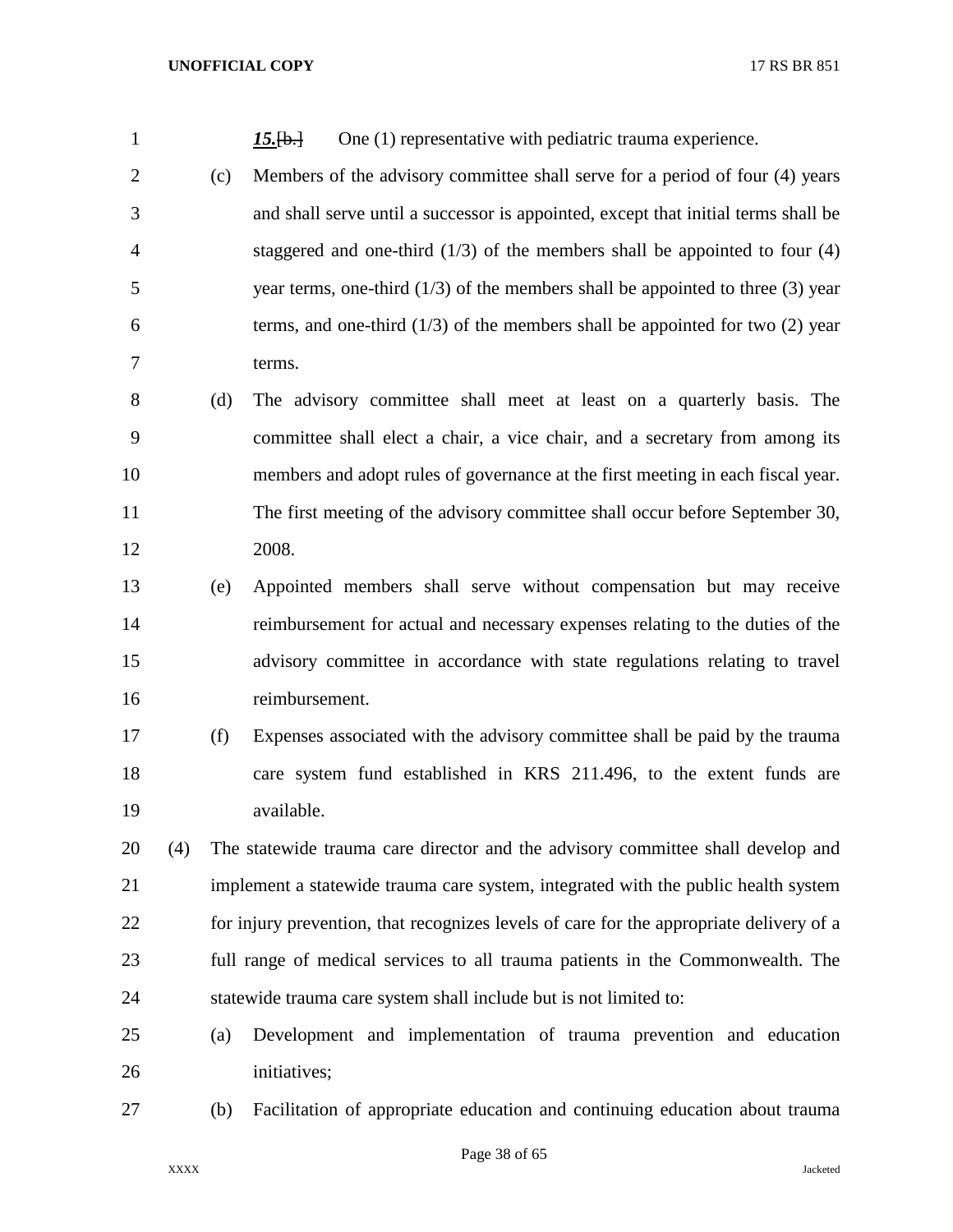- care and procedures for physicians, nurses, and emergency medical services personnel;
- (c) Development and statewide distribution of guidelines and protocols for the care and treatment of trauma victims that include the needs of special populations and are fully integrated with all available resources, including but not limited to emergency medical services, physicians, nurses, and hospitals;
- (d) Voluntary hospital trauma center verification through the American College of Surgeons or the Department for Public Health;
- (e) Local and regional triage and transport protocols for use by the Kentucky Board of Emergency Medical Services, emergency medical services providers, and emergency rooms; and
- (f) Continuing quality assurance and peer review programs.
- (5) The Department for Public Health or the statewide trauma care director and the advisory committee established in this section shall coordinate activities related to the care of trauma patients with other state agencies and boards that are directly or indirectly involved with care of injured persons. Upon request of the Department for Public Health or the statewide trauma care director, other state agencies and boards shall assist and facilitate the development and implementation of a statewide trauma care system.
- (6) Data obtained through a trauma registry or other data collected pursuant to KRS 211.490 to 211.496 shall be confidential and for use solely by the Department for Public Health, the statewide trauma care director, the advisory committee, and persons or public or private entities that participate in data collection for the trauma registry. Personal identifying information that is collected for use in the trauma registry shall not be subject to discovery or introduction into evidence in any civil action.
- 27 (7) The statewide trauma care director shall report  $\frac{1}{2}$  December 1 of each year to the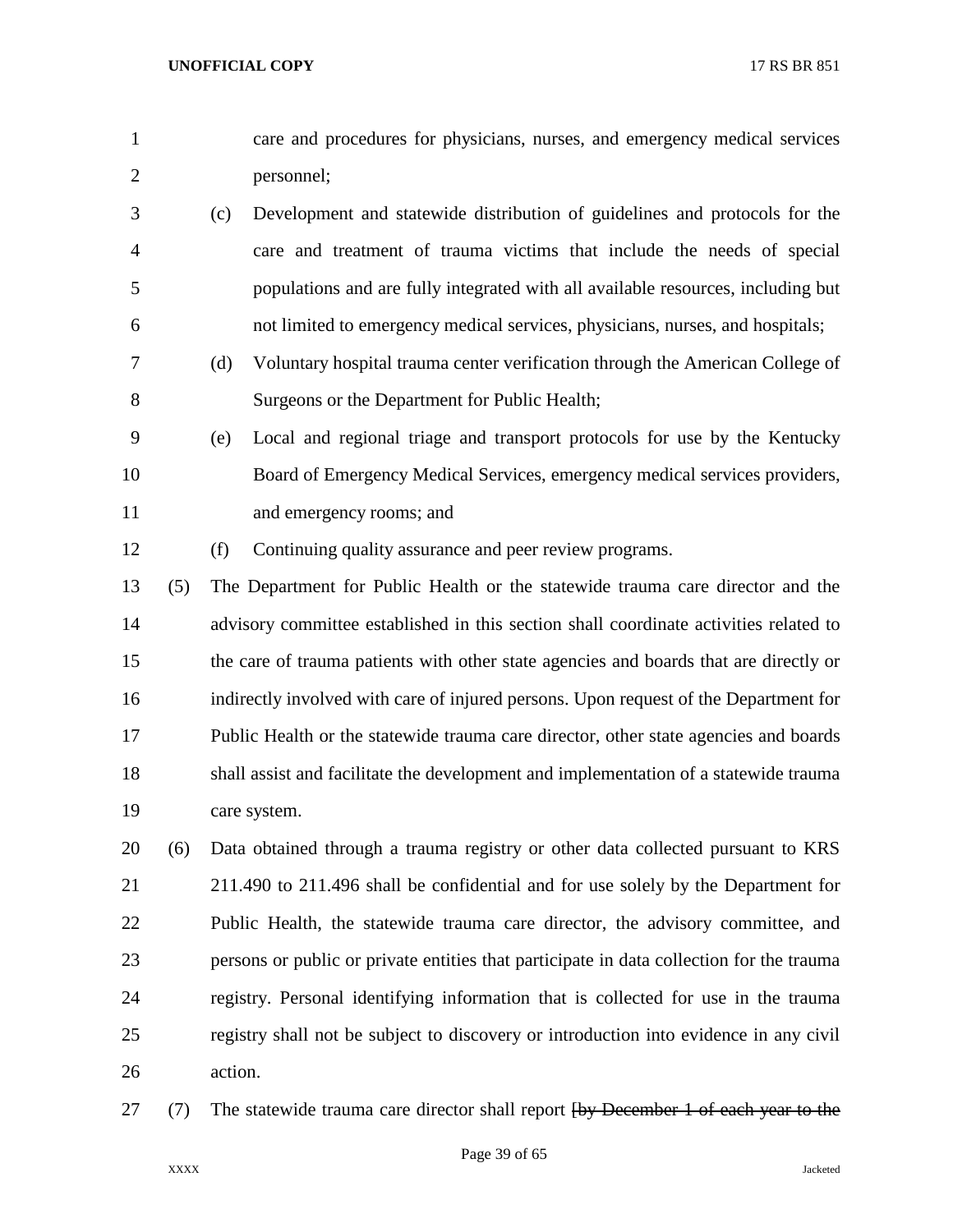| $\mathbf{1}$   |     | Interim Joint Committee on Health and Welfare Jon the status of the development          |
|----------------|-----|------------------------------------------------------------------------------------------|
| $\overline{2}$ |     | and implementation of the statewide trauma system <i>upon request</i> .                  |
| 3              | (8) | The Department for Public Health may promulgate administrative regulations in            |
| 4              |     | accordance with KRS Chapter 13A to implement this section.                               |
| 5              |     | Section 19. KRS 211.502 is amended to read as follows:                                   |
| 6              |     | The Kentucky Spinal Cord and Head Injury Research Board shall:                           |
| 7              | (1) | Formulate policies and procedures necessary to carry out the provisions of KRS           |
| 8              |     | 211.500 to 211.504;                                                                      |
| 9              | (2) | Promulgate administrative regulations necessary to carry out the provisions of KRS       |
| 10             |     | 211.500 to 211.504 and to ensure proper expenditure of state funds appropriated for      |
| 11             |     | the purposes of KRS 211.500 to 211.504;                                                  |
| 12             | (3) | Review and authorize spinal cord and head injury research projects and programs to       |
| 13             |     | be undertaken and financed under the provisions of KRS 211.500 to 211.504;               |
| 14             | (4) | Review and approve all progress and final research reports on projects authorized        |
| 15             |     | under the provisions of KRS 211.500 to 211.504;                                          |
| 16             | (5) | Ensure that state funds, appropriated for spinal cord and head injury research by        |
| 17             |     | KRS 211.504 or any other act, are not diverted to any other use; and                     |
| 18             | (6) | Provide [the Governor, the General Assembly, and the Legislative Research                |
| 19             |     | Commission an annual report by January 30 of each year showing line status of            |
| 20             |     | funds appropriated under the provisions of KRS 211.504 for spinal cord and head          |
| 21             |     | injury research and the progress of the board in terms of the results of its spinal cord |
| 22             |     | and head injury research efforts <i>upon request</i> .                                   |
| 23             |     | Section 20. KRS 211.575 is amended to read as follows:                                   |
| 24             | (1) | As used in this section, "department" means the Department for Public Health.            |
| 25             | (2) | The Department for Public Health shall establish and implement a plan for                |
| 26             |     | achieving continuous quality improvement in the quality of care provided under a         |
| 27             |     | statewide system for stroke response and treatment. In implementing the plan, the        |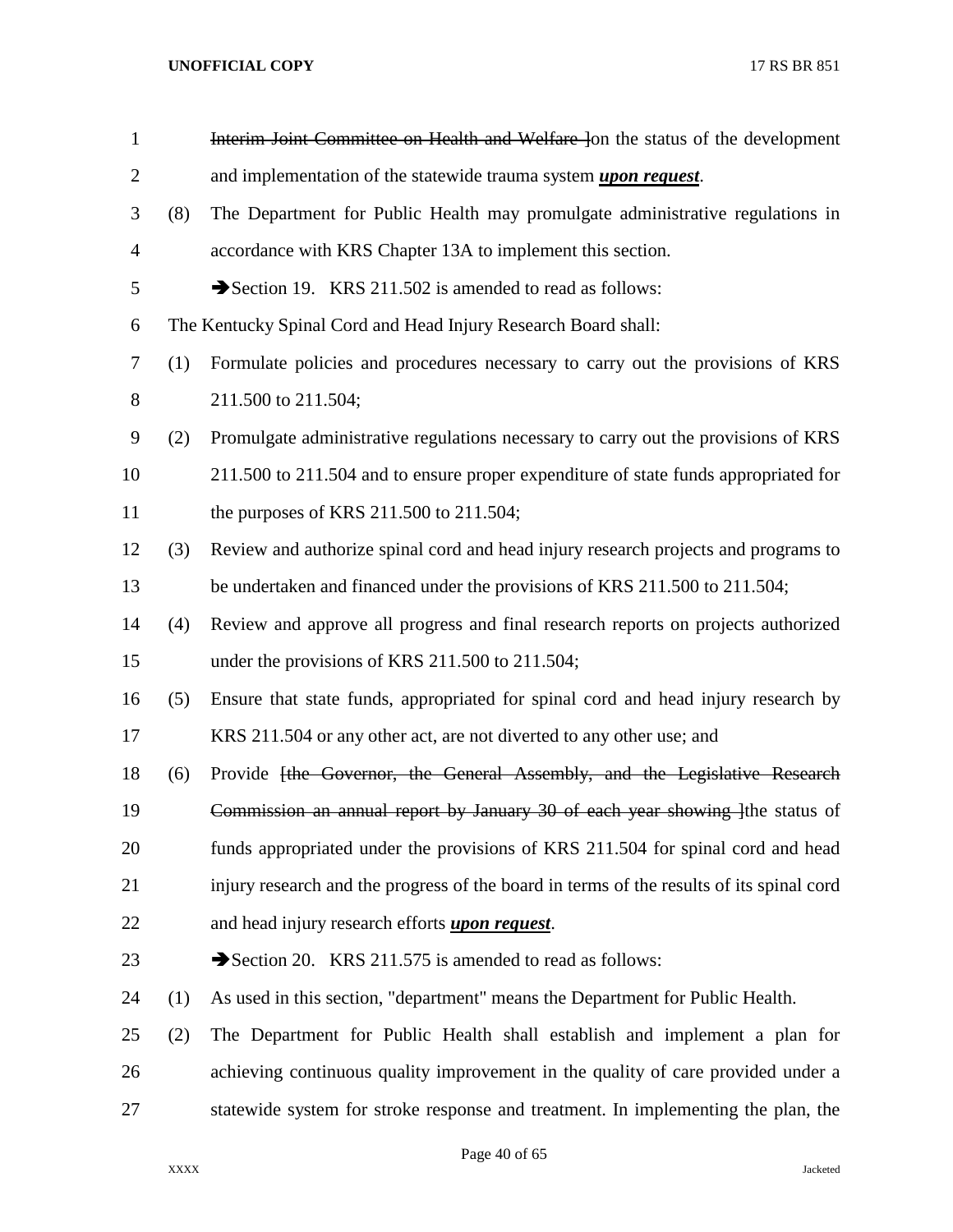- department shall:
- (a) Maintain a statewide stroke database to compile information and statistics on stroke care as follows:
- 1. The database shall align with the stroke consensus metrics developed and approved by the American Heart Association, the American Stroke Association, the Centers for Disease Control and Prevention, and the Joint Commission;
- 2. The department shall utilize the "Get With The Guidelines-Stroke" quality improvement program maintained by the American Heart Association and the American Stroke Association or another nationally recognized program that utilizes a data set platform with patient confidentiality standards no less secure than the statewide stroke database established in this paragraph; and
- 3. Require primary stroke centers as established in KRS 216B.0425 to report to the database each case of stroke seen at the facility. The data shall be reported in a format consistent with nationally recognized guidelines on the treatment of individuals within the state with confirmed cases of stroke;
- (b) To the extent possible, coordinate with national voluntary health organizations involved in stroke quality improvement to avoid duplication and redundancy;
- (c) Encourage the sharing of information and data among health care providers on methods to improve the quality of care of stroke patients in the state;
- (d) Facilitate communication about data trends and treatment developments among health care professionals involved in the care of individuals with stroke;
- (e) Require the application of evidence-based treatment guidelines for the transition of stroke patients upon discharge from a hospital following acute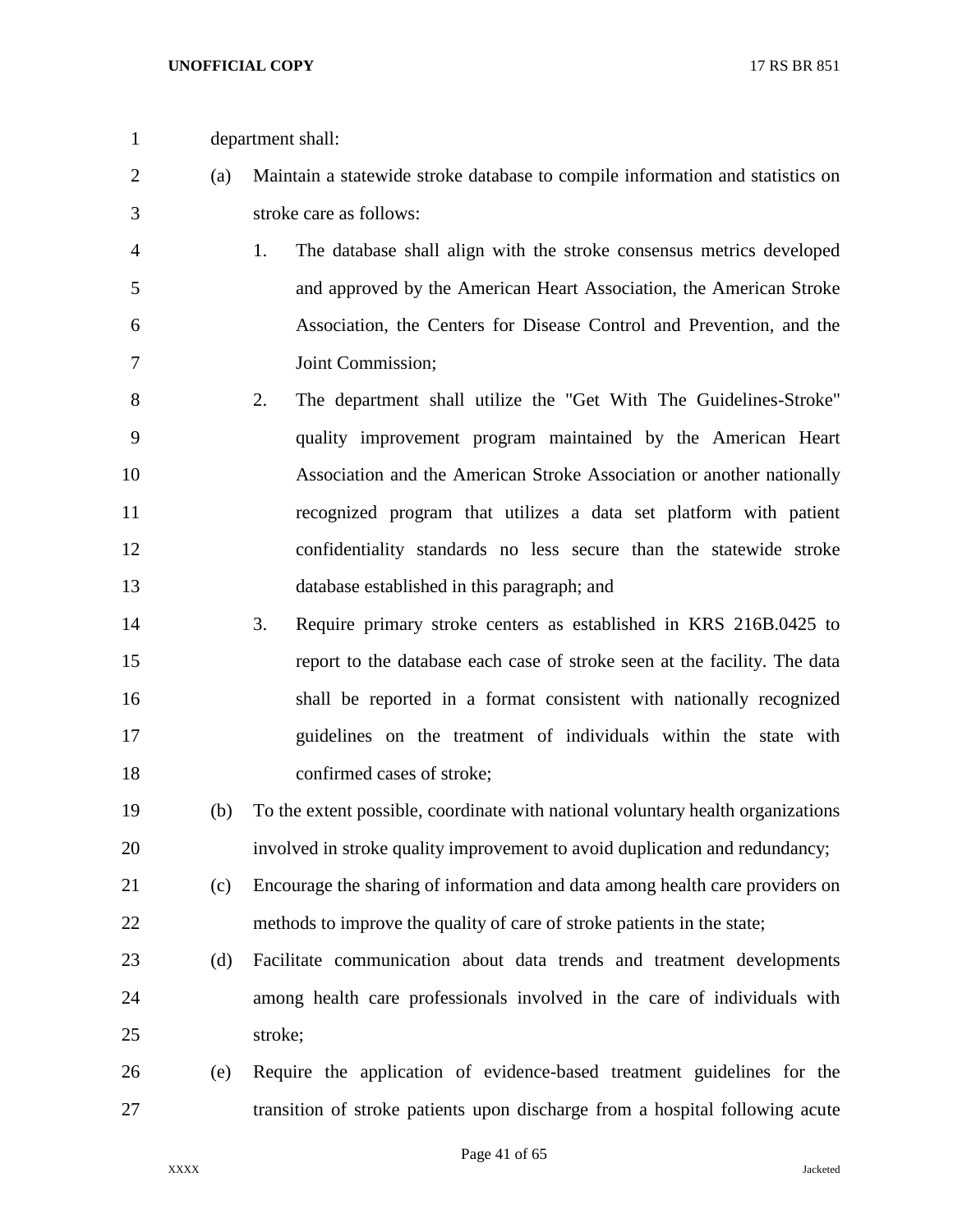| $\mathbf{1}$   |        | treatment to community-based care provided in a hospital outpatient,                    |
|----------------|--------|-----------------------------------------------------------------------------------------|
| $\overline{2}$ |        | physician office, or ambulatory clinic setting; and                                     |
| 3              |        | (f)<br>Establish a data oversight process and a plan for achieving continuous quality   |
| $\overline{4}$ |        | improvement in the quality of care provided under the statewide system for              |
| 5              |        | stroke response and treatment, which shall include:                                     |
| 6              |        | Analysis of the data included in the stroke database;<br>1.                             |
| 7              |        | 2.<br>Identification of potential interventions to improve stroke care in               |
| 8              |        | specific geographic regions of the state; and                                           |
| 9              |        | 3.<br>Recommendations to the department and the Kentucky General                        |
| 10             |        | Assembly for improvement in the delivery of stroke care in the state.                   |
| 11             | (3)    | All data reported under subsection $(2)(a)$ of this section shall be made available to  |
| 12             |        | the department and all government agencies or contractors of government agencies        |
| 13             |        | which are responsible for the management and administration of emergency medical        |
| 14             |        | services throughout the state.                                                          |
| 15             | (4)    | [On June 1, 2013, and annually on June 1 thereafter, The department shall provide       |
| 16             |        | <i>information regarding</i> {a report of} its data and any related findings and        |
| 17             |        | recommendations <del>[to the Governor and to the Legislative Research Commission.</del> |
| 18             |        | The report also shall be made available lon the department's Web site.                  |
| 19             | (5)    | Nothing in this section shall be construed to require the disclosure of confidential    |
| 20             |        | information or data in violation of the federal Health Insurance Portability and        |
| 21             |        | Accountability Act of 1996.                                                             |
| 22             |        | Section 21. KRS 211.590 is amended to read as follows:                                  |
| 23             |        | The Breast Cancer Research and Education Trust Fund Board created by KRS 211.585        |
| 24             | shall: |                                                                                         |
| 25             | (1)    | Develop a written plan for the expenditure of trust funds made available under KRS      |
| 26             |        | 211.580. The initial plan shall be completed on or before October 1, 2005, and shall    |
| 27             |        | be updated on an annual basis on or before October 1 of each year thereafter. The       |
|                |        |                                                                                         |

Page 42 of 65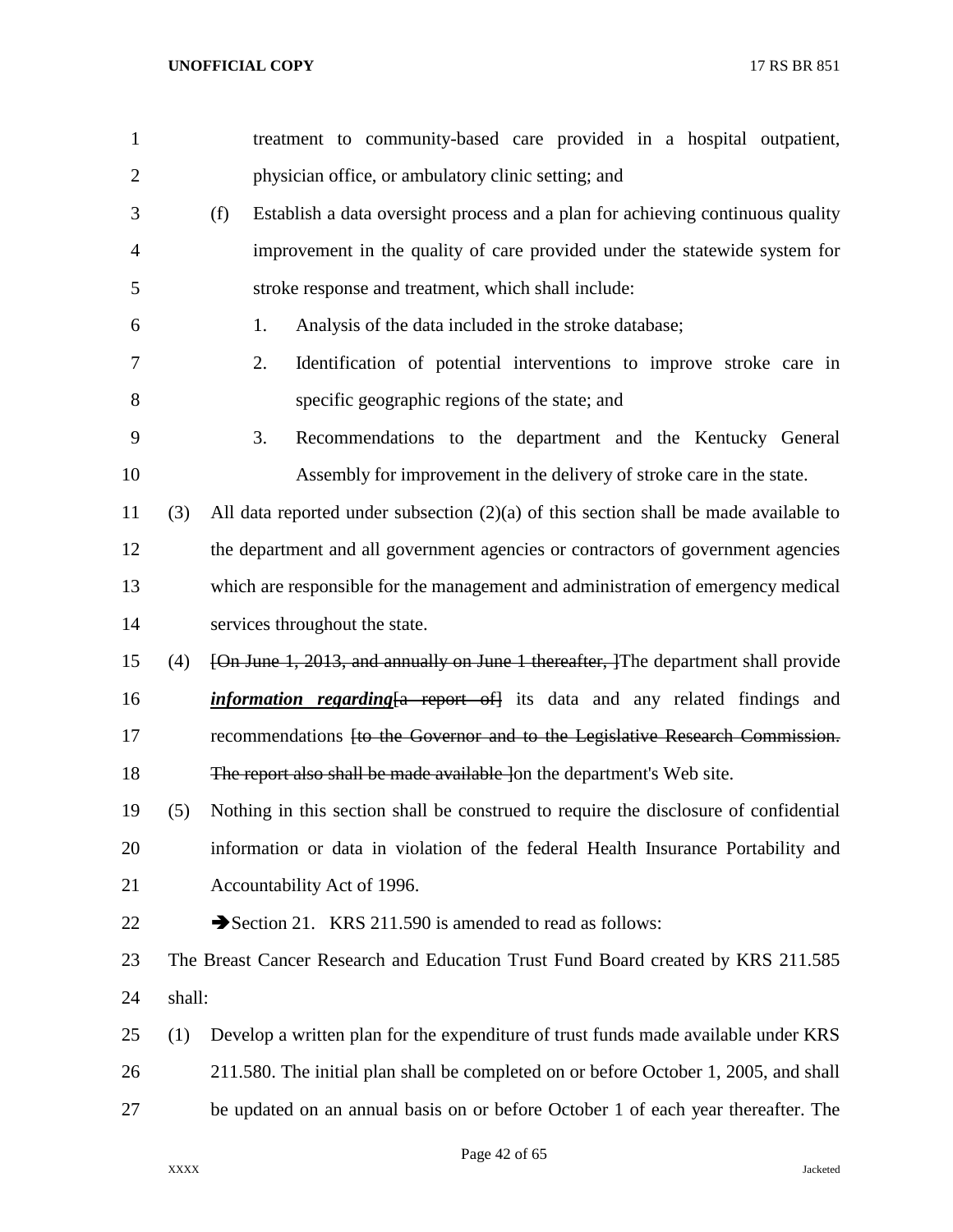| 1              |     | plan shall, at a minimum, include the following:                                                              |
|----------------|-----|---------------------------------------------------------------------------------------------------------------|
| $\overline{2}$ |     | A <i>program</i> summary of existing breast cancer education, awareness,<br>(a)                               |
| 3              |     | treatment, and screening programs provided to residents of Kentucky by type                                   |
| 4              |     | of program and by geographic area;                                                                            |
| 5              |     | (b) A needs assessment for the Commonwealth of Kentucky that identifies                                       |
| 6              |     | additional programs that are needed by program type and geographic area,                                      |
| 7              |     | with support for why the identified programs are needed]; and                                                 |
| 8              |     | A prioritized list of programs and research projects that the board will<br>$(b)$ [ $\left(\epsilon\right)$ ] |
| 9              |     | address with funding available through the competitive grant program                                          |
| 10             |     | established under subsection (2) of this section;                                                             |
| 11             | (2) | Promulgate administrative regulations to establish a competitive grant program to                             |
| 12             |     | provide funding to not-for-profit entities, educational institutions, and government                          |
| 13             |     | agencies in Kentucky offering programs or services in the areas of breast cancer                              |
| 14             |     | research, education, awareness, treatment, and screening.                                                     |
| 15             |     | The grant program shall give preference to programs proposing to serve the<br>(a)                             |
| 16             |     | medically underserved population.                                                                             |
| 17             |     | The grant program shall provide funding to projects and programs in<br>(b)                                    |
| 18             |     | accordance with the priorities established in the plan developed under                                        |
| 19             |     | subsection $(1)$ of this section.                                                                             |
| 20             |     | The administrative regulations shall, at a minimum:<br>(c)                                                    |
| 21             |     | Establish an application process and requirements;<br>1.                                                      |
| 22             |     | 2.<br>Set forth program and outcome measurement requirements;                                                 |
| 23             |     | 3.<br>Establish an application review and award process; and                                                  |
| 24             |     | Provide monitoring, oversight, and reporting requirements for funded<br>4.                                    |
| 25             |     | programs;                                                                                                     |
| 26             | (3) | Promulgate administrative regulations necessary to carry out the provisions of KRS                            |
| 27             |     | 211.580 to 211.590; and                                                                                       |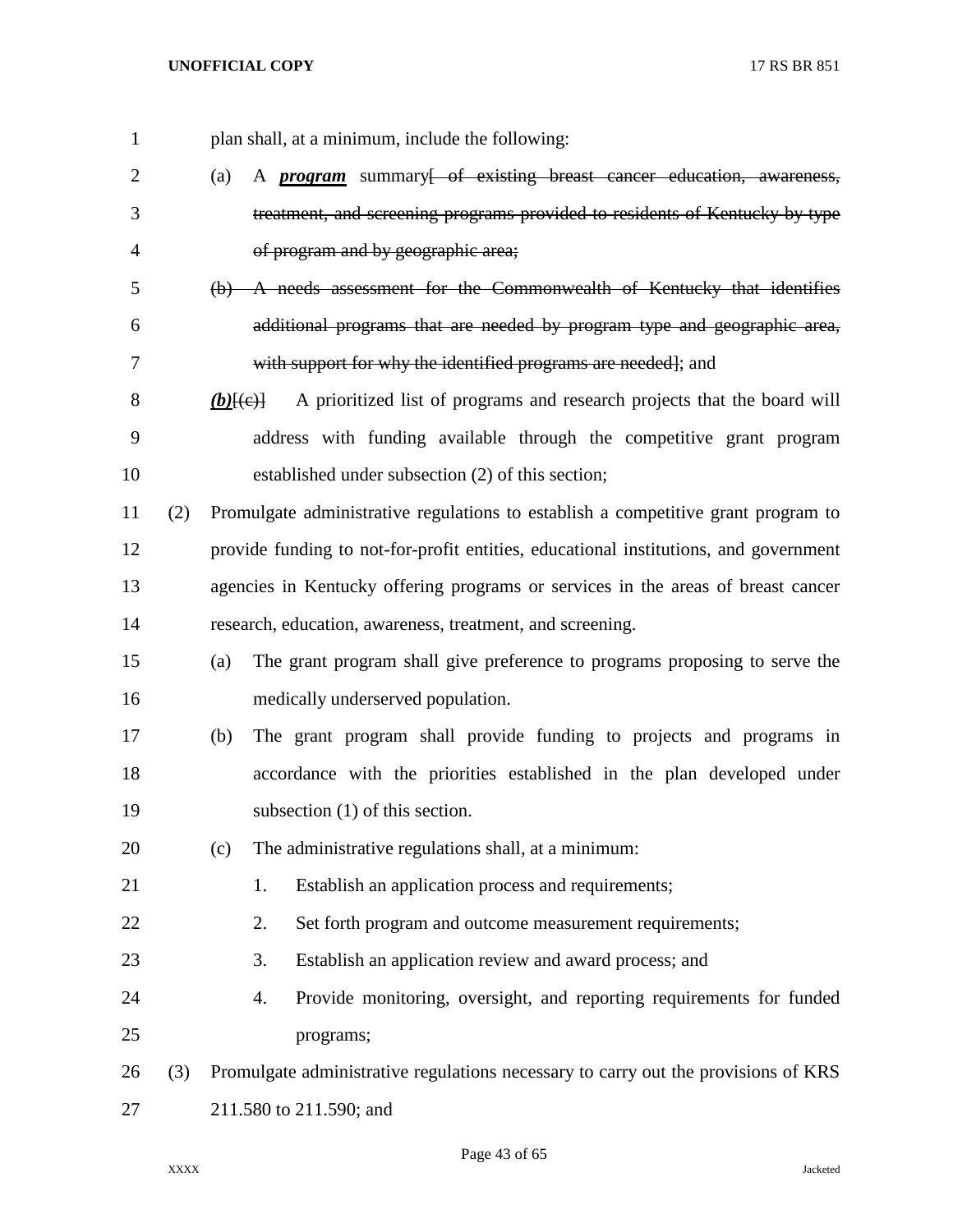| $\mathbf{1}$   | (4) | Provide <i>information upon request that may</i> [to the Governor and the Legislative             |  |  |
|----------------|-----|---------------------------------------------------------------------------------------------------|--|--|
| $\overline{2}$ |     | Research Commission an annual report by October 1 of each year. The report shall]                 |  |  |
| 3              |     | include:                                                                                          |  |  |
| 4              |     | The plan developed under subsection (1) of this section for the expenditure of<br>(a)             |  |  |
| 5              |     | funds for the current and next fiscal year;                                                       |  |  |
| 6              |     | A summary of the use and impact of prior year funds;<br>(b)                                       |  |  |
| 7              |     | A summary of the activities of the board during the prior fiscal year; and<br>(c)                 |  |  |
| 8              |     | Any recommendations for future initiatives or action regarding breast cancer<br>(d)               |  |  |
| 9              |     | research, education, awareness, treatment, and screening.                                         |  |  |
| 10             |     | Section 22. KRS 211.752 is amended to read as follows:                                            |  |  |
| 11             |     | The Department for Medicaid Services, the Department for Public Health, the Office of             |  |  |
| 12             |     | Health Policy, and the Personnel Cabinet shall <i>provide</i> [submit a report to the Legislative |  |  |
| 13             |     | Research Commission by January 10 of each odd numbered year on the following                      |  |  |
| 14             |     | <i>information upon request:</i>                                                                  |  |  |
| 15             | (1) | The financial impact and reach diabetes of all types is having on the entity, the                 |  |  |
| 16             |     | Commonwealth, and localities. Items included in this assessment shall include the                 |  |  |
| 17             |     | number of lives with diabetes impacted or covered by the entity, the number of lives              |  |  |
| 18             |     | with diabetes and family members impacted by prevention and diabetes control                      |  |  |
| 19             |     | programs implemented by the entity, the financial toll or impact diabetes and its                 |  |  |
| 20             |     | complications places on the program, and the financial toll or impact diabetes and                |  |  |
| 21             |     | its complications places on the program in comparison to other chronic diseases and               |  |  |
| 22             |     | conditions;                                                                                       |  |  |
| 23             | (2) | An assessment of the benefits of implemented programs and activities aimed at                     |  |  |
| 24             |     | controlling diabetes and preventing the disease. This assessment shall also                       |  |  |
| 25             |     | document the amount and source for any funding directed to the agency or entity                   |  |  |
| 26             |     | from the Kentucky General Assembly for programs and activities aimed at reaching                  |  |  |
| 27             |     | those with diabetes;                                                                              |  |  |

Page 44 of 65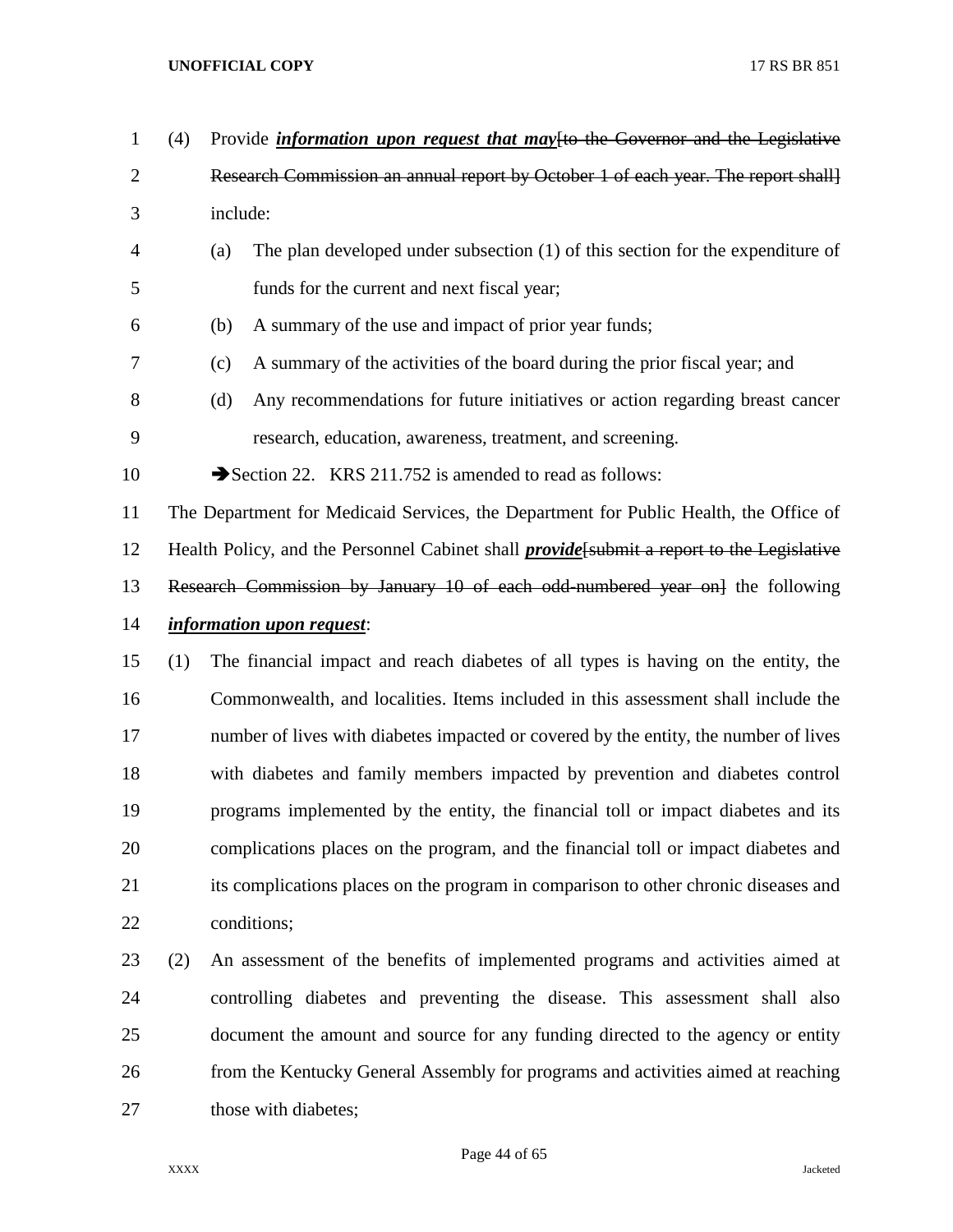(3) A description of the level of coordination existing between the entities on activities, programmatic activities, and messaging on managing, treating, or preventing all forms of diabetes and its complications;

- (4) The development or revision of detailed action plans for battling diabetes with a range of actionable items for consideration by the General Assembly. The plans shall identify proposed action steps to reduce the impact of diabetes, prediabetes, and related diabetes complications. The plan shall also identify expected outcomes of the action steps proposed in the following biennium while also establishing benchmarks for controlling and preventing relevant forms of diabetes; and
- (5) The development of a detailed budget blueprint identifying needs, costs, and resources required to implement the plan identified in subsection (4) of this section. This blueprint shall include a budget range for all options presented in the plan identified in subsection (4) of this section for consideration by the General Assembly.

15 Section 23. KRS 211.902 is amended to read as follows:

 (1) Every physician, nurse, hospital administrator, director of a clinical laboratory, or public health officer who receives information of the existence of any person found or suspected to have a two and three-tenths (2.3) micrograms per deciliter of whole blood level of lead in his or her blood shall report the information to the cabinet within seven (7) days and to the local or district health officer in approved electronic format as prescribed by administrative regulations promulgated by the cabinet in accordance with KRS Chapter 13A. The contents of the report shall include but not be limited to the following information:

- (a) The full name and address of the person tested;
- (b) The date of birth of such person;
- (c) The type of specimen and the results of the appropriate laboratory tests made on such person; and

Page 45 of 65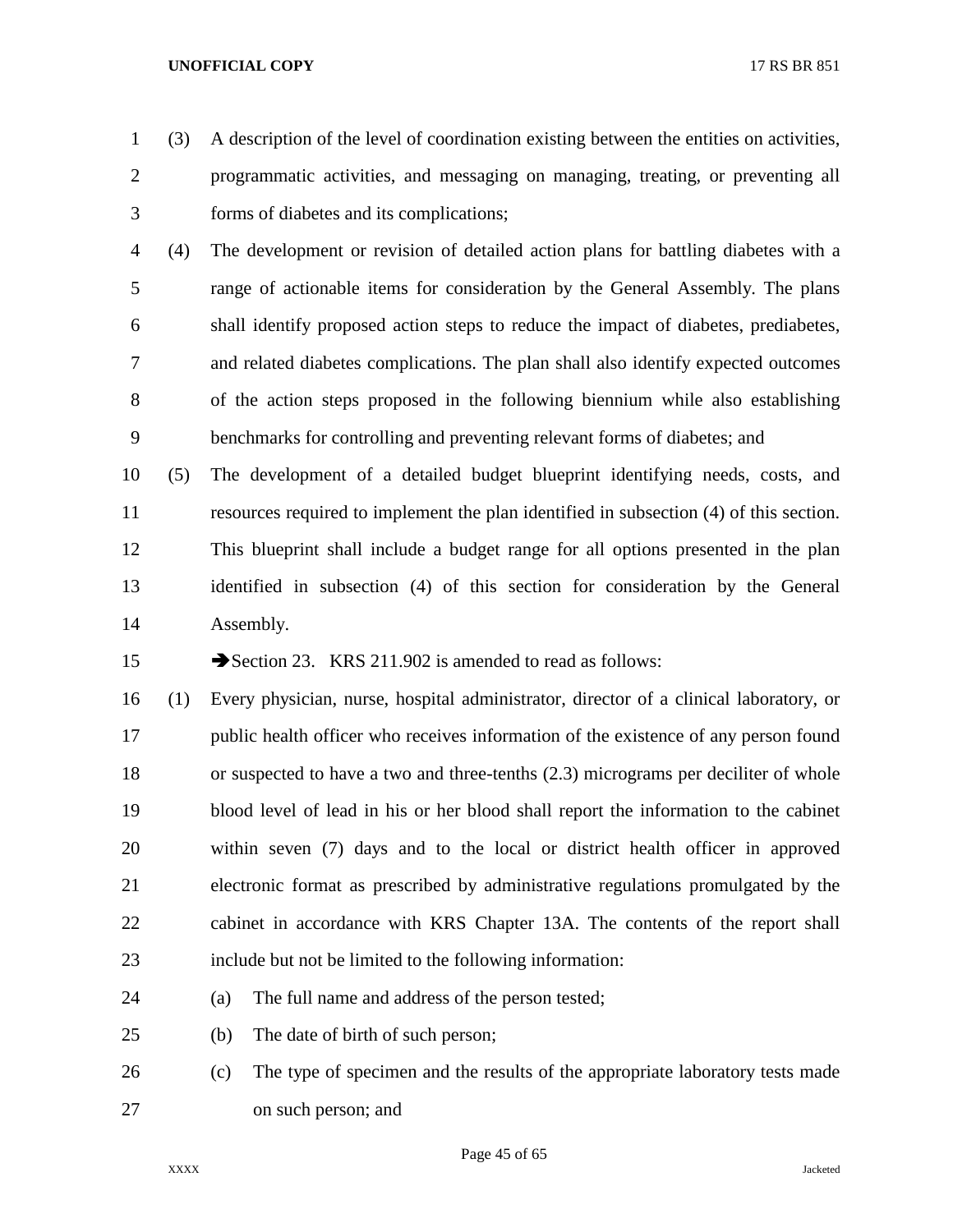- 
- (d) Any other information about such person deemed necessary by the cabinet to carry out the provisions of this section.

 Any physician, nurse, hospital administrator, director of clinical laboratory, public health officer, or allied health professional making such a report in good faith shall be immune from any civil or criminal liability that otherwise might be incurred from the making of such report.

 (2) Notwithstanding the requirements of subsection (1) of this section, a clinical or research laboratory shall not be fined or otherwise disciplined for failure to report required information to the cabinet if the information was not provided by the medical professional obtaining the blood sample.

 (3) The secretary shall maintain comprehensive records of all reports submitted pursuant to KRS 211.900 to 211.905 and 211.994. Records shall be analyzed and geographically indexed by county annually in order to determine the location of areas with a high incidence of elevated blood lead levels reported. The records and analysis shall be public record and provided *upon request*[annually by October 1 to the Governor, the General Assembly, the Legislative Research Commission, and the Lead Poisoning Prevention Advisory Committee]; provided, however, that the name of any individual shall not be made public unless the secretary determines that such inclusion is necessary to protect the health and well-being of the affected individual. (4) When an elevated blood lead level is reported to the cabinet, it shall inform such local boards of health, local health departments, and other persons and health organizations as deemed necessary.

23 Section 24. KRS 214.187 is amended to read as follows:

 (1) The Department for Public Health shall develop a statewide education, awareness, and information program on hepatitis C. The hepatitis C education, awareness, and information program may be incorporated into other existing health education programs. The Department for Public Health may make available on its Internet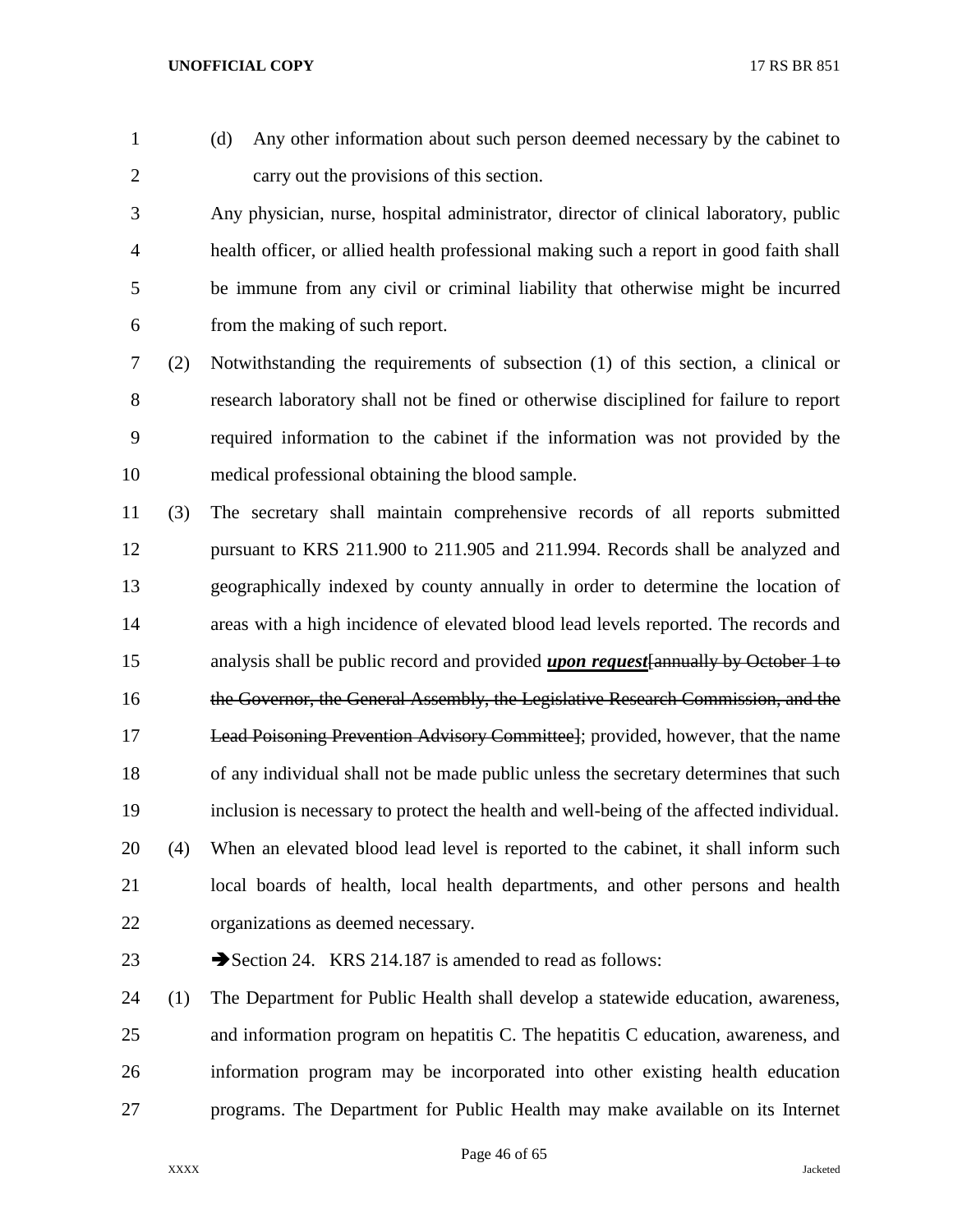Web site protocols, guidelines, and materials for hepatitis C education, awareness, and information programs that increase the understanding of the disease among general and high-risk populations.

 (2) The hepatitis C education, awareness, and information program may include material to specifically address individuals who may be at high risk of infection, including but not limited to law enforcement officials, corrections personnel, prisoners, veterans, individuals who received blood transfusions prior to 1992, hemophiliacs, students, and minority communities. The program may utilize education materials developed by health-related companies and community-based or national advocacy organizations. The program may include but not be limited to counseling, patient support groups, and existing hotlines for consumers.

 (3) In developing the hepatitis C education, awareness, and information program, the department shall consult the University of Kentucky College of Medicine, the University of Louisville School of Medicine, the Pikeville College School of Osteopathic Medicine, the American Liver Foundation, the Centers for Disease Control and Prevention, and any other scientific, medical, or advocacy organizations to develop the protocols and guidelines for the hepatitis C education, awareness, and information program. The protocols and guidelines may include but are not limited to the following:

(a) The risk factors associated with hepatitis C acquisition and transmission;

 (b) The most recent scientific and medical information on hepatitis C prevention, detection, diagnosis, treatment, and therapeutic decision making;

(c) Tracking and reporting of acute cases of hepatitis C by public health officials;

 (d) Protocols for public safety and health care workers who come in contact with hepatitis C patients; and

 (e) Surveillance programs to determine the prevalence of hepatitis C in ethnic and other high-risk populations.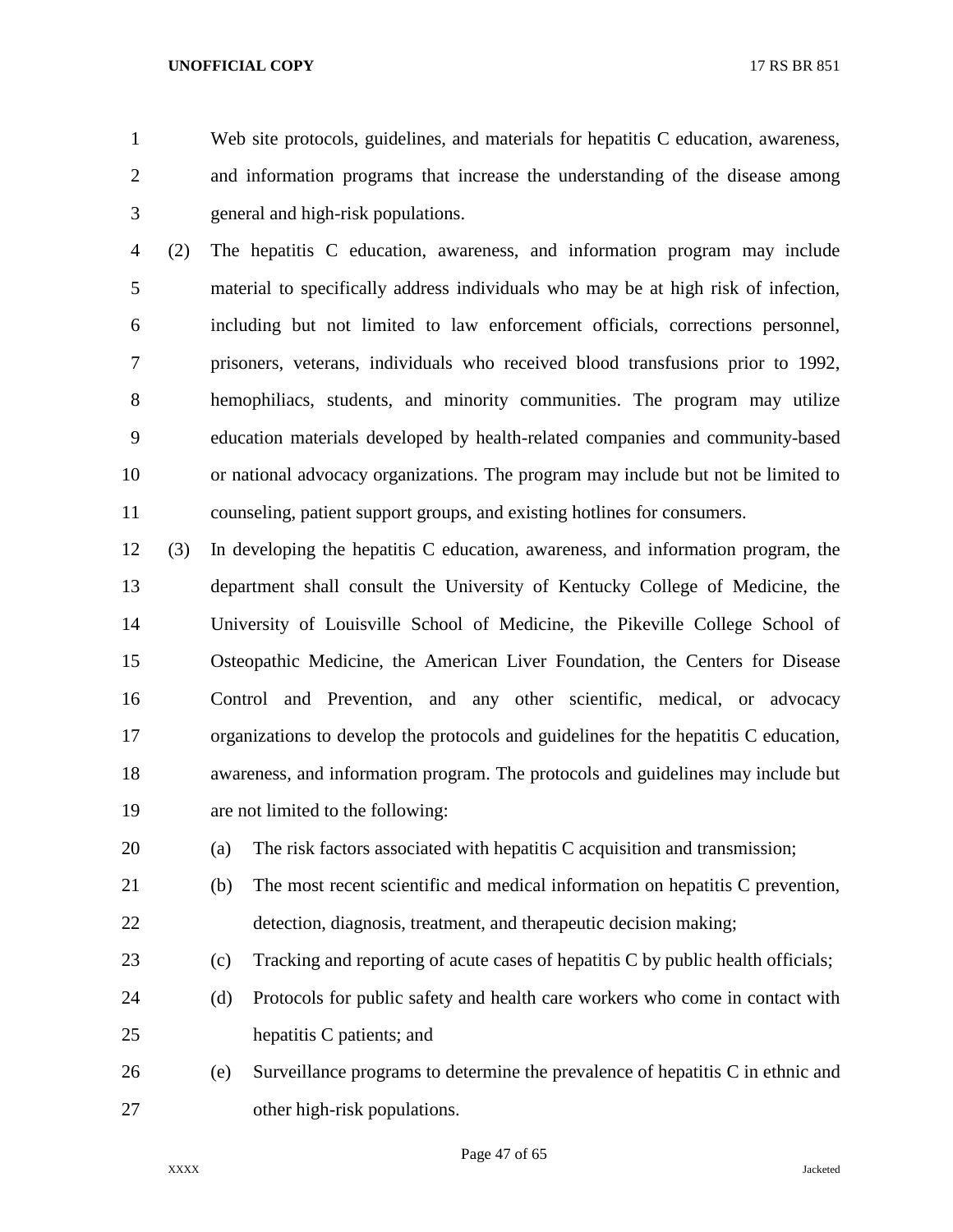| 1              | (4) | The Department for Public Health may coordinate with the Department of Veterans'         |
|----------------|-----|------------------------------------------------------------------------------------------|
| 2              |     | Affairs and the Department of Corrections to establish specific recommendations          |
| 3              |     | for the hepatitis C education, awareness, and information program. The protocols         |
| $\overline{4}$ |     | and guidelines established by the Department for Public Health, the Department of        |
| 5              |     | Corrections, and the Department of Veterans' Affairs may include topics specified        |
| 6              |     | in subsection (3) of this section and may include but are not limited to protocols       |
| 7              |     | within state agencies to enable departments to provide appropriate treatment for         |
| 8              |     | individuals with hepatitis C, protocols for the education of state agency officials and  |
| 9              |     | other employees who work with individuals with hepatitis C, and protocols within         |
| 10             |     | the Department of Corrections to provide written hepatitis C information to              |
| 11             |     | prisoners on the date of their probation, parole, or release.                            |
| 12             | (5) | The Department for Public Health shall <i>make information</i> Freport Jon the hepatitis |

 C education, awareness, and information program *available upon request*[to the 14 Interim Joint Committee on Health and Welfare by December 1, 2006, and every six (6) months thereafter, or upon request of the committee].

16 Section 25. KRS 214.452 is amended to read as follows:

The following policies shall apply to blood establishments and to donors of blood:

 (1) All blood establishments within the Commonwealth shall be licensed by the United States Food and Drug Administration and remain in compliance with all applicable federal regulations. The Cabinet for Health and Family Services shall, under administrative regulations promulgated pursuant to KRS Chapter 13A, establish fees necessary to cover the cost of and adhere to a schedule for regular inspection, by the Office of the Inspector General of the Cabinet for Health and Family Services, of all blood establishments within the Commonwealth to ascertain whether each blood establishment is licensed and in compliance with KRS 214.450 to 214.464 and KRS 214.468. The Office of the Inspector General shall commence its inspection program of blood establishments no later than September 1, 1994.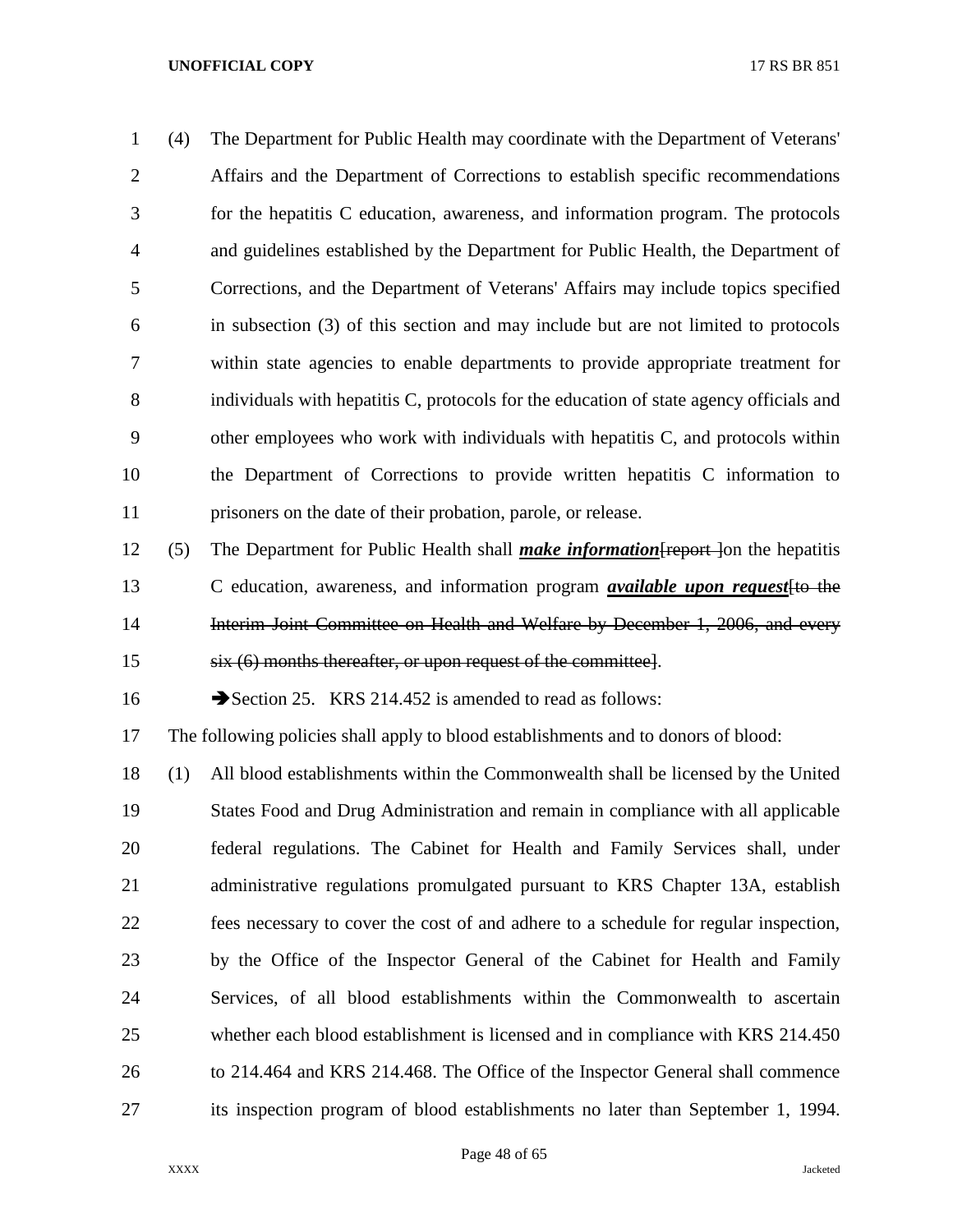- [The Office of the Inspector General of the Cabinet for Health and Family Services shall annually, by no later than September 1, submit a written report to the Interim Joint Committee on Health and Welfare on the compliance of blood establishments with KRS 214.450 to 214.464 and KRS 214.468.]
- (2) All blood establishments shall test blood for the human immunodeficiency virus and for any known causative agent for any blood-borne communicable disease, using tests approved and required, for purposes of blood donation, by the United States Food and Drug Administration.
- (3) It shall be the duty of the administrator of any blood establishment which collects blood for the purpose of distributing to another health service, health facility, or health-care provider the blood for transfusion to:
- (a) Secure donor consent and a signed written risk factor history and donor consent form for each potential paid or volunteer donor for the purpose of determining if the potential donor is at high risk for infection with the human immunodeficiency virus, or has tested confirmatory positive for infection with the human immunodeficiency virus; or has acquired immune deficiency syndrome; or has tested confirmatory positive for infection with any causative agent for acquired immune deficiency syndrome recognized by the United States Centers for Disease Control; or has a blood-borne communicable disease;
- (b) Provide a means for a potential donor to self-elect not to donate blood;
- (c) Refuse donation or sale of blood by persons at high risk for infection with the human immunodeficiency virus, or who have been medically diagnosed as having acquired immune deficiency syndrome, or who have tested confirmatory positive for infection with the human immunodeficiency virus, or who have a blood-borne communicable disease;
- 

(d) Post a sign in the blood establishment which is visible to all potential donors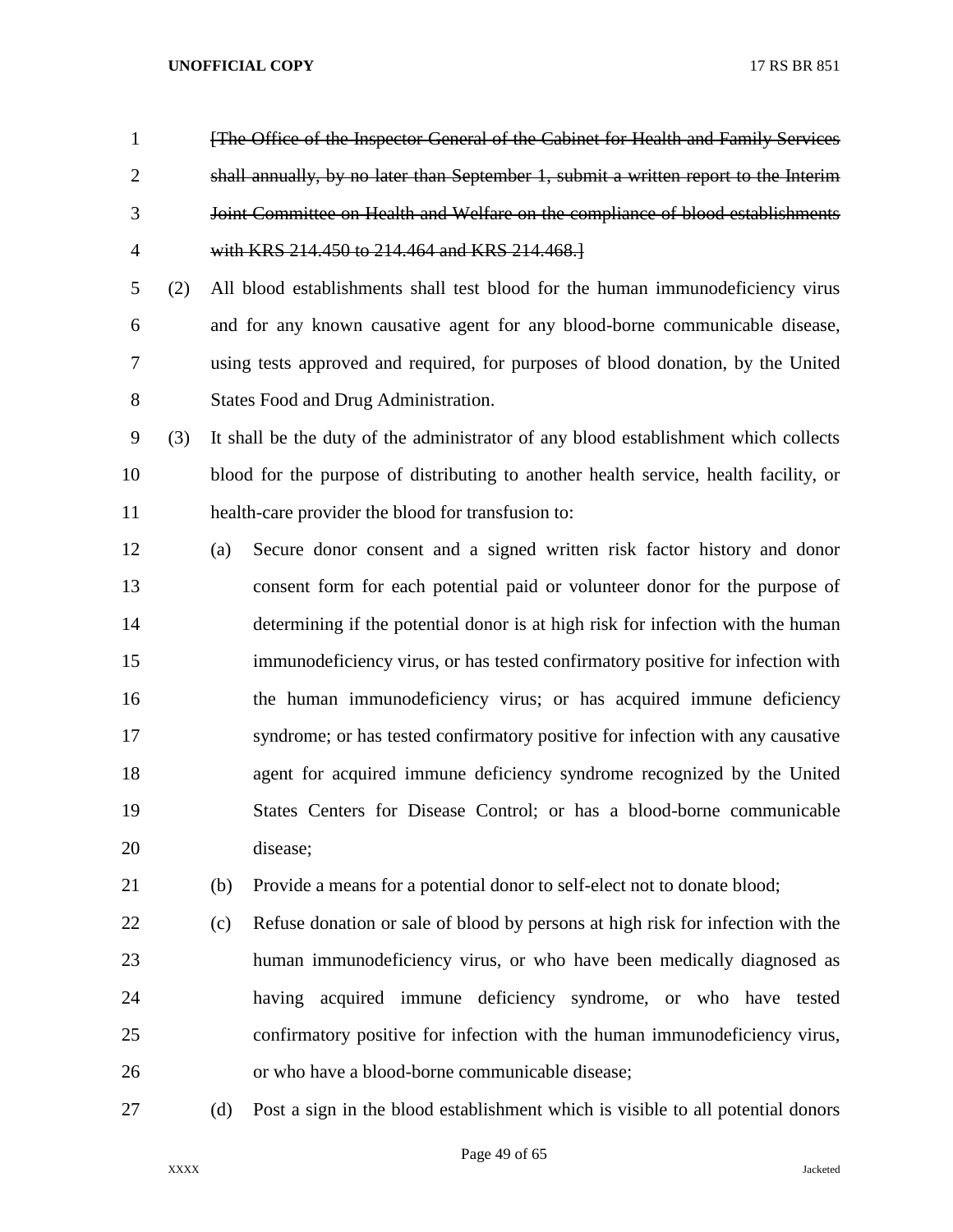| $\mathbf{1}$   |     | and which states: "Persons with acquired immune deficiency syndrome                   |
|----------------|-----|---------------------------------------------------------------------------------------|
| $\overline{2}$ |     | (AIDS), or who have tested confirmatory positive for infection with the               |
| 3              |     | human immunodeficiency virus (HIV), or who have a blood-borne                         |
| $\overline{4}$ |     | communicable disease or who have one (1) or more risk factors for the human           |
| 5              |     | immunodeficiency virus as determined by the United States Centers for                 |
| 6              |     | Disease Control, are prohibited by law from donating or selling blood.                |
| 7              |     | Persons violating the law are guilty of a Class D felony. ASK STAFF OF                |
| $8\,$          |     | THIS BLOOD ESTABLISHMENT."                                                            |
| 9              | (4) | The provisions of this section shall not be construed to impose requirements which    |
| 10             |     | are in conflict with donor eligibility requirements set out in United States Food and |
| 11             |     | Drug Administration or American Association of Blood Banks standards.                 |
| 12             |     | Section 26. KRS 214.554 is amended to read as follows:                                |
| 13             | (1) | There is established within the department a Breast Cancer Screening Program for      |
| 14             |     | the purposes of:                                                                      |
| 15             |     | Reducing morbidity and mortality from breast cancer in women through early<br>(a)     |
| 16             |     | detection and treatment; and                                                          |
| 17             |     | Making breast cancer screening services of high quality and reasonable cost<br>(b)    |
| 18             |     | available to women of all income levels throughout the Commonwealth and to            |
| 19             |     | women whose economic circumstances or geographic location limits access to            |
| 20             |     | breast cancer screening facilities.                                                   |
| 21             | (2) | Services provided under the Breast Cancer Screening Program may be undertaken         |
| 22             |     | by private contract for services or operated by the department and may include the    |
| 23             |     | purchase, maintenance, and staffing of a truck, a van, or any other vehicle suitably  |
| 24             |     | equipped to perform breast cancer screening. The program may also provide referral    |
| 25             |     | services for the benefit of women for whom further examination or treatment is        |
| 26             |     | indicated by the breast cancer screening.                                             |
| 27             | (3) | The department may adopt a schedule of income-based fees to be charged for the        |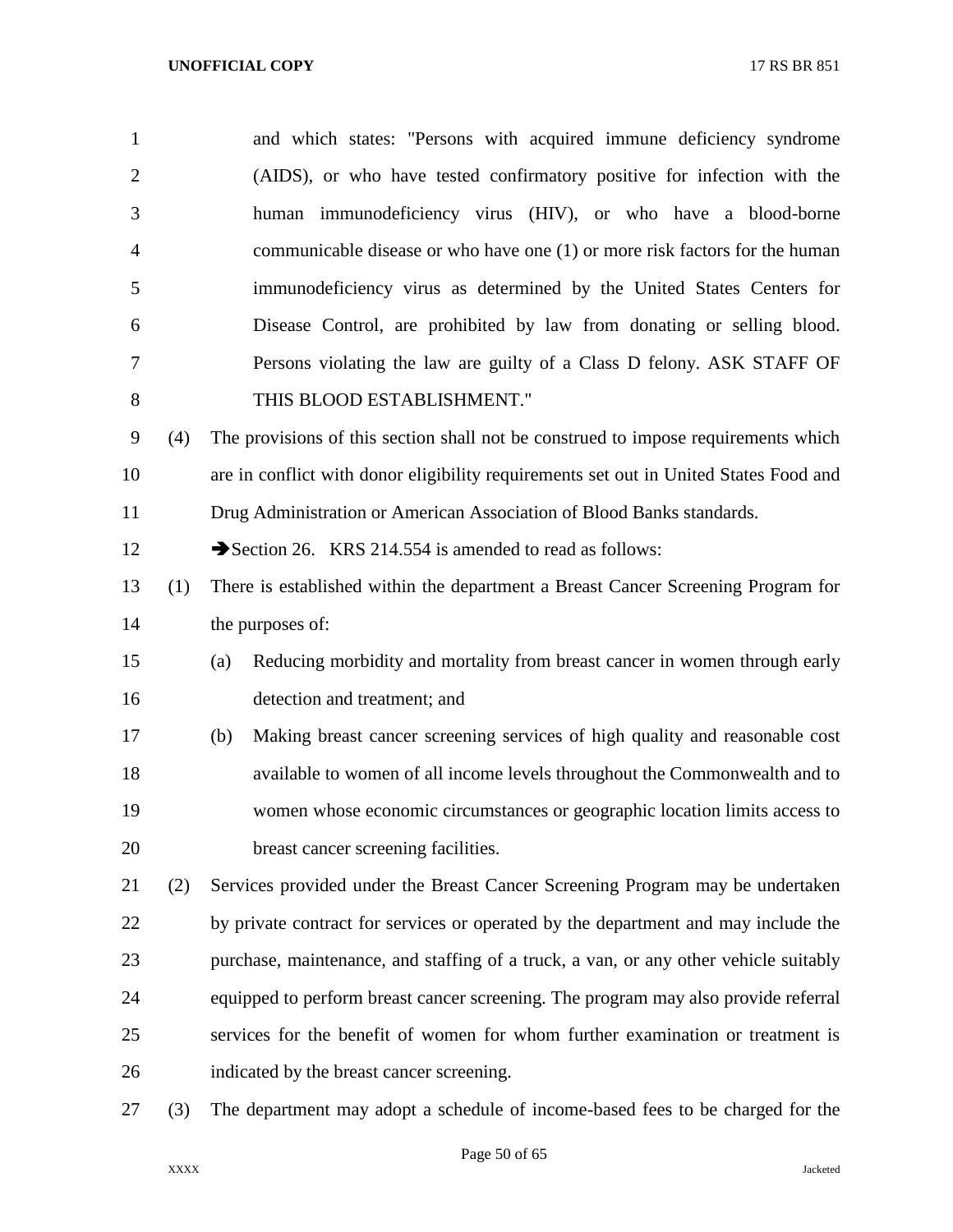breast cancer screening. The schedule shall be determined to make screening available to the largest possible number of women throughout the Commonwealth. The department shall, where practical, collect any available insurance proceeds or other reimbursement payable on behalf of any recipient of a breast cancer screening under KRS 214.552 to 214.556 and may adjust the schedule of fees to reflect insurance contributions. All fees collected shall be credited to the fund.

 (4) The department may accept any grant or award of funds from the federal government or private sources for carrying out the provisions of KRS 214.552 to 214.556.

 (5) For the purpose of developing and monitoring the implementation of guidelines for access to and the quality of the services of the Breast Cancer Screening Program, there is hereby created a Breast Cancer Advisory Committee to the commissioner of the Department for Public Health which shall include the directors of the James Graham Brown Cancer Center and the Lucille Parker Markey Cancer Center, the director of the Kentucky Cancer Registry, the director of the Division of Women's Health, one (1) radiologist with preference given to one who has been fellowship- trained in breast diagnostics and who shall be appointed by the Governor, one (1) representative of the Kentucky Office of Rural Health appointed by the Governor, one (1) representative of the Kentucky Commission on Women appointed by the Governor, and at least three (3) women who have had breast cancer and who shall be appointed by the Governor.

 (6) The commissioner of the Department for Public Health, in consultation with the Breast Cancer Advisory Committee, shall *provide data and analysis upon request*[annually, but no later than November 1 of each year, make a report to the Governor, the Legislative Research Commission, and the Interim Joint Committees on Appropriations and Revenue and on Health and Welfare] on the:

(a) Implementation and outcome from the Breast Cancer Screening Program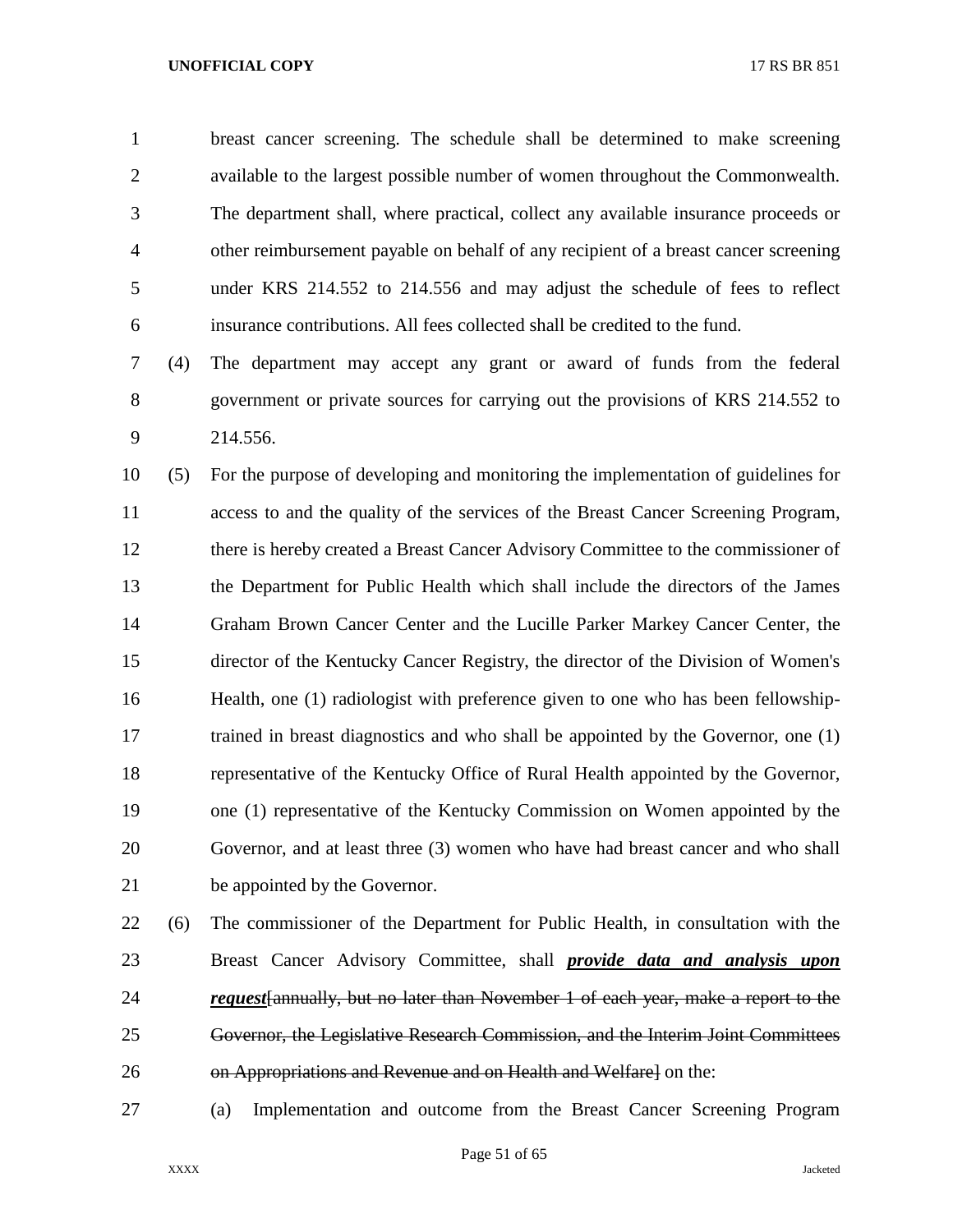| $\mathbf{1}$   |     |     | including, by geographic region, numbers of persons screened, numbers of         |
|----------------|-----|-----|----------------------------------------------------------------------------------|
| $\mathfrak{2}$ |     |     | cancers detected, referrals for treatment, and reductions in breast cancer       |
| 3              |     |     | morbidity and mortality;                                                         |
| $\overline{4}$ |     | (b) | Development of quality assurance guidelines, including timetables, for breast    |
| 5              |     |     | cancer screening under this section, and monitoring of the manner and effect     |
| 6              |     |     | of implementation of those guidelines; and                                       |
| 7              |     | (c) | Funds appropriated, received, and spent for breast cancer control by fiscal      |
| 8              |     |     | year.                                                                            |
| 9              |     |     | Section 27. KRS 216.2923 is amended to read as follows:                          |
| 10             | (1) |     | For the purposes of carrying out the provisions of KRS 216.2920 to 216.2929, the |
| 11             |     |     | secretary may:                                                                   |
| 12             |     | (a) | Appoint temporary volunteer advisory committees, which may include               |
| 13             |     |     | individuals and representatives of interested public or private entities or      |
| 14             |     |     | organizations;                                                                   |
| 15             |     | (b) | Apply for and accept any funds, property, or services from any person or         |
| 16             |     |     | government agency;                                                               |
| 17             |     | (c) | Make agreements with a grantor of funds or services, including an agreement      |
| 18             |     |     | to make any study allowed or required under KRS 216.2920 to 216.2929; and        |
| 19             |     | (d) | Contract with a qualified, independent third party for any service necessary to  |
| 20             |     |     | carry out the provisions of KRS 216.2920 to 216.2929; however, unless            |
| 21             |     |     | permission is granted specifically by the secretary a third party hired by the   |
| 22             |     |     | secretary shall not release, publish, or otherwise use any information to which  |
| 23             |     |     | the third party has access under its contract.                                   |
| 24             | (2) |     | For the purposes of carrying out the provisions of KRS 216.2920 to 216.2929, the |
| 25             |     |     | secretary shall:                                                                 |
| 26             |     | (a) | [Publish and make available information that relates to the health-care          |
| 27             |     |     | financing and delivery system, information on charges for health-care services   |

Page 52 of 65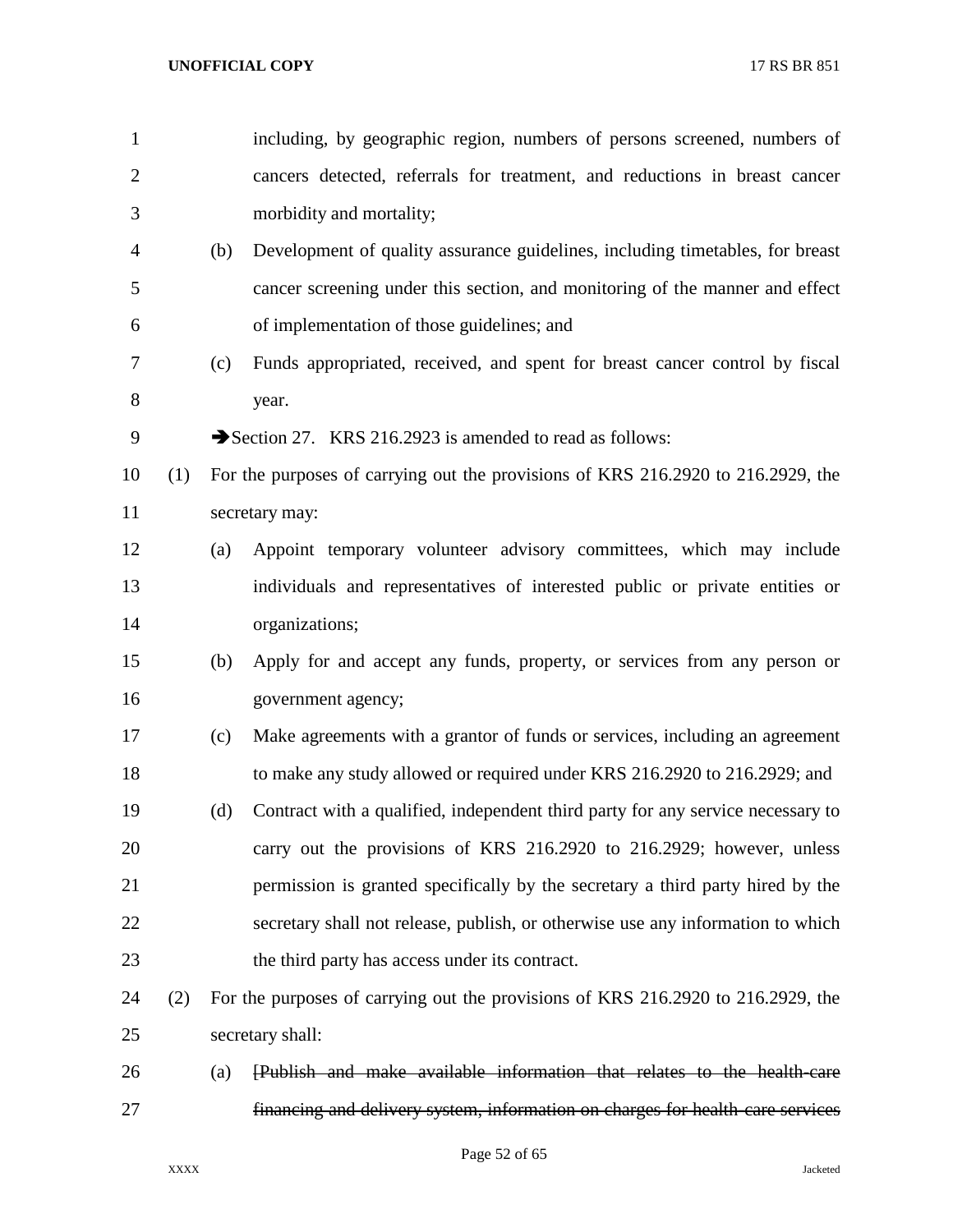| $\mathbf{1}$ | and the quality and outcomes of health care services, the cost of workers'                         |
|--------------|----------------------------------------------------------------------------------------------------|
| 2            | compensation health benefits, motor vehicle health insurance benefits, and                         |
| 3            | health insurance premiums and benefits that is in the public interest;                             |
| 4            | $\overline{(b)}$ - Periodically participate in or conduct analyses and studies that relate to:     |
| 5            | Health-care costs;<br>1.                                                                           |
| 6            | 2.<br>Health-care quality and outcomes;                                                            |
| 7            | 3.<br>Health-care providers and health services; and                                               |
| 8            | Health insurance costs;<br>4.                                                                      |
| 9            | Promulgate administrative regulations pursuant to KRS Chapter 13A<br>$(b)$ [ $(e)$ ]               |
| 10           | that relate to its meetings, minutes, and transactions related to KRS 216.2920                     |
| 11           | to 216.2929; and                                                                                   |
| 12           | Prepare annually a budget proposal that includes the estimated income<br>$(c)$ $\overline{\{d\}\}$ |
| 13           | and proposed expenditures for the administration and operation of KRS                              |
| 14           | 216.2920 to 216.2929 <del>[; and</del>                                                             |
| 15           | (e) No later than thirty $(30)$ days after July 15, 2005, appoint and convene a                    |
| 16           | permanent cabinet advisory committee. The committee shall advise the                               |
| 17           | secretary on the collection, analysis, and distribution of consumer-oriented                       |
| 18           | information related to the health-care system, the cost of treatment and                           |
| 19           | procedures, outcomes and quality indicators, and policies and regulations to                       |
| 20           | implement the electronic collection and transmission of patient information                        |
| 21           | (e-health) and other cost-saving patient record systems. At a minimum, the                         |
| 22           | committee shall be composed of the following:                                                      |
| 23           | Commissioner of the Department for Public Health;                                                  |
| 24           | Commissioner of the Department for Behavioral Health, Developmental                                |
| 25           | and Intellectual Disabilities;                                                                     |
| 26           | <b>Commissioner of the Department for Medicaid Services;</b><br>3.                                 |
| 27           | Commissioner of the Department of Insurance;                                                       |

Page 53 of 65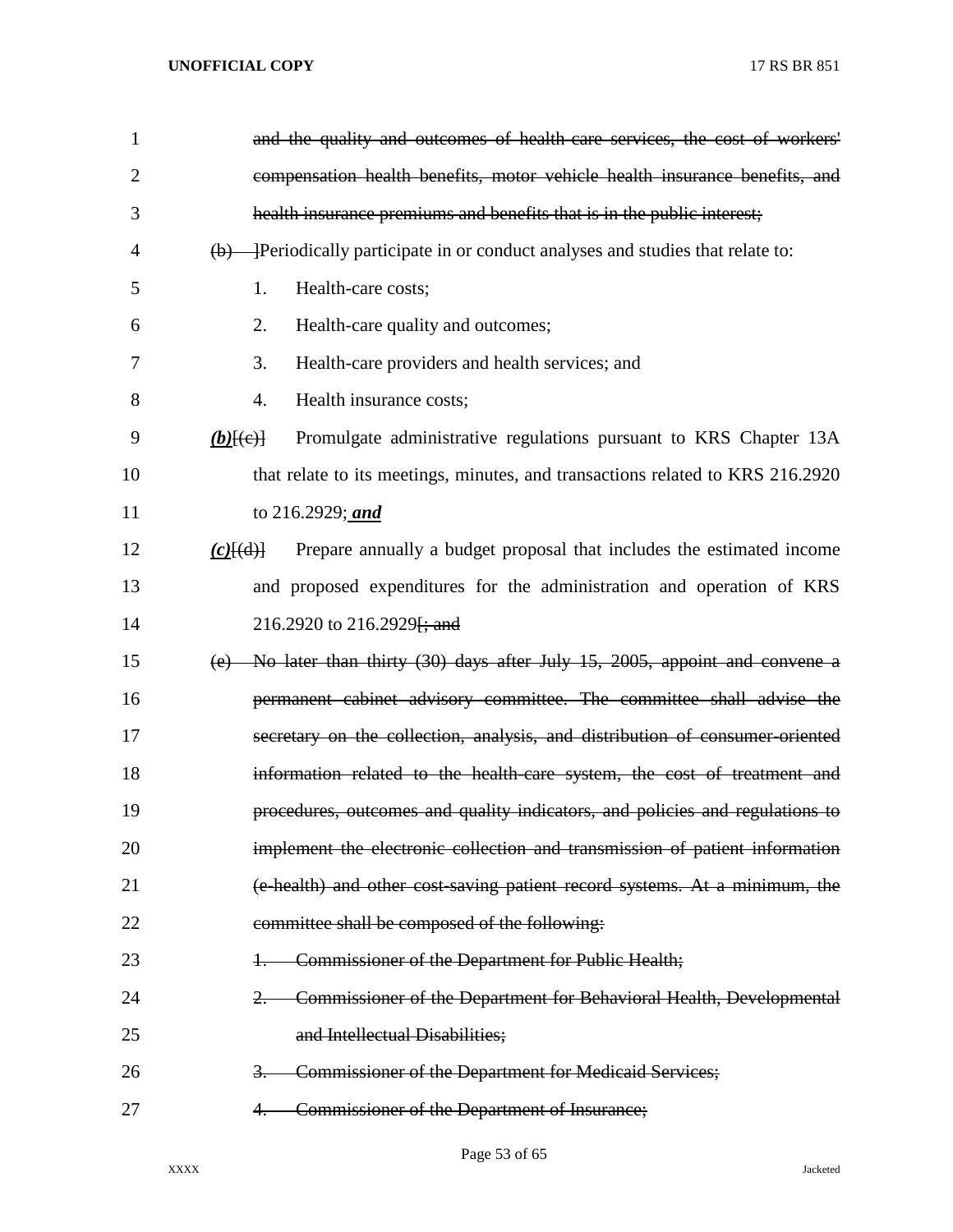| $\mathbf{1}$   |     | 5. Physician representatives;                                                         |
|----------------|-----|---------------------------------------------------------------------------------------|
| $\overline{2}$ |     | Hospital representatives;<br>$6-$                                                     |
| 3              |     | Health insurer representatives;<br>$7 -$                                              |
| 4              |     | Consumers; and<br>$8-$                                                                |
| 5              |     | Nonphysician health care providers.<br>$9-$                                           |
| 6              |     | The cabinet advisory committee shall utilize the Health Services Data<br>(f)          |
| 7              |     | Advisory Committee as a subcommittee, which shall include a member of the             |
| 8              |     | Division of Women's Physical and Mental Health, to define quality outcome             |
| 9              |     | measurements and to advise the cabinet on technical matters, including a              |
| 10             |     | review of administrative regulations promulgated pursuant to KRS Chapter              |
| 11             |     | 13A, proper interpretation of the data, and the most cost efficient manner in         |
| 12             |     | which it should be published and disseminated to the public, state and local          |
| 13             |     | leaders in health policy, health facilities, and health care providers. The           |
| 14             |     | Health Services Data Advisory Committee shall review and make                         |
| 15             |     | recommendations to the cabinet advisory committee regarding exploration of            |
| 16             |     | technical matters related to data from other health-care providers and shall          |
| 17             |     | make recommendations on methods for risk-adjusting any data prepared and              |
| 18             |     | published by the cabinet.                                                             |
| 19             | (3) | The cabinet may promulgate administrative regulations pursuant to KRS Chapter         |
| 20             |     | 13A that impose civil fines not to exceed five hundred dollars (\$500) for each       |
| 21             |     | violation for knowingly failing to file a report as required under KRS 216.2920 to    |
| 22             |     | 216.2929. The amount of any fine imposed shall not be included in the allowed         |
| 23             |     | costs of a facility for Medicare or Medicaid reimbursement.                           |
| 24             |     | Section 28. KRS 216.2927 is amended to read as follows:                               |
| 25             | (1) | The following types of data shall be deemed as relating to personal privacy and,      |
| 26             |     | except by court order, shall not be published or otherwise released by the cabinet or |
| 27             |     | its staff and shall not be subject to inspection under KRS 61.870 to 61.884:          |

Page 54 of 65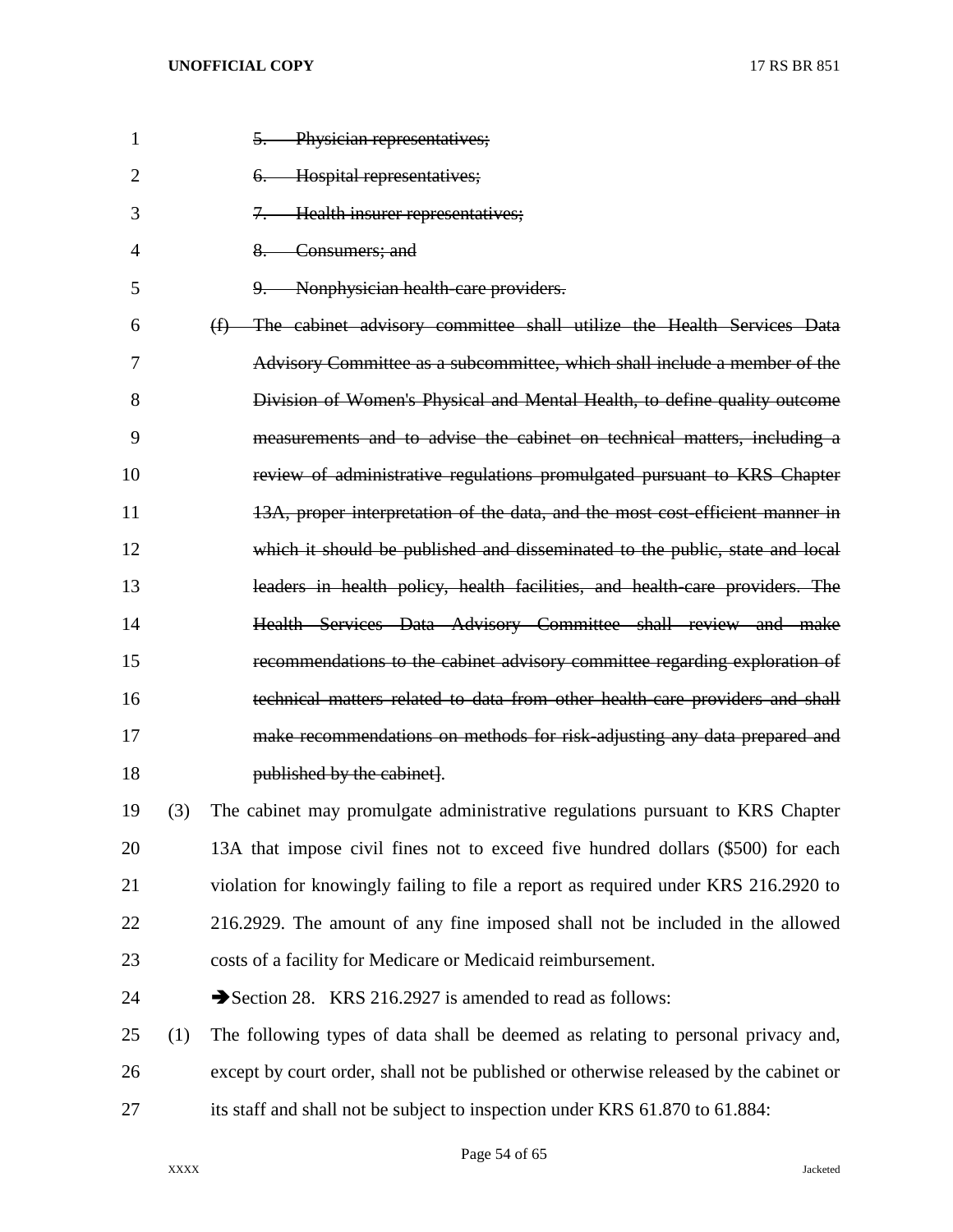- (a) Any data, summary of data, correspondence, or notes that identify or could be used to identify any individual patient or member of the general public, unless the identified individual gives written permission to release the data or correspondence;
- (b) Any correspondence or related notes from or to any employee or employees of a provider if the correspondence or notes identify or could be used to identify any individual employee of a provider, unless the corresponding persons grant permission to release the correspondence; and
- (c) Data considered by the cabinet to be incomplete, preliminary, substantially in error, or not representative, the release of which could produce misleading 11 information.
- (2) Health-care providers submitting required data to the cabinet shall not be required to obtain individual permission to release the data, except as specified in subsection (1) of this section, and, if submission of the data to the cabinet complies with pertinent administrative regulations promulgated pursuant to KRS Chapter 13A, shall not be deemed as having violated any statute or administrative regulation protecting individual privacy.
- (3) (a) No less than sixty (60) days after the annual report or reports are published and except as otherwise provided, the cabinet shall make all aggregate data which does not allow disclosure of the identity of any individual patient, and which was obtained for the annual period covered by the reports, available to 22 the public.
- (b) Persons or organizations requesting use of the data shall agree to abide by a public-use data agreement and by HIPPA privacy rules referenced in 45 C.F.R. Part 164. The public-use data agreement shall include, at a minimum, a prohibition against the sale or further release of data, and guidelines for the use and analysis of the data released to the public related to provider quality,

Page 55 of 65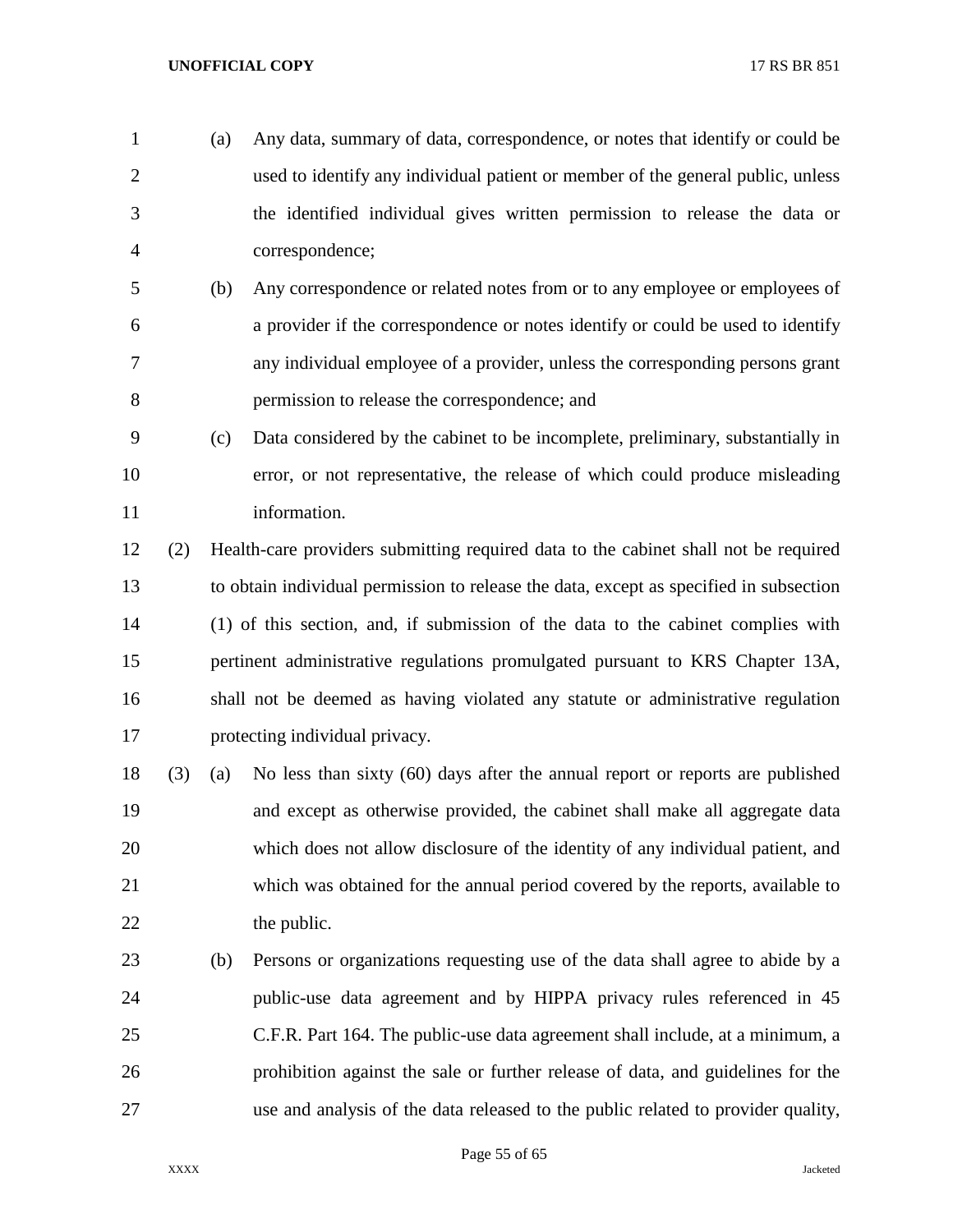(c) Single copies of the printed data shall be made available to individuals at no cost. The cabinet may impose a fee for providing electronic or multiple printed copies of the data. At least one (1) printed and one (1) electronic copy of the aggregate data shall be provided without charge to the Legislative Research Commission.

 [(d) The Health Services Data Advisory Committee shall review at least annually current protocols related to the release of data under this subsection and shall make recommendations to the cabinet advisory committee established under **KRS** 216.2923.

 (4) Collection of data about individual patients shall be in a nonidentifying numeric form and shall not include a patient's name or Social Security number. Any person who receives information identifying a patient through error or any other means shall return all copies of the information immediately.

 (5) All data and information collected shall be kept in a secure location and under lock and key when specifically responsible personnel are absent.

 (6) Only designated cabinet staff shall have access to raw data and information. The designated staff shall be made aware of their responsibilities to maintain confidentiality. Staff with access to raw data and information shall sign a statement indicating that the staff person accepts responsibility to hold that data or identifying information in confidence and is aware of penalties under state or federal law for breach of confidentiality. Data which, because of small sample size, breaches the confidence of individual patients, shall not be released.

 (7) Any employee of the cabinet who violates any provision of this section shall be fined not more than five hundred dollars (\$500) for each violation or be confined in 26 the county jail for not more than six (6) months, or both, and shall be removed and disqualified from office or employment.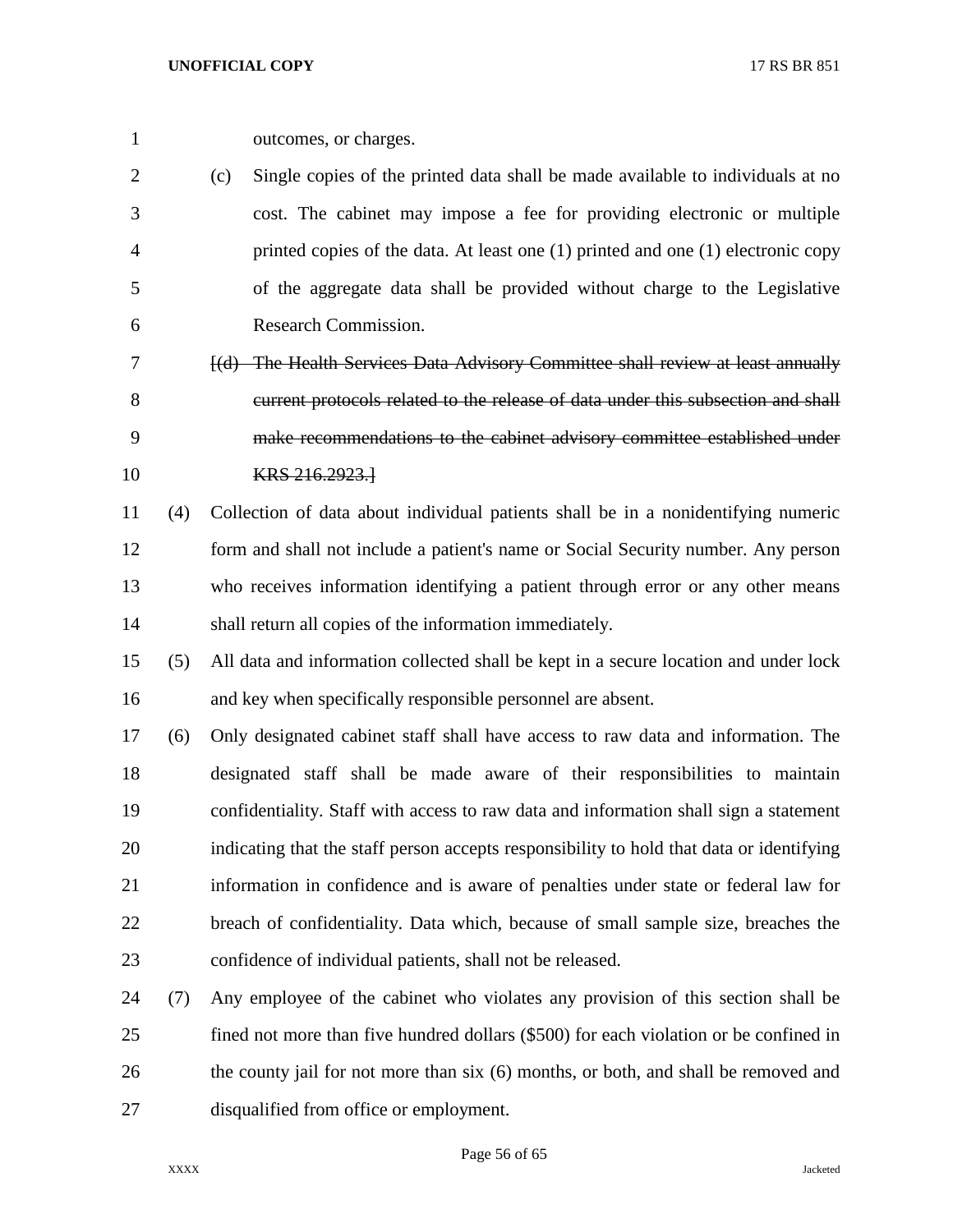1 Section 29. KRS 216.2929 is amended to read as follows:

 (1) (a) The Cabinet for Health and Family Services shall make available on its Web site information on charges for health-care services at least annually in understandable language with sufficient explanation to allow consumers to draw meaningful comparisons between every hospital and ambulatory facility, differentiated by payor if relevant, and for other provider groups as relevant data becomes available.

 (b) Any charge information compiled and reported by the cabinet shall include the median charge and other percentiles to describe the typical charges for all of the patients treated by a provider and the total number of patients represented 11 by all charges, and shall be risk-adjusted<del>[ according to recommendations of</del> the Health Services Data Advisory Committee].

 (c) The report shall clearly identify the sources of data used in the report and explain limitations of the data and why differences between provider charges may be misleading. Every provider that is specifically identified in any report shall be given thirty (30) days to verify the accuracy of its data prior to public release and shall be afforded the opportunity to submit comments on its data that shall be included on the Web site and as part of any printed report of the data.

 (d) The cabinet shall only provide linkages to organizations that publicly report comparative-charge data for Kentucky providers using data for all patients treated regardless of payor source, which may be adjusted for outliers, is risk-adjusted, and meets the requirements of paragraph (c) of this subsection.

 (2) (a) The cabinet shall make information available on its Web site at least annually describing quality and outcome measures in understandable language with sufficient explanations to allow consumers to draw meaningful comparisons between every hospital and ambulatory facility in the Commonwealth and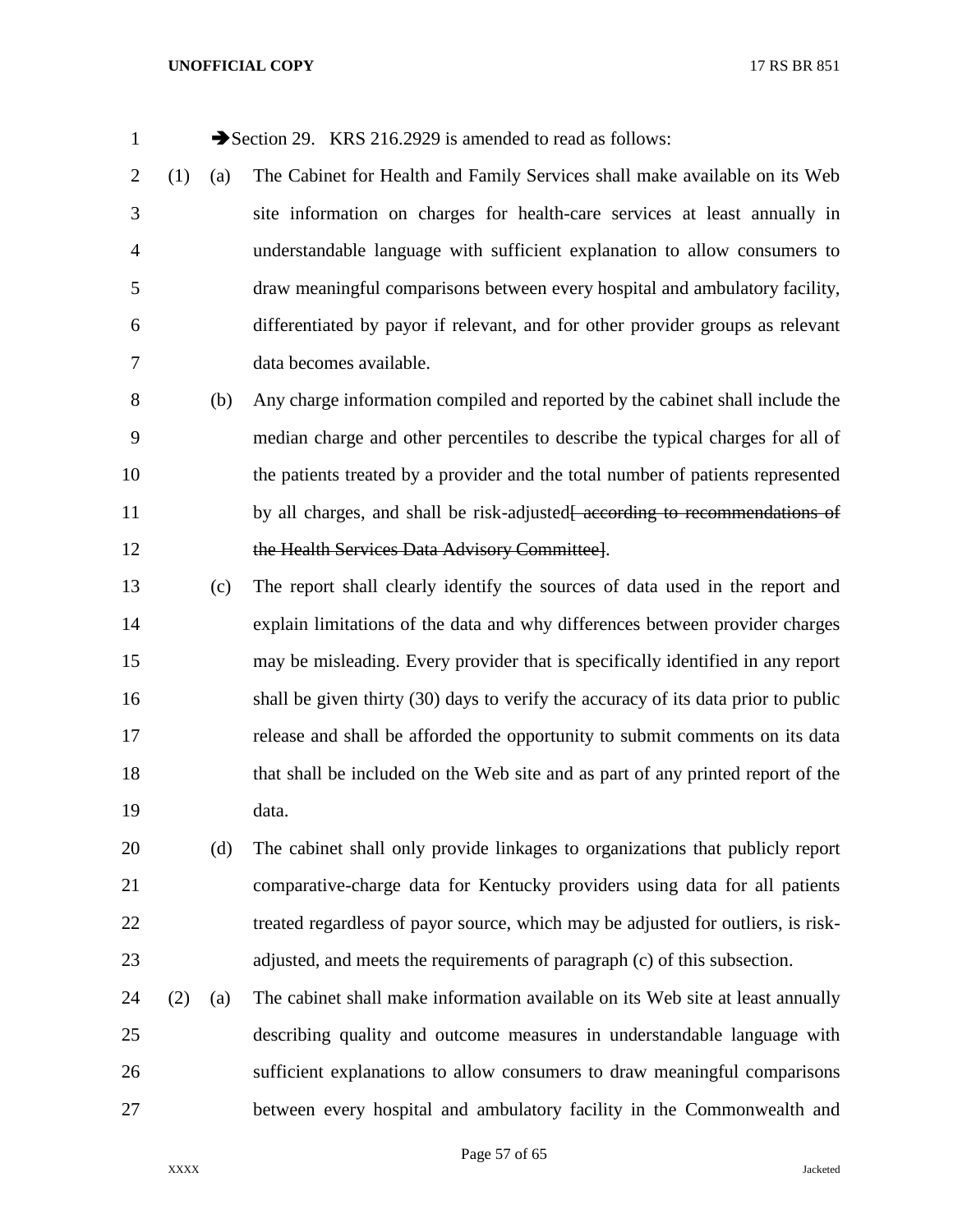| $\mathbf{1}$   |     |     | other provider groups as relevant data becomes available.                            |
|----------------|-----|-----|--------------------------------------------------------------------------------------|
| $\overline{2}$ |     | (b) | The cabinet shall utilize only national quality indicators that have been<br>1.      |
| 3              |     |     | endorsed and adopted by the Agency for Healthcare Research and                       |
| 4              |     |     | Quality, the National Quality Forum, or the Centers for Medicare and                 |
| 5              |     |     | Medicaid Services; or                                                                |
| 6              |     |     | 2.<br>The cabinet shall provide linkages only to the following organizations         |
| 7              |     |     | that publicly report quality and outcome measures on Kentucky                        |
| 8              |     |     | providers:                                                                           |
| 9              |     |     | The Centers for Medicare and Medicaid Services;<br>a.                                |
| 10             |     |     | The Agency for Healthcare Research and Quality;<br>b.                                |
| 11             |     |     | The Joint Commission; and<br>c.                                                      |
| 12             |     |     | d.<br>Other organizations that publicly report relevant outcome data for             |
| 13             |     |     | Kentucky providers as determined by the Health Services Data                         |
| 14             |     |     | Advisory Committee].                                                                 |
| 15             |     | (c) | The cabinet shall utilize or refer the general public to only those nationally       |
| 16             |     |     | endorsed quality indicators that are based upon current scientific evidence or       |
| 17             |     |     | relevant national professional consensus and have definitions and calculation        |
| 18             |     |     | methods openly available to the general public at no charge.                         |
| 19             | (3) |     | Any report the cabinet disseminates or refers the public to shall:                   |
| 20             |     | (a) | Not include data for a provider whose caseload of patients is insufficient to        |
| 21             |     |     | make the data a reliable indicator of the provider's performance;                    |
| 22             |     | (b) | Meet the requirements of subsection $(1)(c)$ of this section;                        |
| 23             |     | (c) | Clearly identify the sources of data used in the report and explain the              |
| 24             |     |     | analytical methods used in preparing the data included in the report; and            |
| 25             |     | (d) | Explain any limitations of the data and how the data should be used by               |
| 26             |     |     | consumers.                                                                           |
| 27             | (4) |     | [The cabinet shall at least annually, on or before October 1, submit a report on the |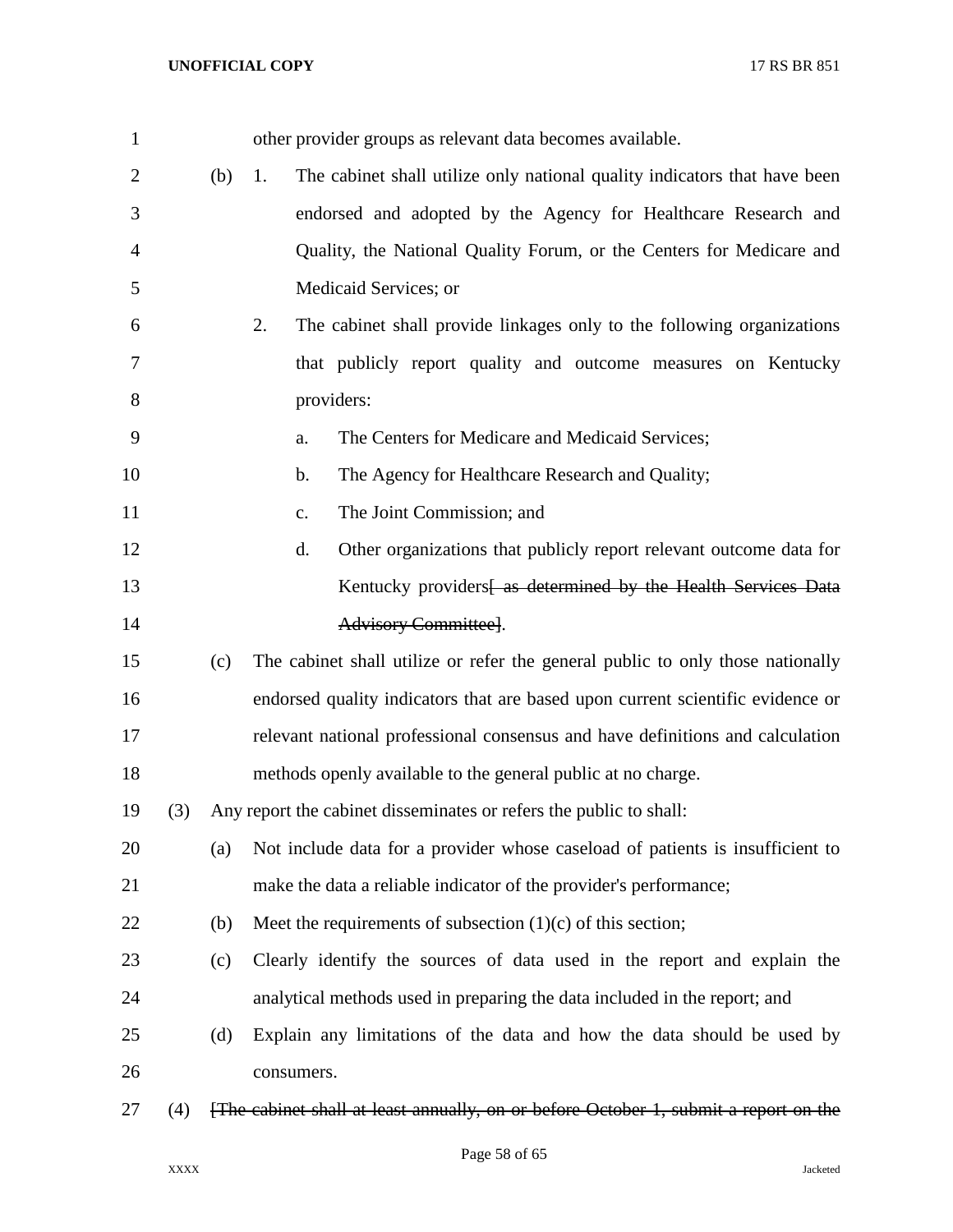| 1              |             | operations and activities of the cabinet under KRS 216.2920 to 216.2929 during the           |
|----------------|-------------|----------------------------------------------------------------------------------------------|
| $\overline{2}$ |             | preceding fiscal year, including a copy of each study or report required or                  |
| 3              |             | authorized under KRS 216.2920 to 216.2929 and any recommendations relating                   |
| $\overline{4}$ |             | thereto.                                                                                     |
| 5              |             | (5) The cabinet shall report at least biennially, no later than October 1 of each odd-       |
| 6              |             | numbered year, on matters pertaining to comparative health care charges, quality,            |
| 7              |             | and outcomes, the effectiveness of its activities relating to educating consumers and        |
| 8              |             | containing health-care costs, and any recommendations regarding its data collection          |
| 9              |             | and dissemination activities.                                                                |
| 10             |             | (6) The cabinet shall report at least biennially, no later than October 1 of each odd-       |
| 11             |             | numbered year, on the special health needs of the minority population in the                 |
| 12             |             | Commonwealth as compared to the population in the Commonwealth as compared                   |
| 13             |             | to the population at large. The report shall contain an overview of the health status        |
| 14             |             | of minority Kentuckians, shall identify the diseases and conditions experienced at           |
| 15             |             | disproportionate mortality and morbidity rates within the minority population, and           |
| 16             |             | shall make recommendations to meet the identified health needs of the minority               |
| 17             |             | population.                                                                                  |
| 18             | $(5)$ $(7)$ | The report required under subsection (4) [reports required under subsections                 |
| 19             |             | $(4)$ , $(5)$ , and $(6)$ of this section shall be submitted to the Interim Joint Committees |
| 20             |             | on Appropriations and Revenue and Health and Welfare and to the Governor.                    |
| 21             |             | Section 30. KRS 216.941 is amended to read as follows:                                       |
| 22             | (1)         | Notwithstanding any provision of law to the contrary, no additional license or               |
| 23             |             | certificate otherwise required under the provisions of KRS Chapters 211, 216, 311,           |
| 24             |             | 312, or 314 shall be necessary for the voluntary provision of health care services by        |
| 25             |             | any person who:                                                                              |
| 26             |             | Is a charitable health care provider as defined in KRS 216.940; or<br>(a)                    |
| $27\,$         |             | Does not regularly practice in the Commonwealth.<br>(b)                                      |

Page 59 of 65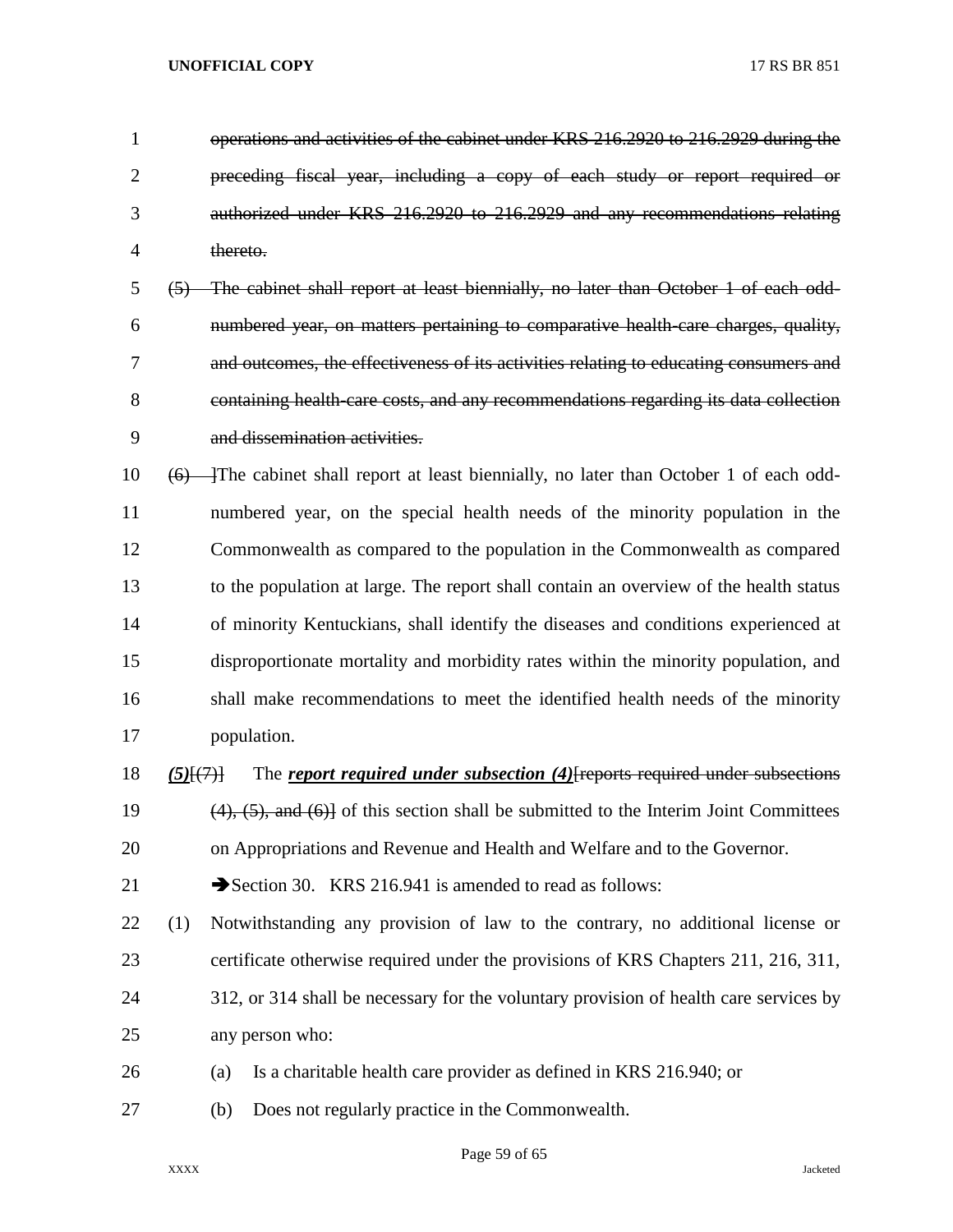| $\mathbf{1}$   | (2) | No person whose license or certificate is suspended or revoked under disciplinary        |
|----------------|-----|------------------------------------------------------------------------------------------|
| $\overline{2}$ |     | proceedings in any jurisdiction, nor any person who renders services outside of the      |
| 3              |     | scope of practice authorized by his or her licensure or certification or exception to    |
| $\overline{4}$ |     | license or certification shall be allowed to participate with any sponsoring             |
| 5              |     | organization as a charitable health care provider.                                       |
| 6              | (3) | Before providing charitable health care services in this state, a charitable health care |
| 7              |     | provider or sponsoring organization shall register with the Cabinet for Health and       |
| 8              |     | Family Services by filing a registration form that shall contain the following           |
| 9              |     | information:                                                                             |
| 10             |     | The name, address, and phone number of the charitable health care provider;<br>(a)       |
| 11             |     | Written and verifiable documentation of a current Kentucky license including,<br>(b)     |
| 12             |     | if applicable, a license granted to an individual under a reciprocal agreement           |
| 13             |     | with another state or country;                                                           |
| 14             |     | The name, principal office address, phone number, and principal officer of any<br>(c)    |
| 15             |     | sponsoring organization;                                                                 |
| 16             |     | The dates, locations, types of services, and intended recipients of any<br>(d)           |
| 17             |     | charitable health care services to be performed in the state;                            |
| 18             |     | Information as to any medical malpractice insurance procured under KRS<br>(e)            |
| 19             |     | 304.40-075 or otherwise; and                                                             |
| 20             |     | Other information as the cabinet may require by administrative regulation.<br>(f)        |
| 21             | (4) | The cabinet shall provide, upon request of the charitable health care provider or        |
| 22             |     | sponsoring organization, any information available as to declared emergencies,           |
| 23             |     | underserved populations, and lack of access to health care in the state that will assist |
| 24             |     | the charitable health care provider or sponsoring organization in the provision of       |
| 25             |     | these services.                                                                          |
| 26             | (5) | Boards of health created under KRS Chapter 212 may submit requests for charitable        |
| 27             |     | health care providers in their jurisdictions to be listed in any information provided.   |

Page 60 of 65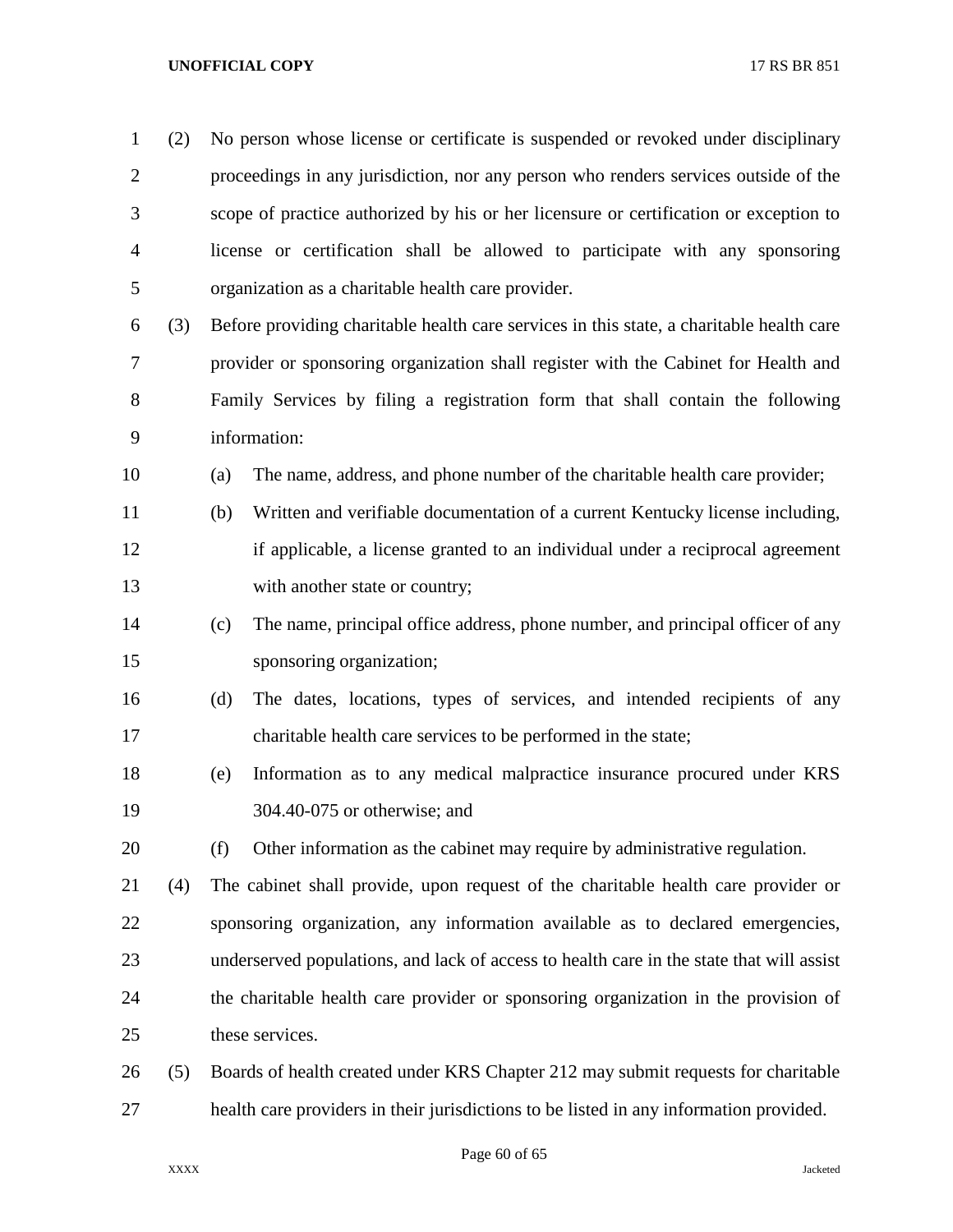(6) Each sponsoring organization shall maintain a list of health care providers associated with its provision of charitable health care services. For each health care provider, the sponsoring organization shall maintain a copy of a current license, certificate, or statement of exemption from licensure or certification and shall require each health care provider to attest in writing that his or her license or certificate is not suspended or revoked under disciplinary proceedings in any jurisdiction. The sponsoring organization shall maintain its records of charitable health care providers for at least five (5) years after the provision of charitable health care services, including actual dates, types of services, and recipients of charitable health care services, and shall furnish these records upon the request of the Cabinet for Health and Family Services. Compliance with this section shall be prima facie evidence that the sponsoring organization has exercised due care in selecting charitable health care providers.

 (7) The cabinet may revoke the registration of any charitable health care provider or sponsoring organization for failure to comply with the provisions of KRS 216.940 to 216.945, in accordance with the provisions of KRS Chapter 13B.

17 (8) The cabinet shall report <del>[to the General Assembly ]</del>the name and location of individuals registered with the cabinet as charitable health care providers *upon request*[, by October 1 of each year].

20 Section 31. KRS 403.7505 is amended to read as follows:

 (1) The Cabinet for Health and Family Services shall, by administrative regulations promulgated pursuant to KRS Chapter 13A, establish certification standards for mental health professionals providing court-mandated treatment services for domestic violence offenders.

(2) The standards created by the cabinet shall be based on the following principles:

 (a) Domestic violence is a pattern of coercive control which includes physical, sexual, psychological, and environmental abuse, and is considered to be

Page 61 of 65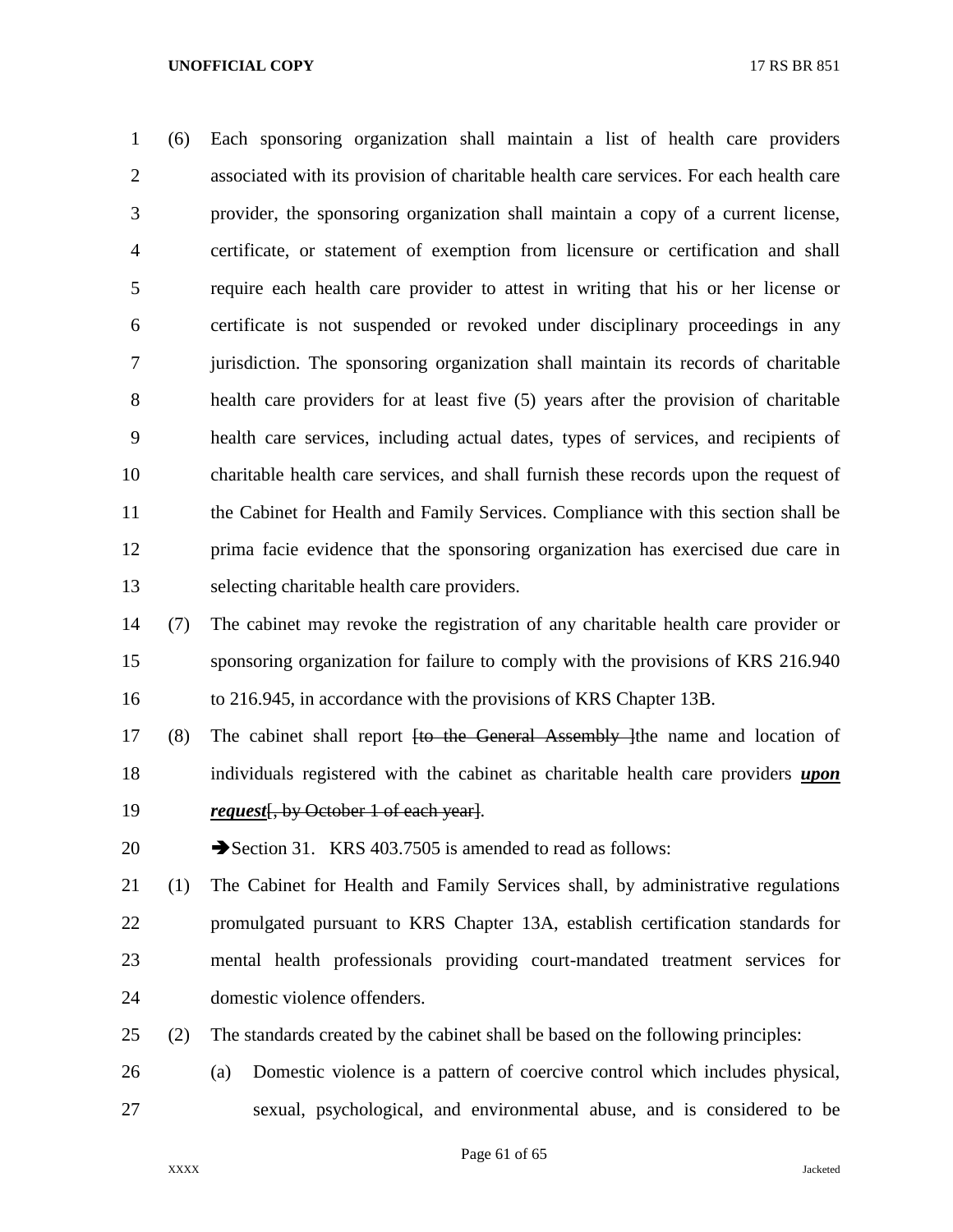| $\mathbf{1}$   |     |     | criminal conduct;                                                                 |
|----------------|-----|-----|-----------------------------------------------------------------------------------|
| $\overline{2}$ |     | (b) | The primary goal of treatment programs for domestic violence offenders shall      |
| 3              |     |     | be the cessation of violence which will provide for the safety of victims and     |
| $\overline{4}$ |     |     | their children; and                                                               |
| 5              |     | (c) | Domestic violence offenders are responsible and shall be held accountable for     |
| 6              |     |     | the violence which they choose to perpetrate.                                     |
| 7              | (3) |     | The standards created by the cabinet shall address the following:                 |
| $8\,$          |     | (a) | Qualifications of providers of court-mandated domestic violence offender          |
| 9              |     |     | treatment services which shall include appropriate requirements for degree,       |
| 10             |     |     | experience, training, and continuing education;                                   |
| 11             |     | (b) | Procedures for application by providers to receive certification which shall      |
| 12             |     |     | include methods of appeal if certification is denied, and sanctions for           |
| 13             |     |     | noncompliance with the standards which may include revocation of                  |
| 14             |     |     | certification;                                                                    |
| 15             |     | (c) | Admittance and discharge criteria for domestic violence offenders to enter        |
| 16             |     |     | court-mandated treatment services provided pursuant to this section;              |
| 17             |     | (d) | Written protocols for referral by a court to certified providers and for progress |
| 18             |     |     | reports to be made to the court by providers;                                     |
| 19             |     | (e) | Contracts for domestic violence offenders to sign prior to entering court-        |
| 20             |     |     | ordered treatment services provided pursuant to this section. The contract        |
| 21             |     |     | shall specify that certified providers may contact the victims of the offender if |
| 22             |     |     | the victim chooses to be contacted. The contract shall authorize the provider     |
| 23             |     |     | to release information regarding the offender's progress in treatment to the      |
| 24             |     |     | court, victims, probation and parole officers, and other individuals authorized   |
| 25             |     |     | by the court to receive the information;                                          |
| 26             |     | (f) | Written procedures in compliance with KRS 202A.400, 209.030, and                  |
| 27             |     |     | 620.030;                                                                          |

Page 62 of 65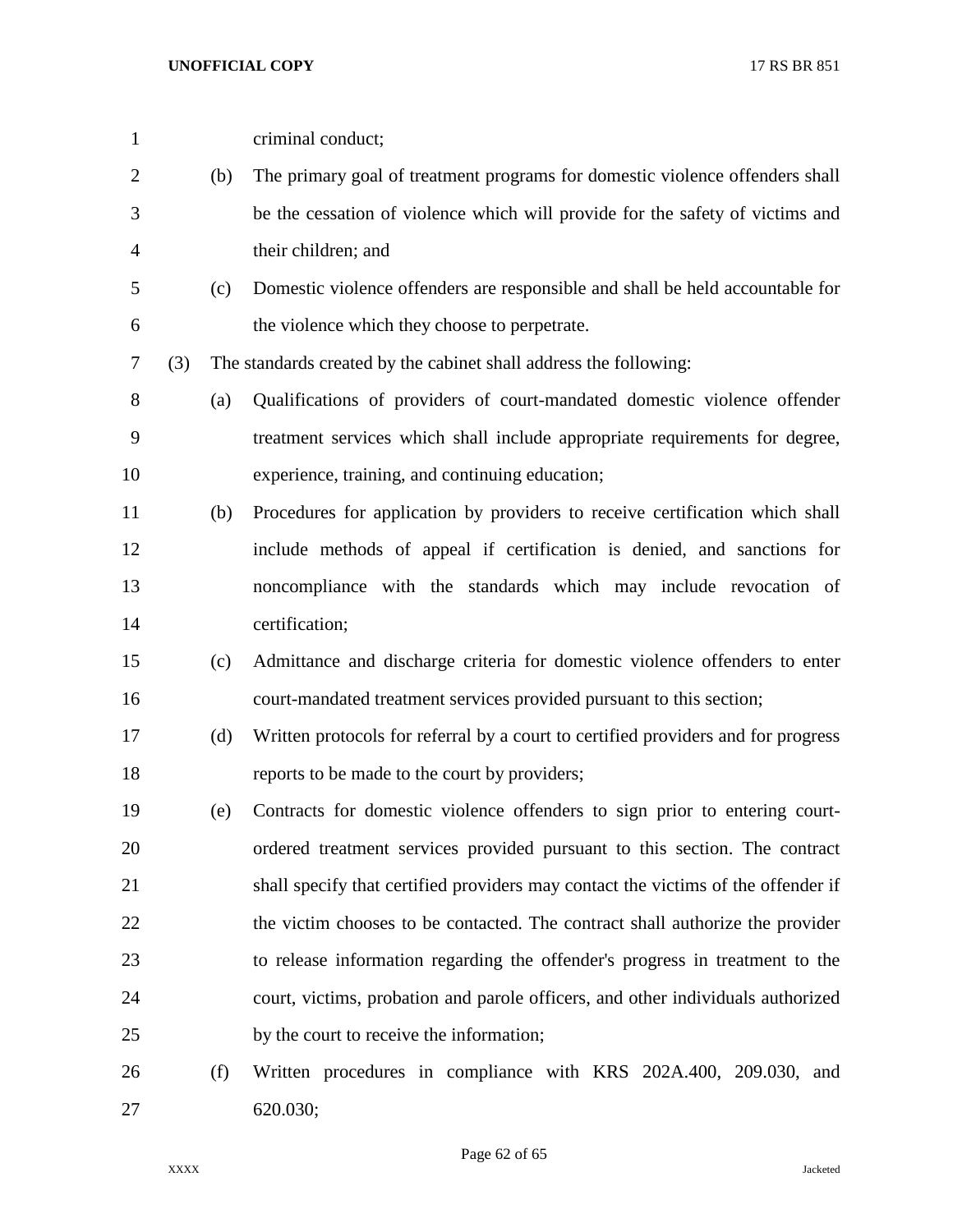- 
- (g) Payment protocols which require the offender to pay the actual cost for any court-mandated evaluation or treatment pursuant to this section, subject to the offender's ability to pay; and
	-

 (h) Other provisions which shall further the availability and quality of court-mandated domestic violence offender services.

(4) The cabinet shall:

- (a) Maintain a list of providers certified pursuant to this section and regularly submit the list to the Administrative Office of the Courts; and
- (b) Collect data from certified providers, which shall include demographic information and clinical characteristics on offenders served, number of offenders admitted into treatment and discharge conditions, total clinical services provided to offenders, and other information necessary to monitor the safety and effectiveness of services provided, to be *provided upon request*[compiled annually and submitted to the Governor, the Chief Justice of the Kentucky Supreme Court, and the Legislative Research Commission].

 (5) No person, association, or organization shall conduct, operate, maintain, advise, or advertise any program that provides court-ordered treatment services for domestic violence offenders without first obtaining or maintaining valid certification under this chapter. If the cabinet has cause to believe that court-ordered treatment services for domestic violence offenders are being provided by a person or entity that does not possess valid certification under this chapter, the cabinet may institute proceedings, in the Circuit Court of the county in which the person or entity is located or in Franklin Circuit Court, for injunctive relief to terminate the provision of those services.

(6) Any person certified under this section shall submit quarterly to the cabinet:

- (a) Demographic information and clinical characteristics on offenders served;
- (b) Number of offenders admitted into treatment and discharge conditions;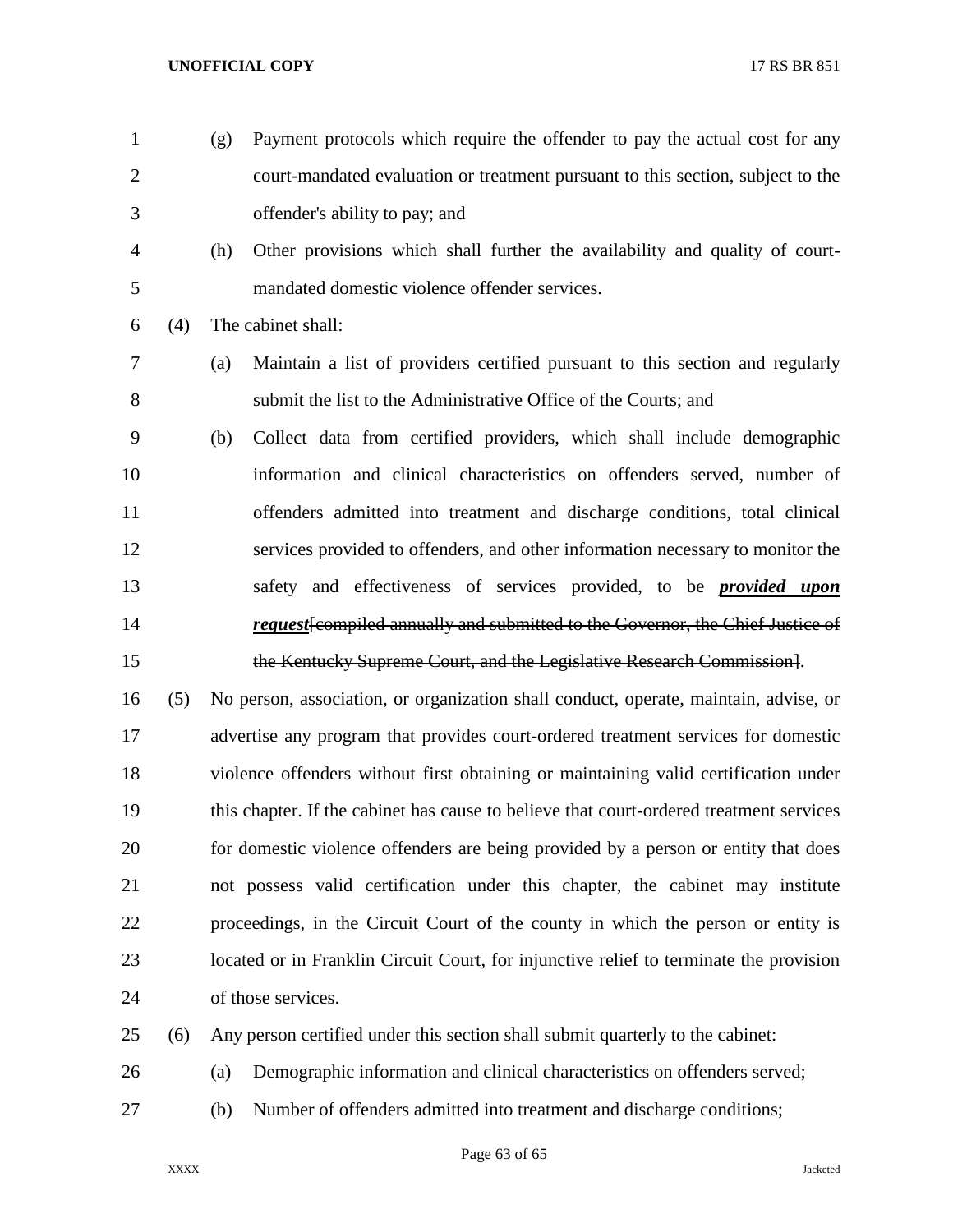| $\mathbf{1}$   | (c)              | Total clinical services provided to offenders; and                                                 |
|----------------|------------------|----------------------------------------------------------------------------------------------------|
| 2              | (d)              | Other information as required by administrative regulation.                                        |
| 3              |                  | $\blacktriangleright$ Section 32.<br>2008 Regular Session House Joint Resolution 17, Section 6, is |
| $\overline{4}$ | hereby repealed. |                                                                                                    |
| 5              |                  | Section 33. The following KRS sections are repealed:                                               |
| 6              |                  | 199.8996 Reports on child-care program activity.                                                   |
| 7              |                  | 200.100 Cabinet to investigate status of children -- Report to Governor.                           |
| 8              |                  | 205.465 Report by cabinet.                                                                         |
| 9              |                  | 205.6336 Certification to Interim Joint Committee on Appropriations and Revenue of                 |
| 10             |                  | general fund savings realized from procedures adopted to control health-care costs -               |
| 11             |                  | - Transfer of savings to trust fund.                                                               |
| 12             |                  | 211.480 Legislative findings.                                                                      |
| 13             |                  | 211.481 Kentucky Cardiovascular Disease Initiative -- Goals -- KCDI board.                         |
| 14             |                  | 211.482 Business plans and benchmark measures -- Presentation of plans to Interim                  |
| 15             |                  | Joint Committees -- Updates to be provided -- Public-private collaboration.                        |
| 16             |                  | 211.483 KCDI fund.                                                                                 |
| 17             |                  | 211.735 Definitions for KRS 211.735 to 211.739.                                                    |
| 18             |                  | 211.736 Creation of Kentucky Diabetes Research Board.                                              |
| 19             |                  | 211.737 Creation of Kentucky diabetes research trust fund.                                         |
| 20             |                  | 211.738 Application and review of proposed research projects.                                      |
| 21             |                  | 211.739 Granting of research contracts -- Reports -- Published research documents --               |
| 22             |                  | Acknowledgment of funding source.                                                                  |
| 23             |                  | 216.580 Long-Term Care Coordinating Council established.                                           |
| 24             |                  | 216.583 Long-Term Care Coordinating Council -- Membership of council.                              |
| 25             |                  | 216.585 Officer and meetings of council.                                                           |
| 26             |                  | 216.587 Duties of council.                                                                         |
| 27             |                  | 216B.025 Commission of Health Economics Control in Kentucky.                                       |